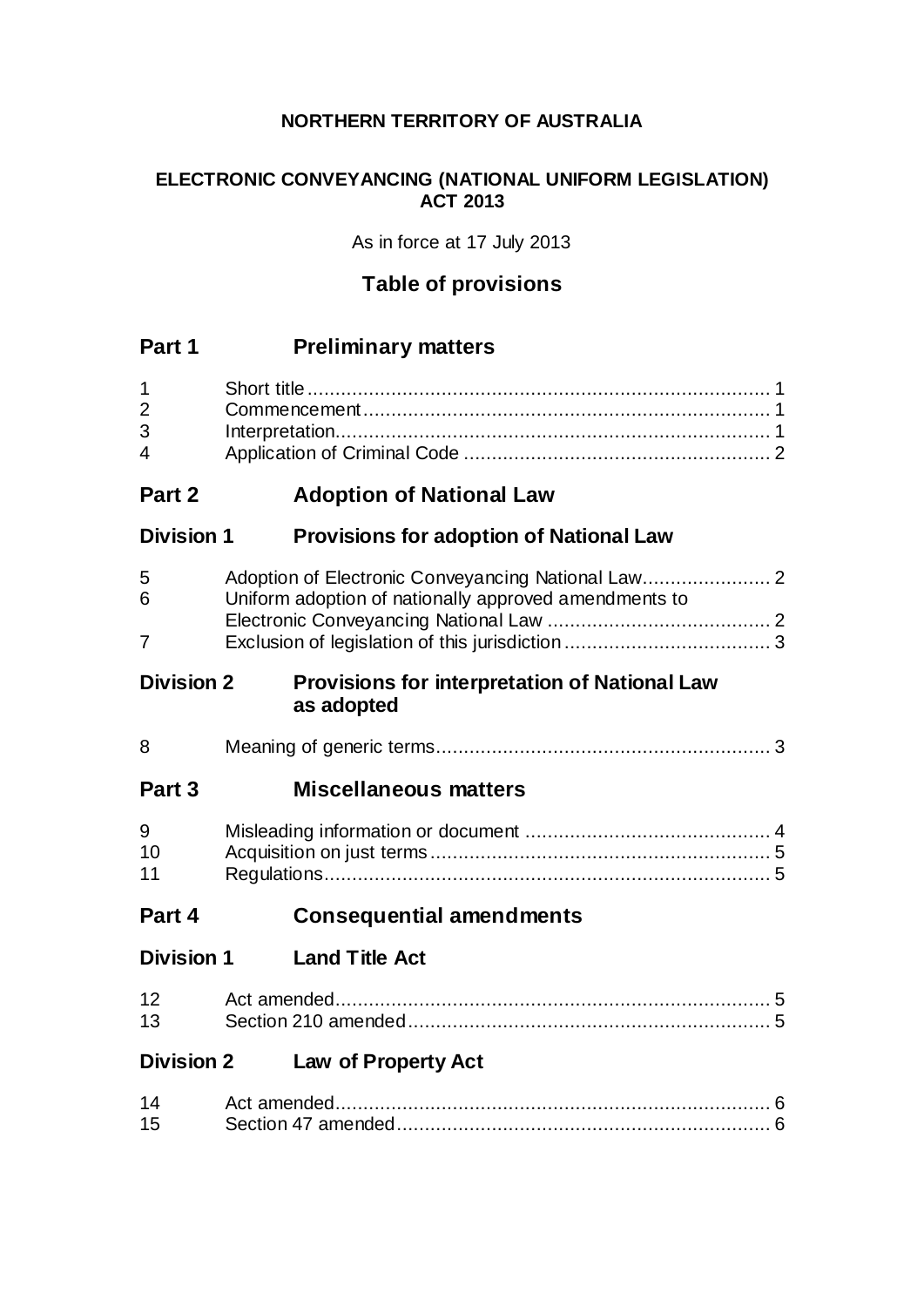| и. |  |
|----|--|
|    |  |

# **Appendix Electronic Conveyancing National Law**

**Part 1 Preliminary**

| $1 \quad \Box$  |  |
|-----------------|--|
| $\overline{2}$  |  |
| 3 <sup>1</sup>  |  |
| $4\overline{ }$ |  |
| $5^{\circ}$     |  |
| $6 \quad$       |  |

# **Part 2 Electronic Conveyancing**

**Division 1 Electronic lodgment**

| 8 |  |
|---|--|
| 9 |  |

# **Division 2 Client authorisations and digital signatures**

| <b>Subdivision 1</b> | <b>Client authorisations</b> |
|----------------------|------------------------------|
|                      |                              |

| 10 |  |
|----|--|
|    |  |

**Subdivision 2 Digital signatures**

| 12 |  |  |  |  |  |
|----|--|--|--|--|--|
|----|--|--|--|--|--|

# **Part 3 Electronic Lodgment Networks**

**Division 1 Preliminary**

| 13 |  |  |
|----|--|--|
|----|--|--|

# **Division 2 Operation of Electronic Lodgment Networks**

| 14 |                                                          |  |
|----|----------------------------------------------------------|--|
| 15 | Registrar may approve ELNO to provide and operate ELN 15 |  |
| 16 |                                                          |  |
| 17 |                                                          |  |
| 18 | ELNO required to comply with operating requirements 16   |  |
| 19 |                                                          |  |
| 20 |                                                          |  |
| 21 |                                                          |  |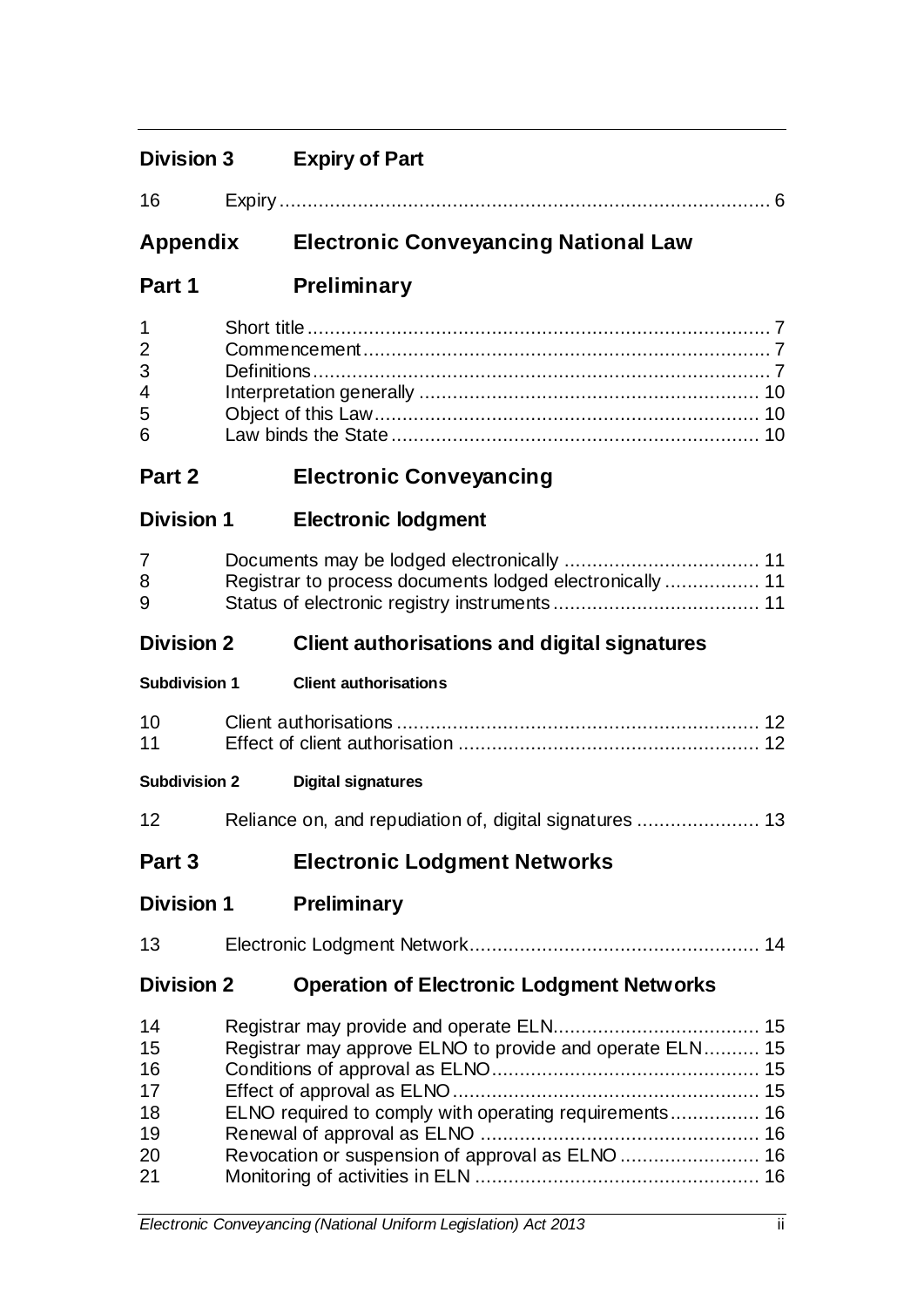# **Division 3 Operating requirements and participation rules**

| 22 |                                                                  |  |
|----|------------------------------------------------------------------|--|
| 23 |                                                                  |  |
| 24 | Registrar to have regard to nationally agreed model operating    |  |
|    |                                                                  |  |
| 25 | Publication of operating requirements and participation rules 18 |  |
| 26 | Subscribers required to comply with participation rules  19      |  |
| 27 | Waiving compliance with operating requirements or                |  |
|    |                                                                  |  |

# **Division 4 Appeals**

| 28 |                                                            |  |
|----|------------------------------------------------------------|--|
| 29 |                                                            |  |
| 30 |                                                            |  |
| 31 | Relationship with Act establishing responsible tribunal 21 |  |

# **Division 5 Compliance examinations**

| 32 |  |
|----|--|
| 33 |  |
| 34 |  |
| 35 |  |
| 36 |  |

- **Part 4 Miscellaneous**
- **Division 1 Delegation**

| 37 |  |  |
|----|--|--|
|    |  |  |

# **Division 2 Liability of Registrar**

| 38 | Registrar not obliged to monitor ELN or conduct compliance    |  |
|----|---------------------------------------------------------------|--|
|    |                                                               |  |
| 39 |                                                               |  |
| 40 | Registrar not responsible for additional services provided by |  |
|    |                                                               |  |
|    |                                                               |  |

# **Division 3 Relationship with other laws**

| 41 | Other laws relating to electronic transactions not affected  25 |  |
|----|-----------------------------------------------------------------|--|
| 42 |                                                                 |  |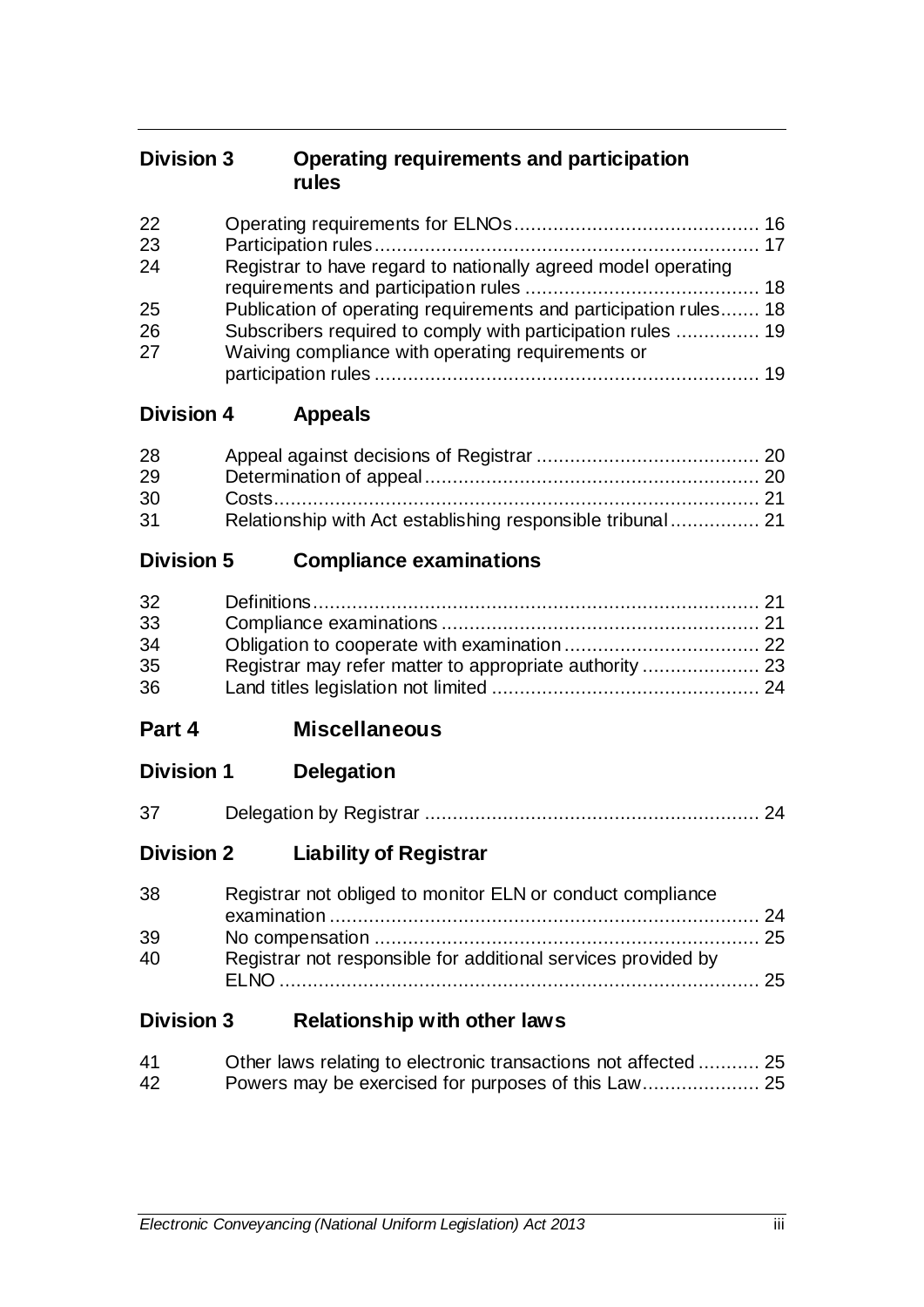# **Schedule Miscellaneous provisions relating to interpretation**

**Part 1 Preliminary**

|--|--|--|--|

**Part 2 General**

| $\overline{2}$ | Law to be construed not to exceed legislative power of          |  |
|----------------|-----------------------------------------------------------------|--|
|                |                                                                 |  |
| 3              |                                                                 |  |
| $\overline{4}$ |                                                                 |  |
| 5              |                                                                 |  |
| 6              | References taken to be included in Act or Law citation etc.  27 |  |
| $\overline{7}$ |                                                                 |  |
| 8              |                                                                 |  |
| 9              |                                                                 |  |
| 10             |                                                                 |  |
| 11             |                                                                 |  |

# **Part 3 Terms and references**

| 12 |                                                                |  |
|----|----------------------------------------------------------------|--|
| 13 | Provisions relating to defined terms and gender and number 35  |  |
| 14 |                                                                |  |
| 15 | Words and expressions used in statutory instruments 36         |  |
| 16 | Effect of express references to bodies corporate and           |  |
|    |                                                                |  |
| 17 |                                                                |  |
| 18 |                                                                |  |
| 19 |                                                                |  |
| 20 |                                                                |  |
| 21 | Reference to provisions of this Law or an Act is inclusive  38 |  |
|    |                                                                |  |

# **Part 4 Functions and powers**

| 22 |                                                                |  |
|----|----------------------------------------------------------------|--|
| 23 | Power to make instrument or decision includes power to         |  |
|    |                                                                |  |
| 24 | Matters for which statutory instruments may make provision  39 |  |
| 25 |                                                                |  |
| 26 |                                                                |  |
| 27 |                                                                |  |
| 28 | Powers of appointment imply certain incidental powers 42       |  |
| 29 |                                                                |  |
| 30 |                                                                |  |
|    |                                                                |  |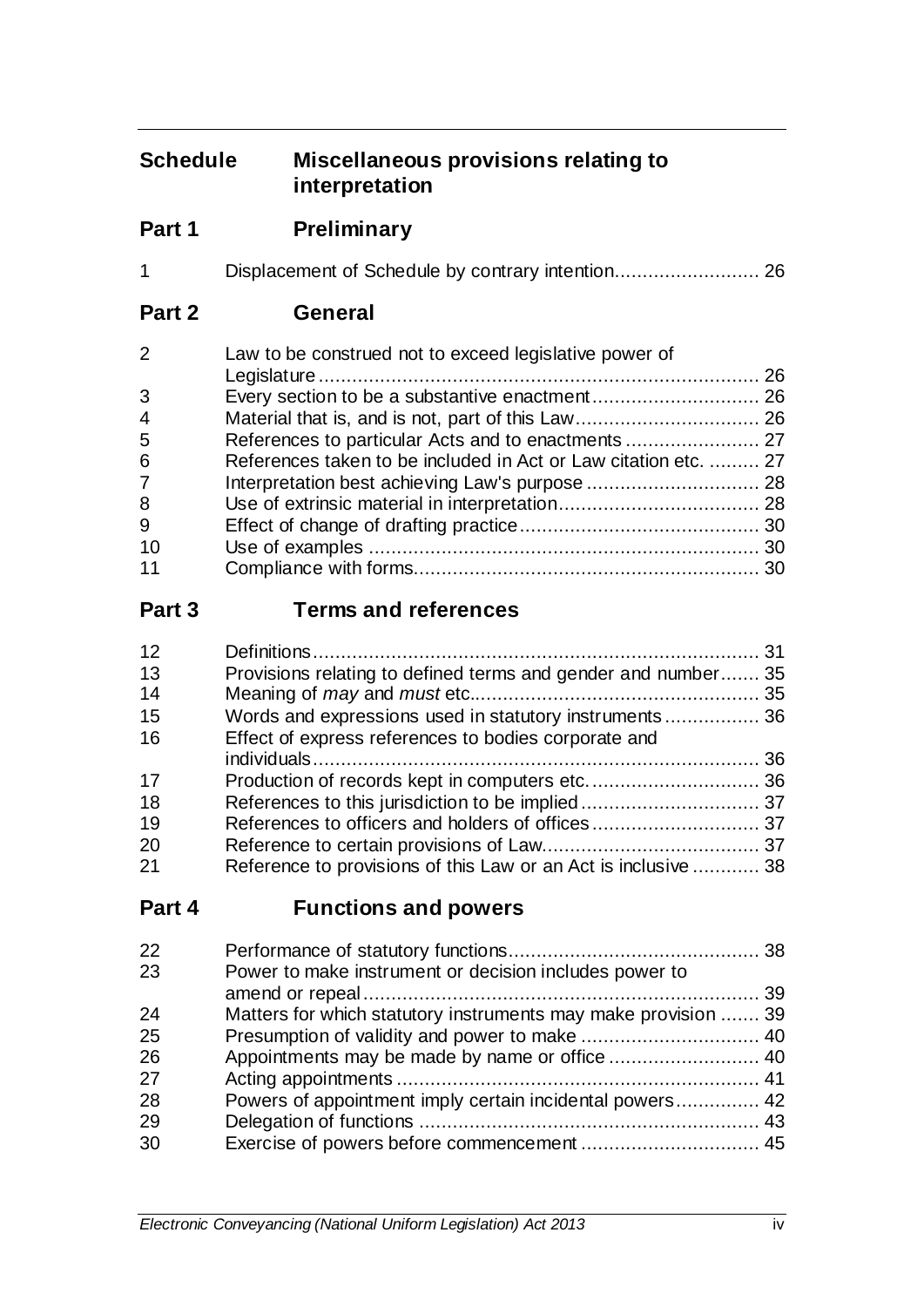# **Part 5 Distance, time and age**

| 31     |                                           |  |
|--------|-------------------------------------------|--|
| Part 6 | Effect of repeal, amendment or expiration |  |
| 32     |                                           |  |
| 33     |                                           |  |
| 34     |                                           |  |
| 35     |                                           |  |
| 36     |                                           |  |
| Part 7 | <b>Instruments under Law</b>              |  |
| -37    |                                           |  |

## **ENDNOTES**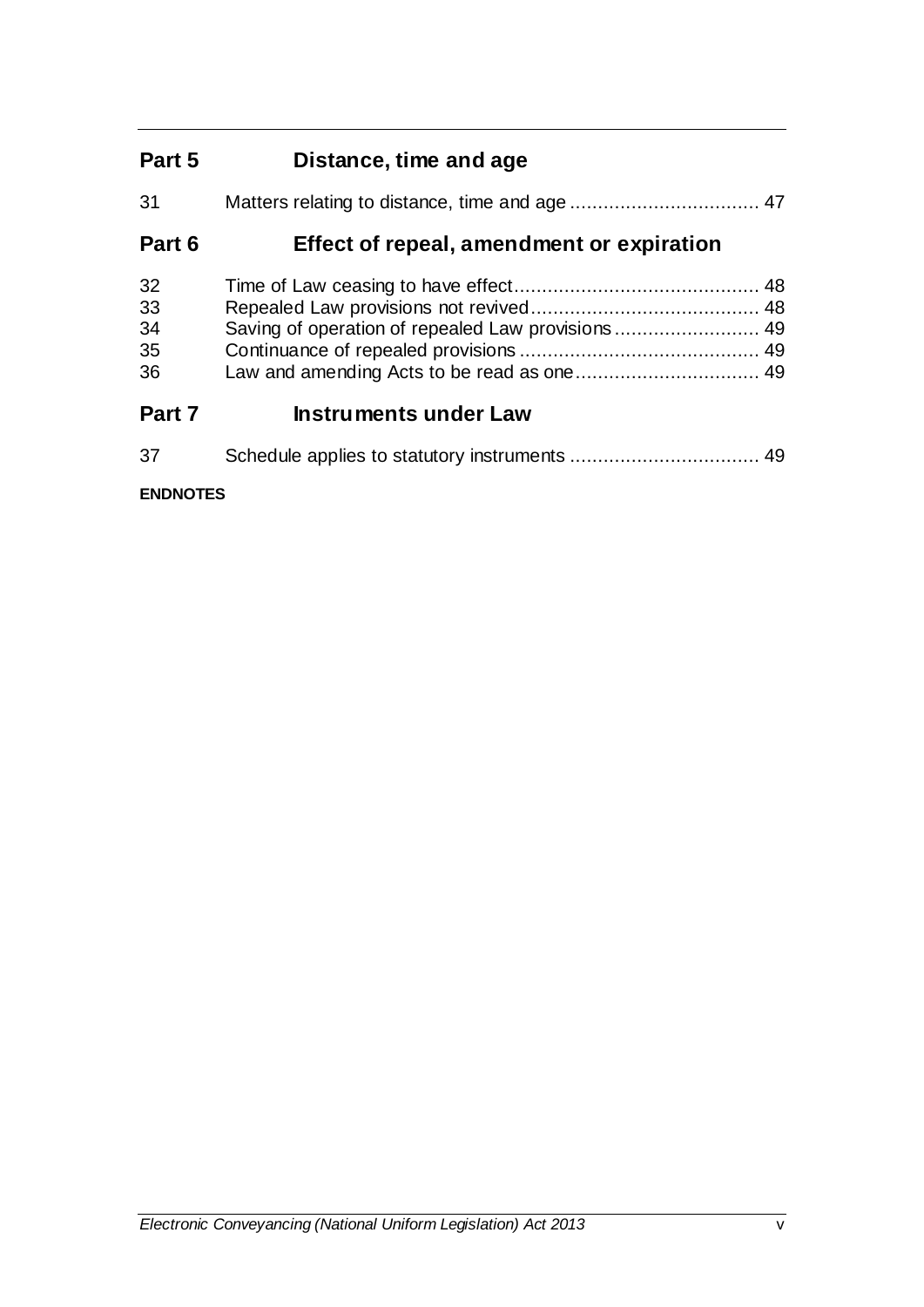# **NORTHERN TERRITORY OF AUSTRALIA**

### As in force at 17 July 2013 \_\_\_\_\_\_\_\_\_\_\_\_\_\_\_\_\_\_\_\_

\_\_\_\_\_\_\_\_\_\_\_\_\_\_\_\_\_\_\_\_

## **ELECTRONIC CONVEYANCING (NATIONAL UNIFORM LEGISLATION) ACT 2013**

An Act to provide for a national law relating to electronic conveyancing, and for related purposes

# **Part 1 Preliminary matters**

### **1 Short title**

This Act may be cited as the *Electronic Conveyancing (National Uniform Legislation) Act 2013*.

### **2 Commencement**

This Act commences on the day fixed by the Administrator by *Gazette* notice.

#### <span id="page-5-0"></span>**3 Interpretation**

- (1) For the purposes of this Act, the *local application provisions of this Act* are the provisions of this Act other than the Electronic Conveyancing National Law set out in the Appendix to this Act.
- (2) In the local application provisions of this Act:

*Electronic Conveyancing National Law (NT)* means the provisions applying in this jurisdiction because of section [5.](#page-6-0)

(3) Terms used in the local application provisions of this Act and also in the Electronic Conveyancing National Law set out in the Appendix to this Act have the same meanings in those provisions as they have in that Law.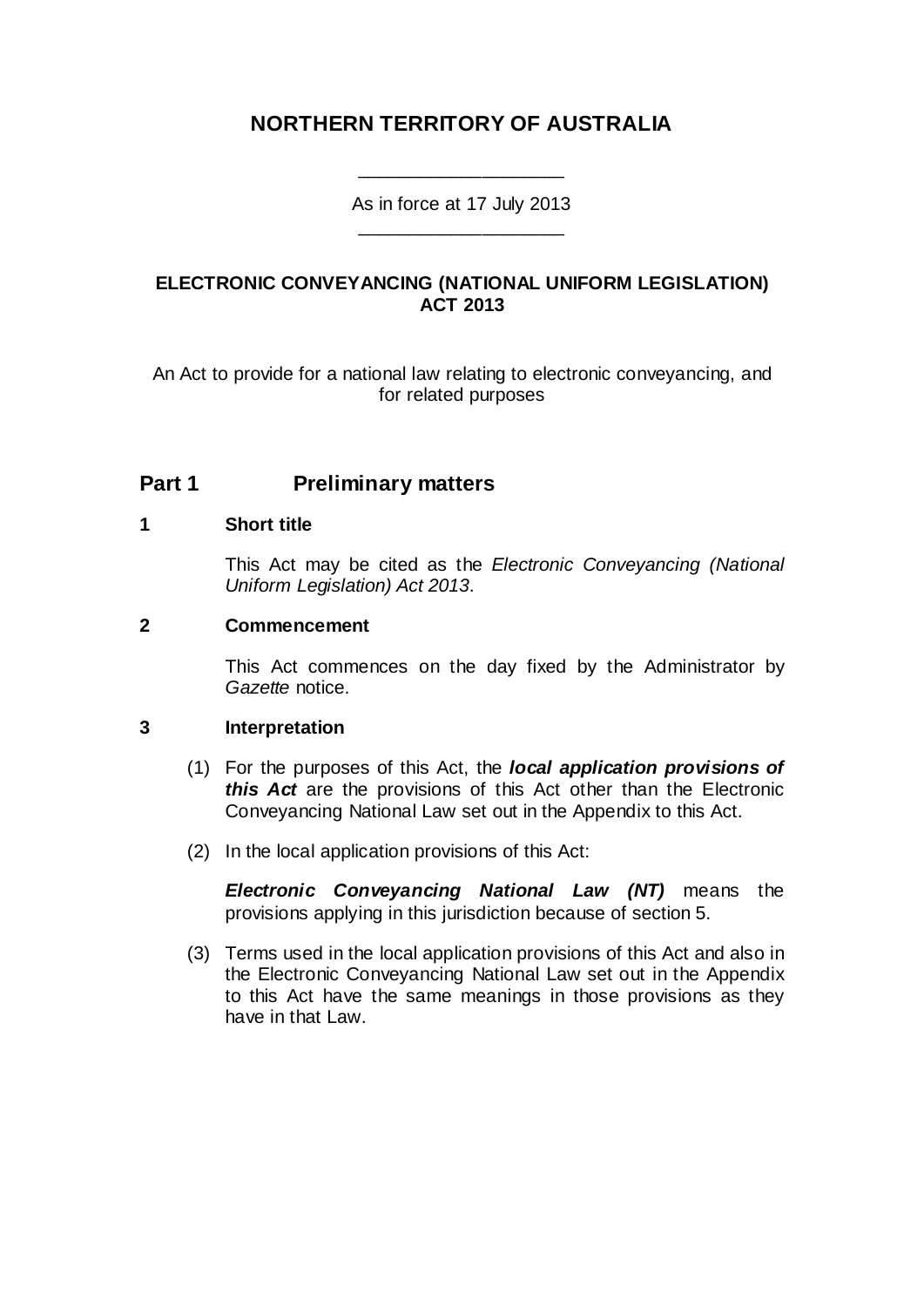## **4 Application of Criminal Code**

Part IIAA of the Criminal Code applies to an offence against this Act.

*Note for section 4*

Part IIAA of the Criminal Code states the general principles of criminal *responsibility, establishes general defences, and deals with burden of proof. It*  also defines, or elaborates on, certain concepts commonly used in the creation of *offences.*

# **Part 2 Adoption of National Law**

# **Division 1 Provisions for adoption of National Law**

### <span id="page-6-0"></span>**5 Adoption of Electronic Conveyancing National Law**

The Electronic Conveyancing National Law set out in the Appendix to this Act:

- (a) applies as a law of this jurisdiction; and
- (b) as so applying may be referred to as the *Electronic Conveyancing National Law (NT)*; and
- (c) as so applying, is a part of this Act.

### **6 Uniform adoption of nationally approved amendments to Electronic Conveyancing National Law**

- (1) The Administrator may, by regulation, amend the Electronic Conveyancing National Law set out in the Appendix to this Act to give effect in this jurisdiction to any nationally approved amendment.
- (2) In this section:

*amend* includes insert, omit and repeal a provision.

*nationally approved amendment* means an amendment of the Electronic Conveyancing National Law set out in the Appendix to the *Electronic Conveyancing (Adoption of National Law) Act 2012* (NSW*)* that is of a kind that has been approved in accordance with the Intergovernmental Agreement.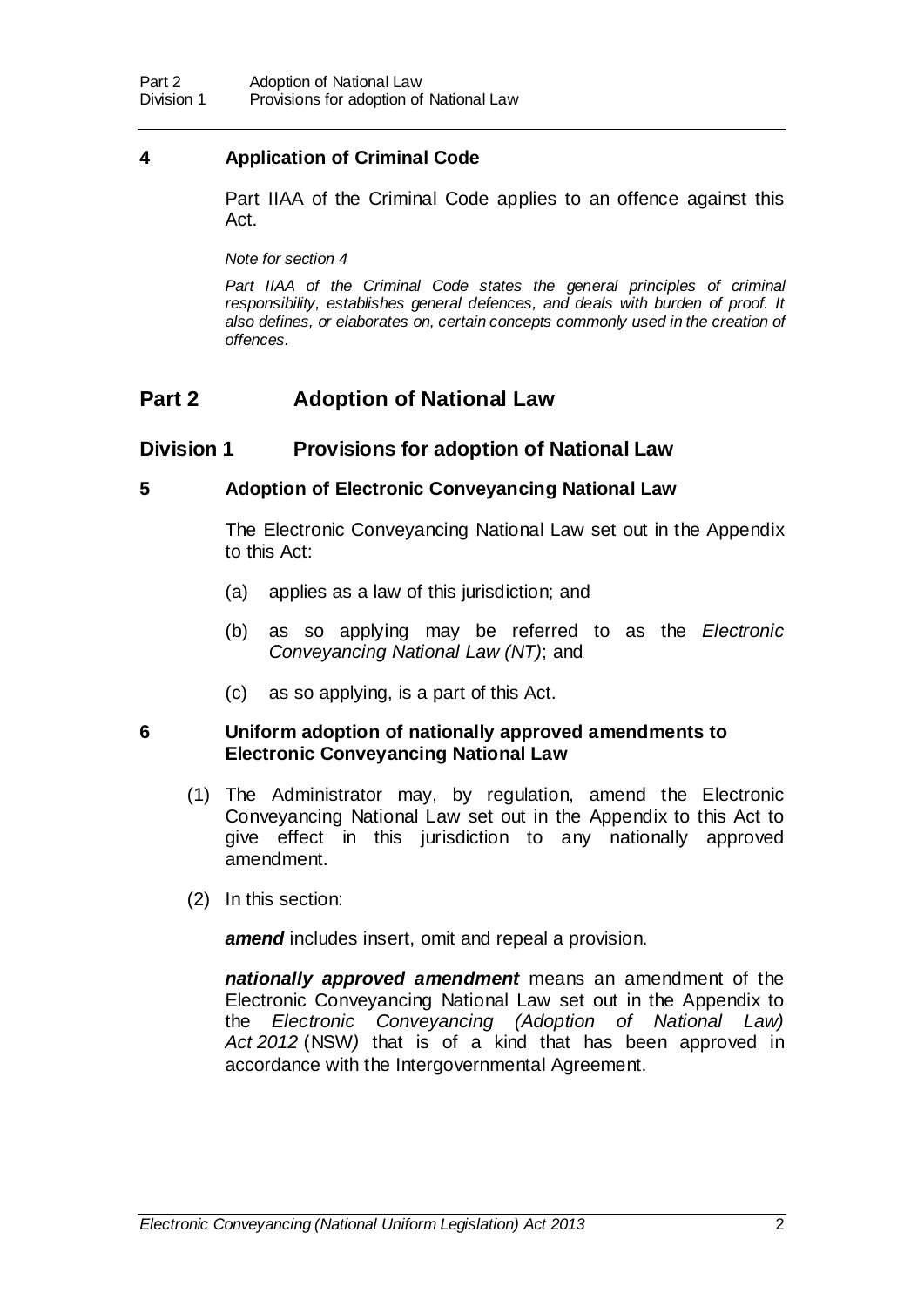## **7 Exclusion of legislation of this jurisdiction**

- (1) Even though the *Interpretation Act* applies to the local application provisions of this Act, it does not apply to the *Electronic Conveyancing National Law (NT)* or to instruments made under that Law other than as prescribed by regulation for this subsection.
- (2) An Act prescribed by regulation does not apply to the *Electronic Conveyancing National Law (NT)* or to instruments made under that Law.

## **Division 2 Provisions for interpretation of National Law as adopted**

### **8 Meaning of generic terms**

In the *Electronic Conveyancing National Law (NT)*:

### *land titles legislation* means:

- (a) the following Acts:
	- (i) the *Land Title Act*;
	- (ii) the *Law of Property Act*;
	- (iii) the *Real Property (Unit Titles) Act*;
	- (iv) the *Unit Title Schemes Act*;
	- (v) the *Unit Titles Act*;
	- (vi) any other Act prescribed by regulation for this definition; and
- (b) any regulations made under any of those Acts; and
- (c) any other law of this jurisdiction that authorises or requires something to be registered, noted or recorded in the titles register.

*Registrar* means the Registrar-General.

*registry instrument* means any document that may be lodged under the land titles legislation for the purposes of:

(a) creating, transferring, disposing of, mortgaging, charging, leasing or dealing with in any other way an estate or interest in land; or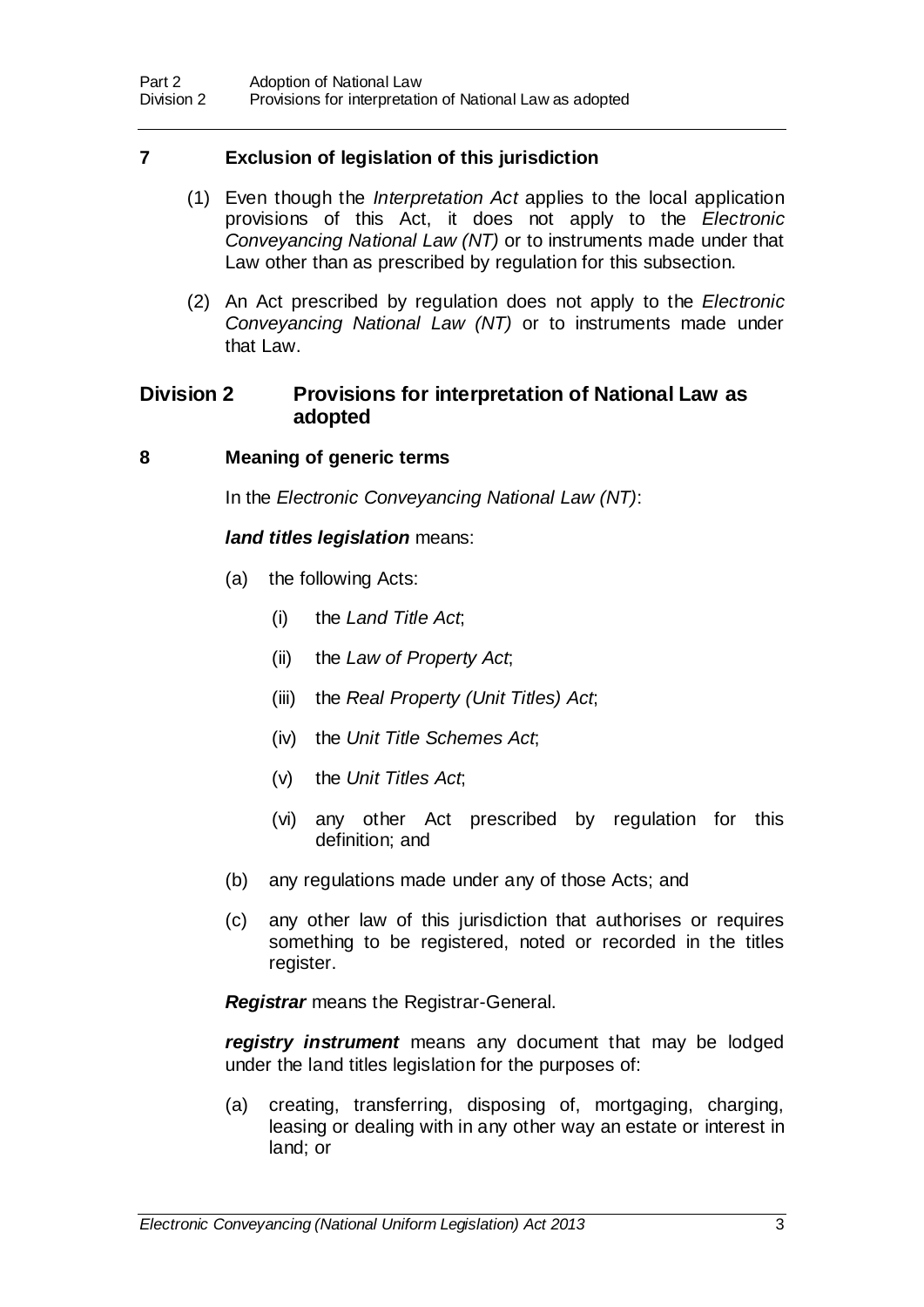- (b) getting something registered, noted or recorded in the titles register; or
- (c) getting the registration, note or record of something in the titles register changed, withdrawn or removed.

*responsible tribunal* means the Supreme Court.

*this jurisdiction* means the Territory.

*titles register* means the land register kept under section 6 of the *Land Title Act* and any other register prescribed by regulation.

# **Part 3 Miscellaneous matters**

### **9 Misleading information or document**

- (1) A person commits an offence if:
	- (a) the person gives information or an answer to the Registrar-General under the *Electronic Conveyancing National Law (NT)* or an instrument under the Law; and
	- (b) the person knows the information or answer is misleading.

Maximum penalty: 50 penalty units or imprisonment for 6 months.

- (2) A person commits an offence if:
	- (a) the person gives a document to the Registrar-General under the *Electronic Conveyancing National Law (NT)* or an instrument under the Law; and
	- (b) the person knows the document contains misleading information.

Maximum penalty: 50 penalty units or imprisonment for 6 months.

- (3) Subsection (2) does not apply if the person, when giving the document:
	- (a) draws the misleading aspect of the document to the Registrar-General's attention; and
	- (b) to the extent to which the person can reasonably do so  $-$  gives the Registrar-General the information necessary to remedy the misleading aspect of the document.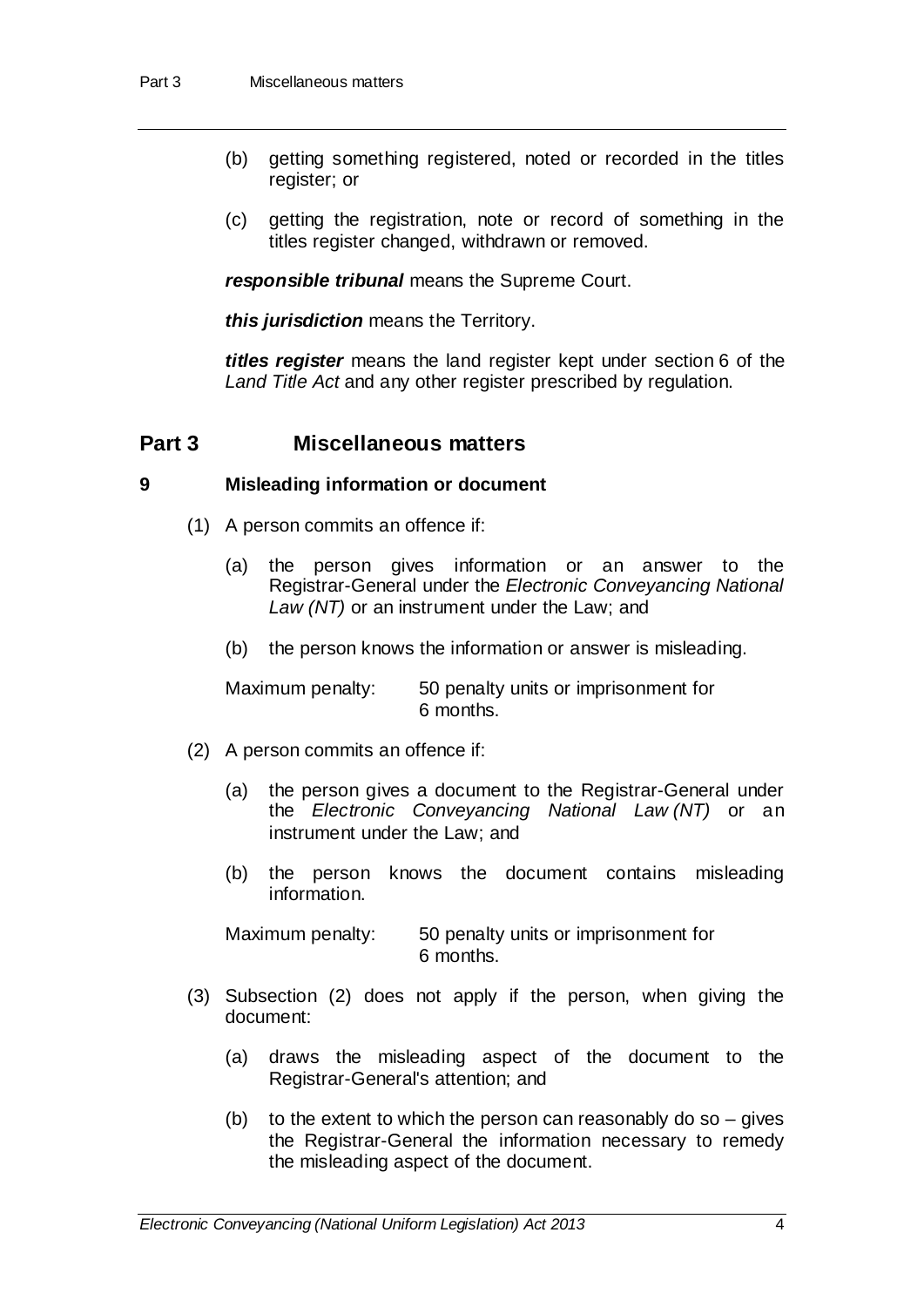(4) In this section:

*misleading information* means information that is misleading in a material particular or because of the omission of a material particular.

### **10 Acquisition on just terms**

If the operation of the *Electronic Conveyancing National Law (NT)*  would, apart from this section, result in an acquisition of property from a person otherwise than on just terms:

- (a) the person is entitled to receive from the Territory the compensation necessary to ensure the acquisition is on just terms; and
- (b) a court of competent jurisdiction may decide the amount of compensation or make the orders it considers necessary to ensure the acquisition is on just terms.

### **11 Regulations**

The Administrator may make regulations under this Act.

# **Part 4 Consequential amendments**

**Division 1 Land Title Act** 

### **12 Act amended**

This Division amends the *Land Title Act*.

### **13 Section 210 amended**

(1) Section 210(1)

*omit*

directions, not inconsistent with this Act,

*insert*

directions

(2) Section 210(1), after "under this Act"

*insert*

or any other Act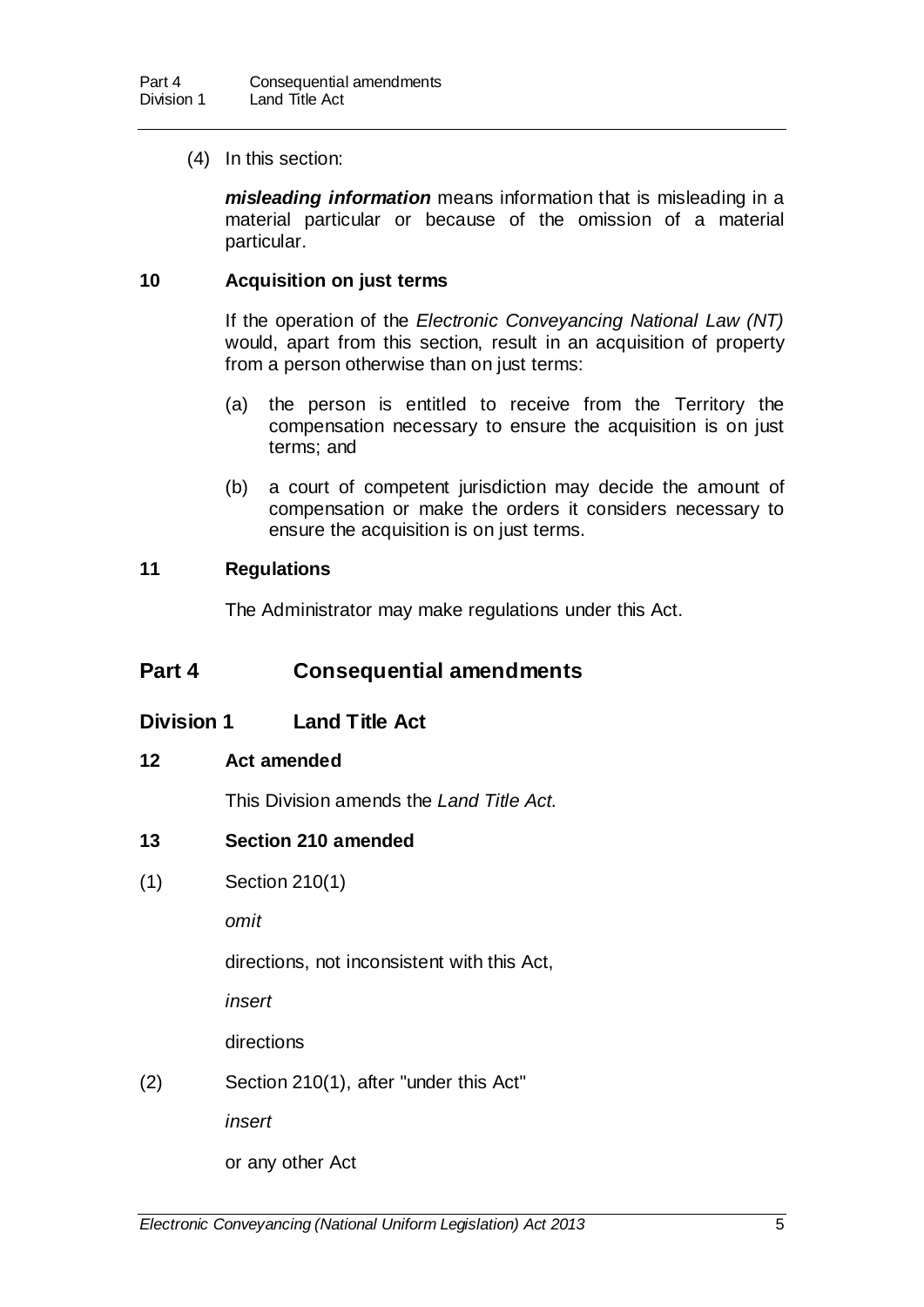(3) After section 210(2)(a)

*insert*

- (ab) the object of any other Act for which directions are issued; and
- (4) After section 210(2)

*insert*

(2A) The Registrar-General's directions must be consistent with this Act and any other Act for which they are issued.

# **Division 2 Law of Property Act**

### **14 Act amended**

This Division amends the *Law of Property Act*.

## **15 Section 47 amended**

(1) Section 47(5)(c)

*omit*

Act.

*insert*

Act; or

(2) After section 47(5)(c)

*insert*

- (d) the operation of the *Electronic Conveyancing National Law (NT)*.
- (3) Section 47(5)(a), at the end

*insert*

or

# **Division 3 Expiry of Part**

# **16 Expiry**

This Part expires on the day after it commences.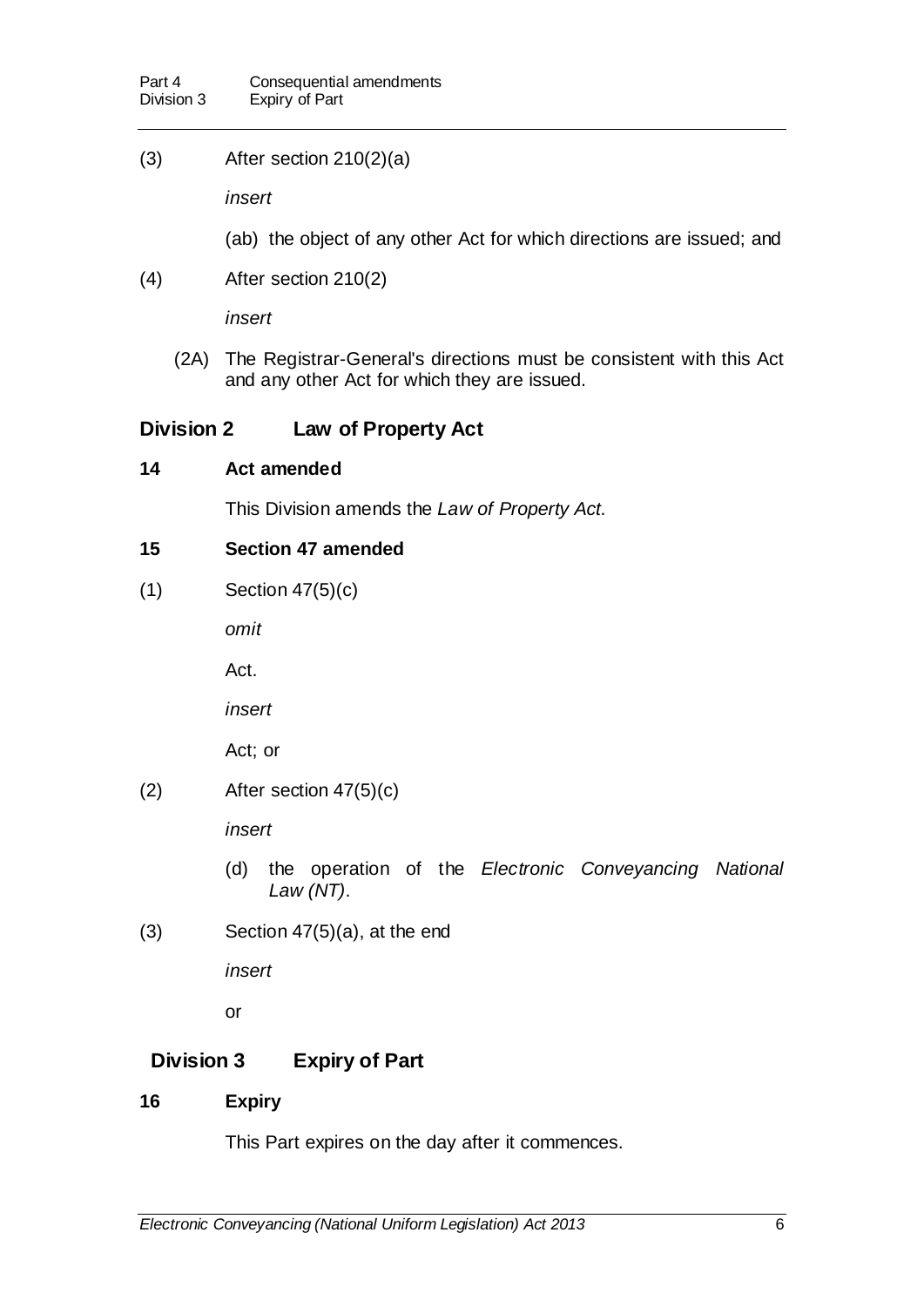# **Appendix Electronic Conveyancing National Law**

section [3](#page-5-0)

# **Part 1 Preliminary**

### **1 Short title**

This Law may be cited as the *Electronic Conveyancing National Law (NT)*.

### **2 Commencement**

This Law commences in a participating jurisdiction as provided by the application law of that jurisdiction.

### **3 Definitions**

(1) In this Law:

**application law** means a law of a participating jurisdiction that:

- (a) applies this Law, either with or without modifications, as a law of the participating jurisdiction; or
- (b) is a corresponding law.

*ARNECC* means the Australian Registrars' National Electronic Conveyancing Council established by the Intergovernmental Agreement.

*associated financial transaction* means a transaction of a financial nature that is associated with a conveyancing transaction.

*Examples for definition associated financial transaction*

- *1 The payment of the purchase price for the sale and purchase of an interest in land.*
- *2 The advancing of money in return for the granting of a mortgage or charge over an interest in land.*
- *3 The payment of any tax, duty (for example, stamp duty), fee or charge payable in respect of the conveyancing transaction.*

*client authorisation* has the meaning given in section 10.

*compliance examination* has the meaning given in section 33.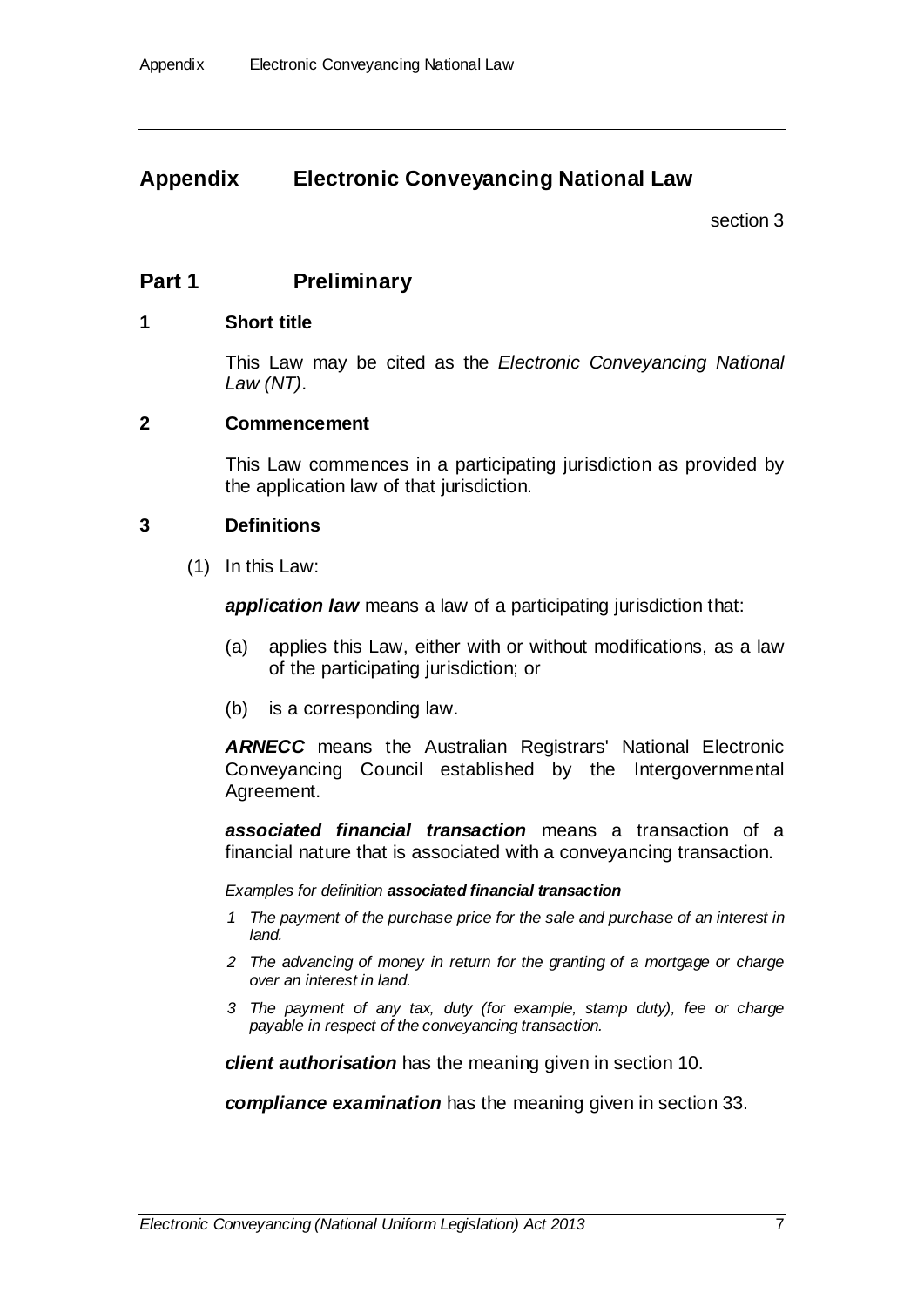*conveyancing transaction* means a transaction that involves one or more parties and the purpose of which is:

- (a) to create, transfer, dispose of, mortgage, charge, lease or deal with in any other way an estate or interest in land; or
- (b) to get something registered, noted or recorded in the titles register; or
- (c) to get the registration, note or record of something in the titles register changed, withdrawn or removed.

### *corresponding law*:

- (a) means a law of a jurisdiction that corresponds to this Law; and
- (b) includes a law of a jurisdiction that is prescribed by regulations made under a law of this jurisdiction as a corresponding law.

*digital signature* means encrypted electronic data intended for the exclusive use of a particular person as a means of identifying that person as the sender of an electronic communication or the signer of a document.

*digitally sign*, in relation to an electronic communication or a document, means create a digital signature for the communication or document.

*ELN* means Electronic Lodgment Network – see section 13.

*ELNO* means Electronic Lodgment Network Operator – see section 15.

*Intergovernmental Agreement* means the Intergovernmental Agreement for a National Electronic Conveyancing Law between the State of New South Wales, the State of Victoria, the State of Queensland, the State of Western Australia, the State of South Australia, the State of Tasmania and the Northern Territory of Australia, that came into operation on 21 November 2011 and as in force from time to time.

### *jurisdiction* means State.

*land titles legislation*, for the purposes of the application of this Law as a law of a participating jurisdiction, has the meaning given by the application law of the jurisdiction.

*law*, in relation to a Territory, means a law of, or in force in, that Territory.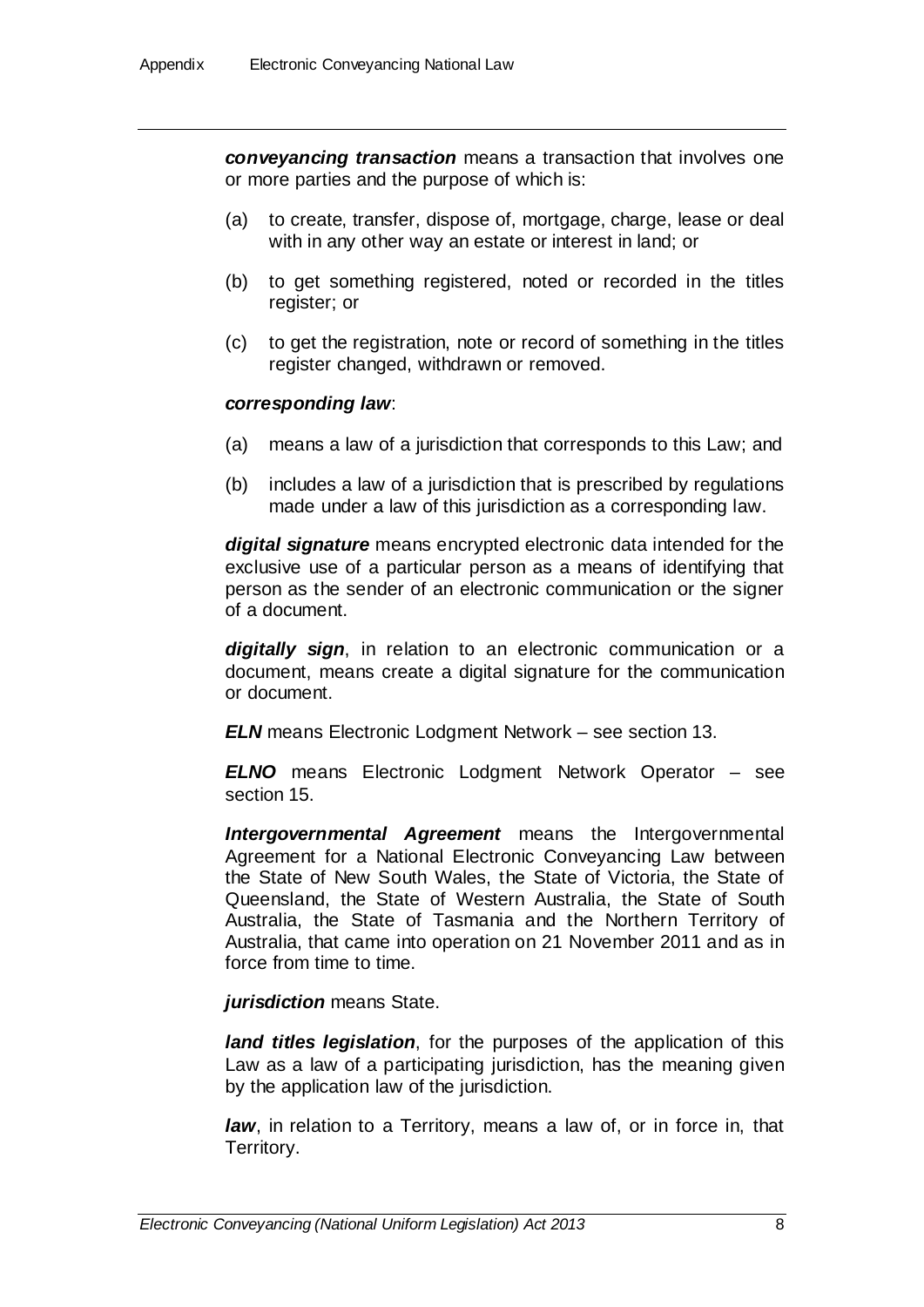*law of this jurisdiction* includes the principles and rules of common law and equity to the extent that they have effect in this jurisdiction from time to time.

*lodge* includes deposit, present and file.

*operating requirements* means the requirements determined under section 22.

*participating jurisdiction* means a jurisdiction that is a party to the Intergovernmental Agreement and in which:

- (a) this Law applies as a law of the jurisdiction, either with or without modifications; or
- (b) there is a corresponding law.

*participation agreement*, in relation to an ELN, means:

- (a) if an ELNO provides and operates the ELN an agreement between the ELNO and another person under which the other person is authorised to use that ELN; or
- (b) if the Registrar provides and operates the ELN an agreement between the Registrar and another person under which the other person is authorised to use that ELN.

*participation rules* means the rules determined under section 23.

*Registrar*, for the purposes of the application of this Law as a law of a participating jurisdiction, has the meaning given by the application law of the jurisdiction.

*registry instrument*, for the purposes of the application of this Law as a law of a participating jurisdiction, has the meaning given by the application law of the jurisdiction.

*responsible tribunal*, for the purposes of the application of this Law as a law of a participating jurisdiction, has the meaning given by the application law of the jurisdiction.

**State** includes a Territory.

*subscriber* means a person who is authorised under a participation agreement to use an ELN to complete conveyancing transactions on behalf of another person or on their own behalf.

*Territory* means the Australian Capital Territory or the Northern Territory of Australia.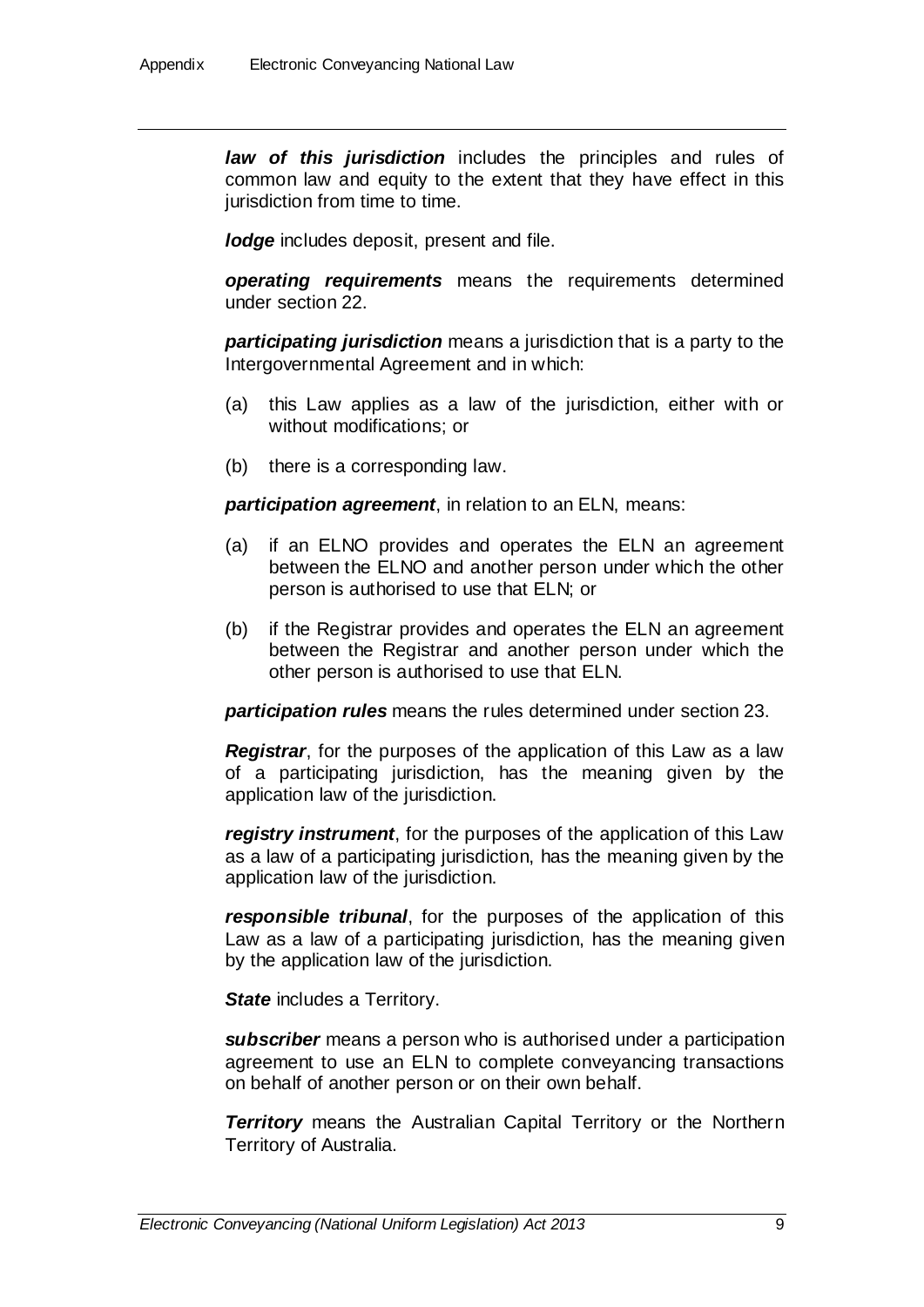*titles register*, for the purposes of the application of this Law as a law of a participating jurisdiction, has the meaning given by the application law of the jurisdiction.

(2) A term used in this Law or a statutory instrument and also in the land titles legislation has the same meaning in this Law or the statutory instrument as it has in that legislation, unless the term is defined in this Law or the statutory instrument or the context requires otherwise.

### **4 Interpretation generally**

The Schedule applies in relation to this Law.

### **5 Object of this Law**

- (1) The object of this Law is to promote efficiency throughout Australia in property conveyancing by providing a common legal framework that:
	- (a) enables documents in electronic form to be lodged and processed under the land titles legislation of each participating jurisdiction; but
	- (b) does not derogate from the fundamental principles of the Torrens system of land title as incorporated in the land titles legislation of each participating jurisdiction, such as indefeasibility of title.
- (2) In order to achieve this object, this Law, among other things, authorises the Registrar in each participating jurisdiction to operate or authorise the operation of an ELN, and provides for the making of rules relating to the operation of the ELN.

### **6 Law binds the State**

- (1) This Law binds the State.
- (2) In this section:

**State** means the Crown in right of this jurisdiction, and includes:

- (a) the Government of this jurisdiction; and
- (b) a Minister of the Crown in right of this jurisdiction; and
- (c) a statutory corporation, or other entity, representing the Crown in right of this jurisdiction.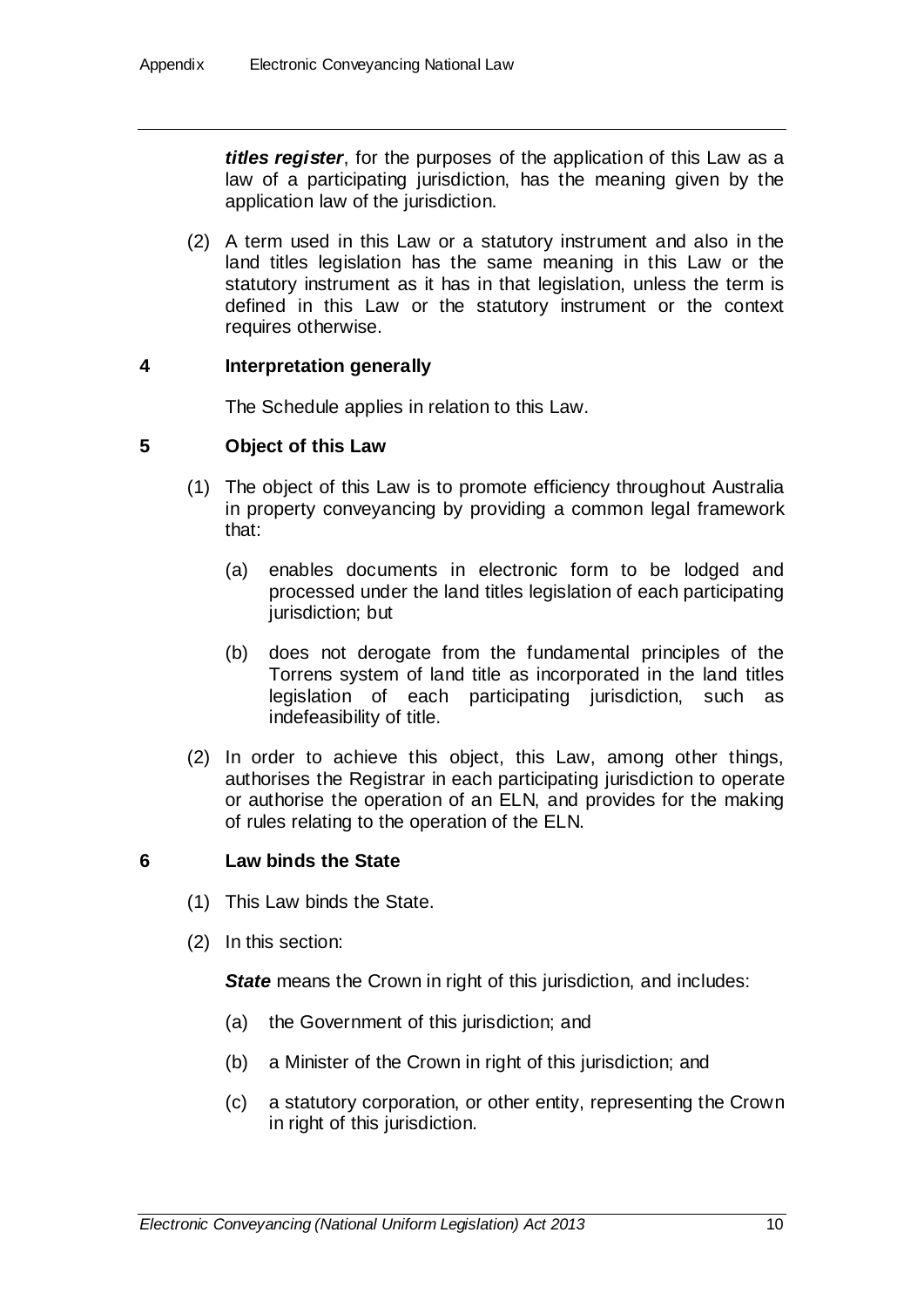# **Part 2 Electronic Conveyancing**

# **Division 1 Electronic lodgment**

## **7 Documents may be lodged electronically**

- (1) A document may be lodged electronically for the purposes of the land titles legislation if the document is lodged:
	- (a) in a form approved by the Registrar; and
	- (b) by means of an ELN provided and operated under this Law.
- (2) An approval for the purposes of subsection (1)(a) may be given under the land titles legislation or in some other way that the Registrar considers appropriate.

## **8 Registrar to process documents lodged electronically**

- (1) If a document is lodged electronically in accordance with section 7, the Registrar must receive and process the document in accordance with the land titles legislation.
- (2) This section does not limit or affect the need for the document to comply with the requirements of the land titles legislation, this Law or any other law of this jurisdiction.

### **9 Status of electronic registry instruments**

- (1) A registry instrument that is in a form in which it can be lodged electronically under section 7 has the same effect as if that instrument were in the form of a paper document.
- (2) A registry instrument that is digitally signed by a subscriber in accordance with the participation rules applicable to that instrument has the same effect as if a paper document having the equivalent effect had been executed by:
	- (a) if the subscriber signs under a client authorisation, each person for whom the subscriber signs in accordance with the client authorisation; or
	- (b) the subscriber in any other case.
- (3) If a registry instrument is digitally signed in accordance with the participation rules applicable to that instrument:
	- (a) the instrument is to be taken to be in writing for the purposes of every other law of this jurisdiction; and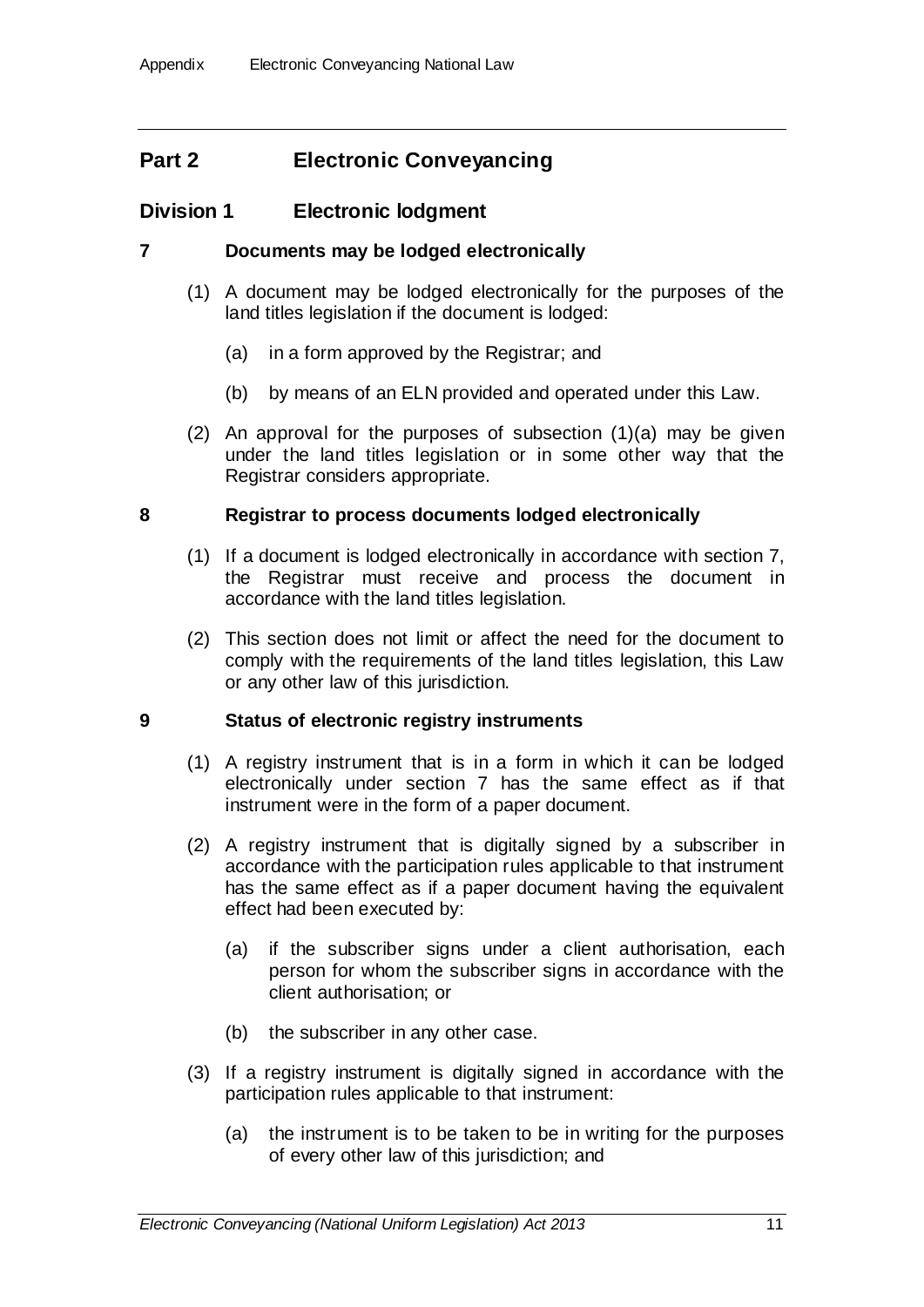(b) the requirements of any other law of this jurisdiction relating to the execution, signing, witnessing, attestation or sealing of documents must be regarded as having been fully satisfied.

# **Division 2 Client authorisations and digital signatures**

# **Subdivision 1 Client authorisations**

## **10 Client authorisations**

- (1) A *client authorisation* is a document:
	- (a) that is in the form required by the participation rules; and
	- (b) by which a party to a conveyancing transaction authorises a subscriber to do one or more things on that party's behalf in connection with the transaction so that the transaction, or part of the transaction, can be completed electronically.
- (2) The following are examples of the things that a client authorisation may authorise a subscriber to do:
	- (a) to digitally sign registry instruments or other documents;
	- (b) to present registry instruments or other documents for lodgment electronically;
	- (c) to authorise or complete any associated financial transaction.

# **11 Effect of client authorisation**

- (1) A properly completed client authorisation:
	- (a) has effect according to its terms; and
	- (b) is not a power of attorney for the purposes of any other law of this jurisdiction relating to powers of attorney.
- (2) If a client authorisation is properly completed, the requirements of any other law of this jurisdiction relating to the execution, signing, witnessing, attestation or sealing of documents must be regarded as having been fully satisfied.
- (3) Subsections (1) and (2) do not limit or affect the application of any law of this jurisdiction relating to powers of attorney in relation to:
	- (a) the execution of a client authorisation under a power of attorney; or
	- (b) a client authorisation executed under a power of attorney.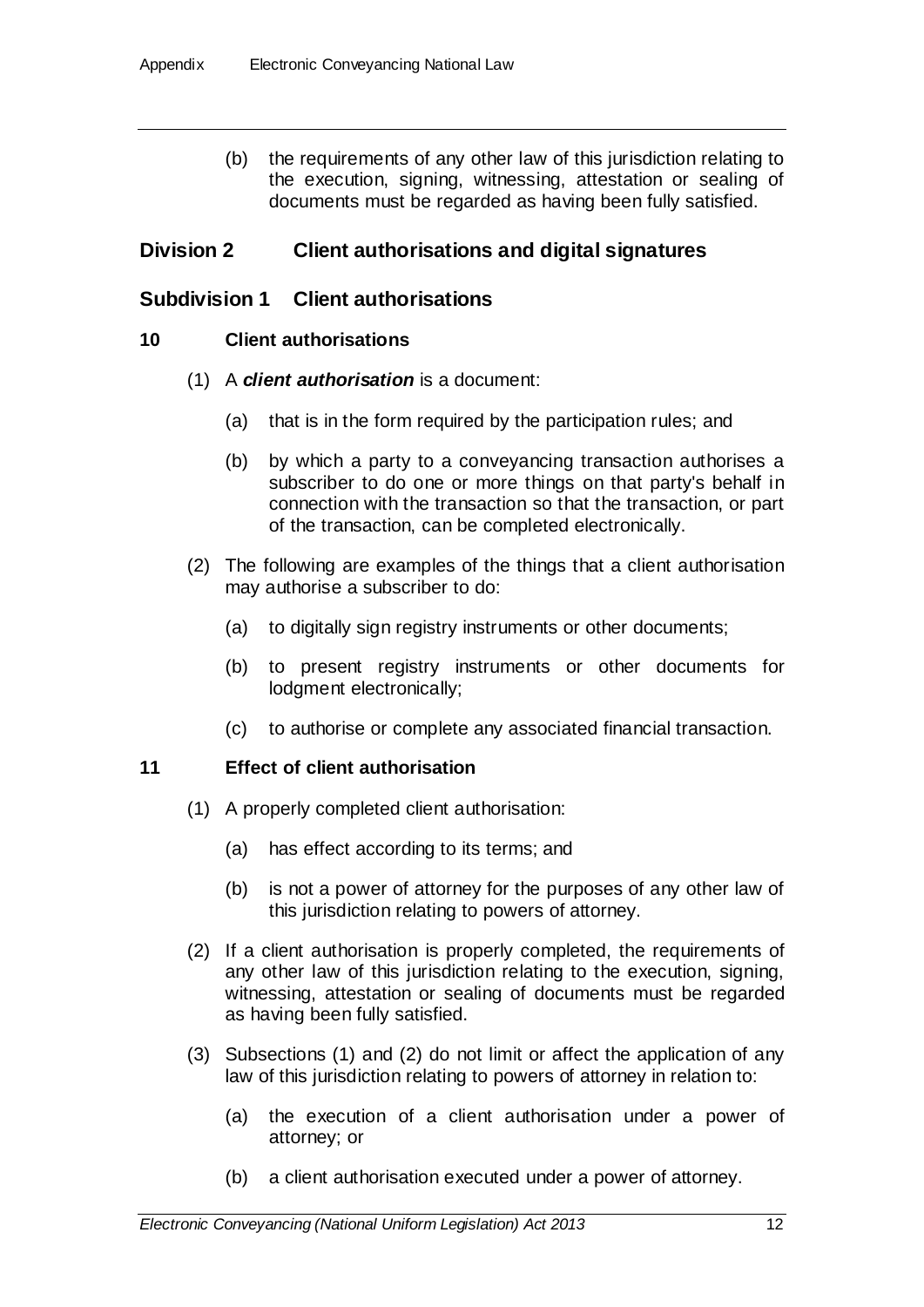# **Subdivision 2 Digital signatures**

## **12 Reliance on, and repudiation of, digital signatures**

- (1) If a subscriber's digital signature is created for a registry instrument or other document in connection with a conveyancing transaction, then:
	- (a) unless that subscriber repudiates that digital signature, that registry instrument or other document is to be taken to be signed by that subscriber; and
	- (b) unless that subscriber repudiates that digital signature, that digital signature is binding, in relation to that registry instrument or other document, on:
		- (i) that subscriber; and
		- (ii) all other persons (if any) for whom that subscriber acts under a client authorisation with respect to that conveyancing transaction; and
	- (c) unless that subscriber repudiates that digital signature, that digital signature is binding, in relation to that registry instrument or other document, for the benefit of:
		- (i) each of the parties to that conveyancing transaction; and
		- (ii) each subscriber who acts under a client authorisation with respect to that conveyancing transaction; and
		- (iii) any person claiming through or under any person to whom subparagraph (i) applies; and
		- (iv) the Registrar, once that registry instrument or other document is lodged electronically in accordance with section 7; and
	- (d) that subscriber cannot repudiate that digital signature except in the circumstances set out in subsection (4).
- (2) Subsection (1) applies regardless of:
	- (a) who created the subscriber's digital signature; and
	- (b) the circumstances (including fraud) in which the subscriber's digital signature was created.
- (3) Subsection (1) does not prevent the unsigning of a registry instrument or other document.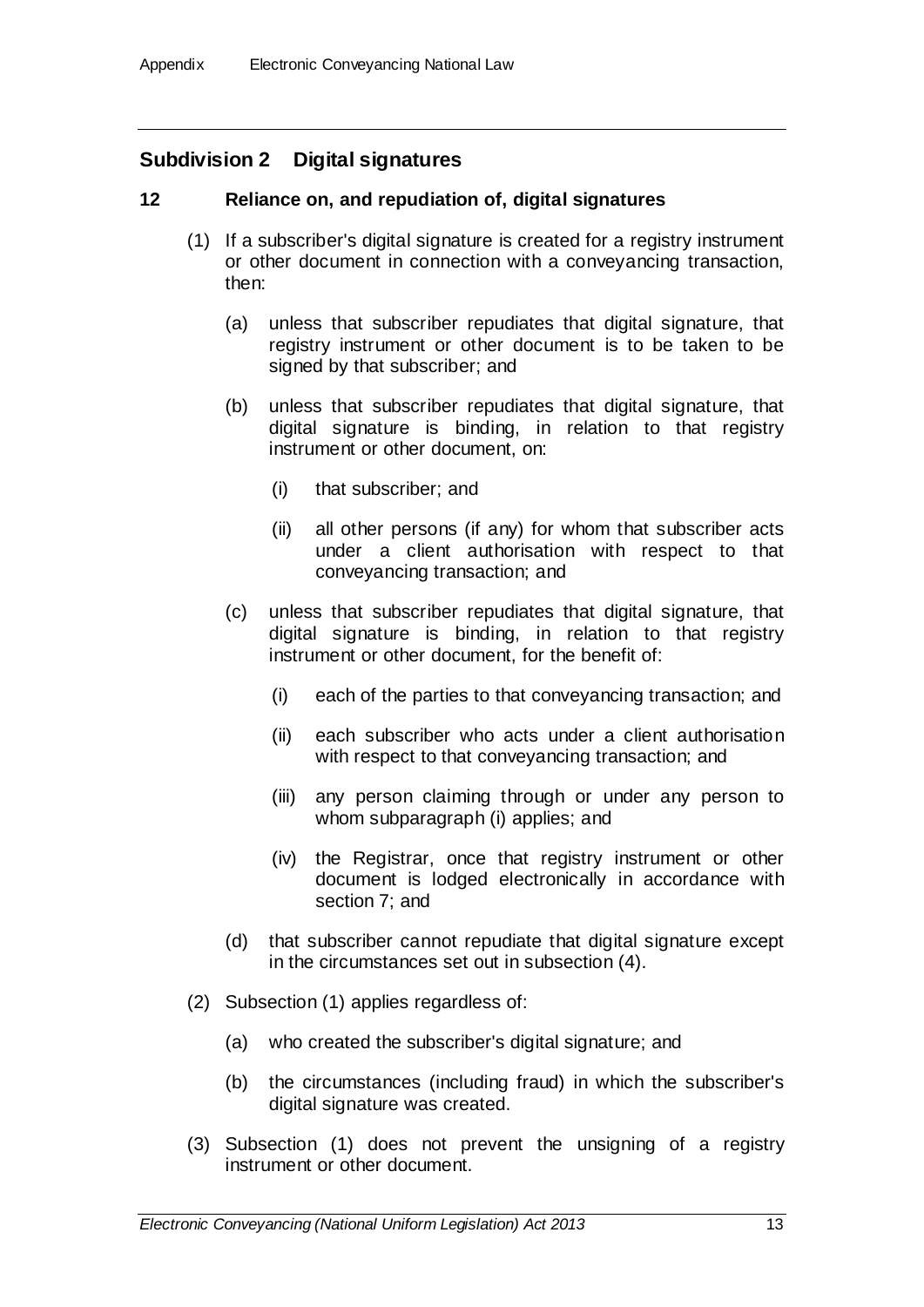- (4) Despite subsections (1) and (2), a subscriber can repudiate the subscriber's digital signature with respect to a registry instrument or other document if the subscriber establishes:
	- (a) that the digital signature was not created by the subscriber; and
	- (b) that the digital signature was not created by a person who, at the time the subscriber's digital signature was created for the registry instrument or other document:
		- (i) was an employee, agent, contractor or officer (however described) of the subscriber; and
		- (ii) had the subscriber's express or implied authority to create the subscriber's digital signature for any document or documents; and
	- (c) that neither of the following enabled the subscriber's digital signature to be created for the registry instrument or other document:
		- (i) a failure by the subscriber, or any of the subscriber's employees, agents, contractors or officers, to fully comply with the requirements of the participation rules;
		- (ii) a failure by the subscriber, or any of the subscriber's employees, agents, contractors or officers, to take reasonable care.
- (5) For the purposes of subsection  $(4)(b)(ii)$ , it does not matter whether the authority was:
	- (a) general; or
	- (b) limited or restricted to documents of a particular class or to a particular document or in any other way.

# **Part 3 Electronic Lodgment Networks**

# **Division 1 Preliminary**

### **13 Electronic Lodgment Network**

(1) An Electronic Lodgment Network (*ELN*) is an electronic system that enables the lodging of registry instruments and other documents in electronic form for the purposes of the land titles legislation.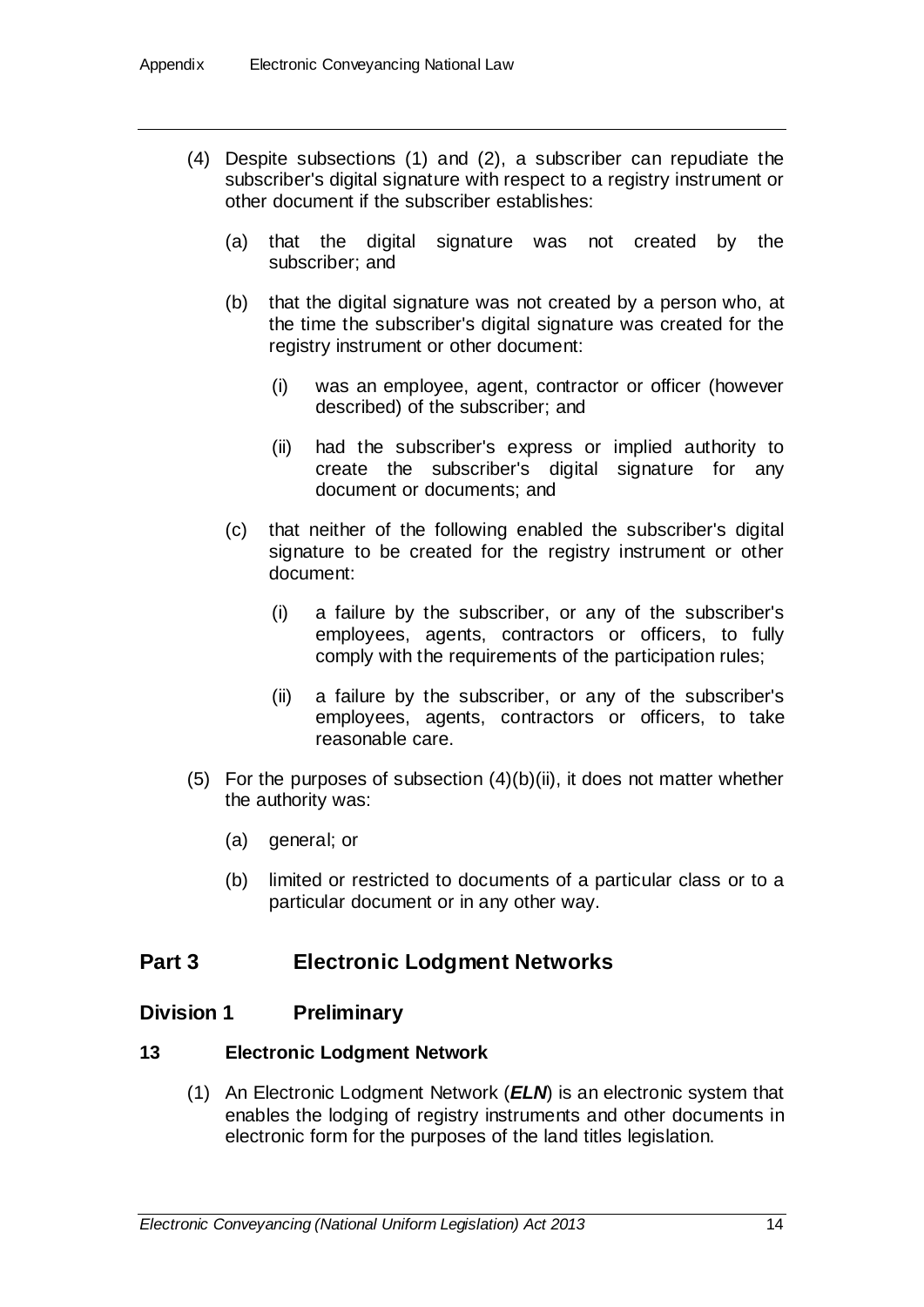(2) An ELN may also enable the preparation of registry instruments and other documents in electronic form for lodging under the land titles legislation.

### **Division 2 Operation of Electronic Lodgment Networks**

### **14 Registrar may provide and operate ELN**

The Registrar may provide and operate an ELN.

### **15 Registrar may approve ELNO to provide and operate ELN**

- (1) The Registrar may approve a person as an Electronic Lodgment Network Operator (*ELNO*) to provide and operate an ELN.
- (2) The Registrar must not approve a person under this section unless the person meets the qualifications for approval set out in the operating requirements.
- (3) An approval under this section must be in writing and must state the period for which it is to have effect.
- (4) The Registrar may grant more than one approval under this section.

#### **16 Conditions of approval as ELNO**

- (1) The Registrar may attach conditions to an approval under section 15, and those conditions must be specified in the approval.
- (2) The Registrar may at any time, by notice in writing to the ELNO, vary or revoke the conditions attached to the approval of that ELNO or attach new or additional conditions.

### **17 Effect of approval as ELNO**

- (1) A person who is approved as an ELNO under section 15 may provide and operate an ELN:
	- (a) for the period stated in the approval; and
	- (b) subject to the conditions (if any) attached to the approval; and
	- (c) in accordance with the operating requirements.
- (2) Subsection (1) is subject to sections 19 and 20.
- (3) In performing functions as an ELNO, a person approved under section 15 is not and does not represent the State, and is not an agent of the State.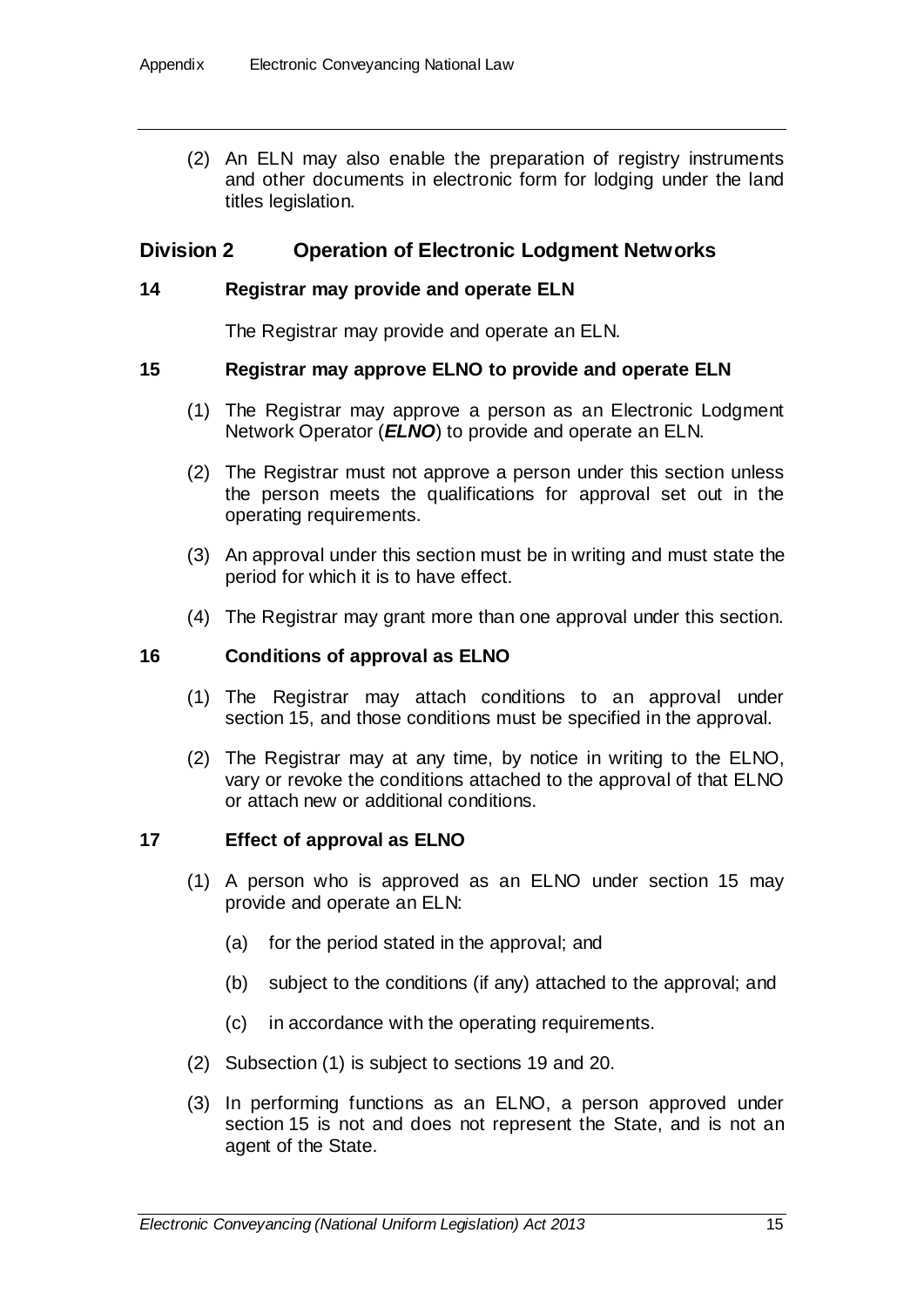- (4) The approval of a person as an ELNO does not restrict or prevent the provision, by that person, of services additional to those provided by the ELN.
- (5) Subsection (4) is subject to the operating requirements.

### **18 ELNO required to comply with operating requirements**

A person approved as an ELNO under section 15 must comply with the operating requirements.

### **19 Renewal of approval as ELNO**

- (1) The Registrar may renew an approval of a person as an ELNO under section 15 if the Registrar is satisfied that the person continues to meet the qualifications for approval set out in the operating requirements.
- (2) The renewal of an approval under this section must be in writing and must state the period for which the renewal is to have effect.
- (3) In renewing an approval, the Registrar may exercise the powers in section 16 to attach conditions to the approval or vary or revoke conditions attached to the approval.

#### **20 Revocation or suspension of approval as ELNO**

The Registrar may revoke or suspend the approval of a person as an ELNO in the circumstances set out in the operating requirements.

#### **21 Monitoring of activities in ELN**

- (1) The Registrar may monitor activities in an ELN for any purpose, including (without limitation) for the purpose of maintaining the integrity of the titles register.
- (2) This section does not limit Division 5.

### **Division 3 Operating requirements and participation rules**

### **22 Operating requirements for ELNOs**

- (1) The Registrar may determine, in writing, requirements (*operating requirements*) relating to:
	- (a) the operation of an ELNO; and
	- (b) the provision and operation, by an ELNO, of an ELN.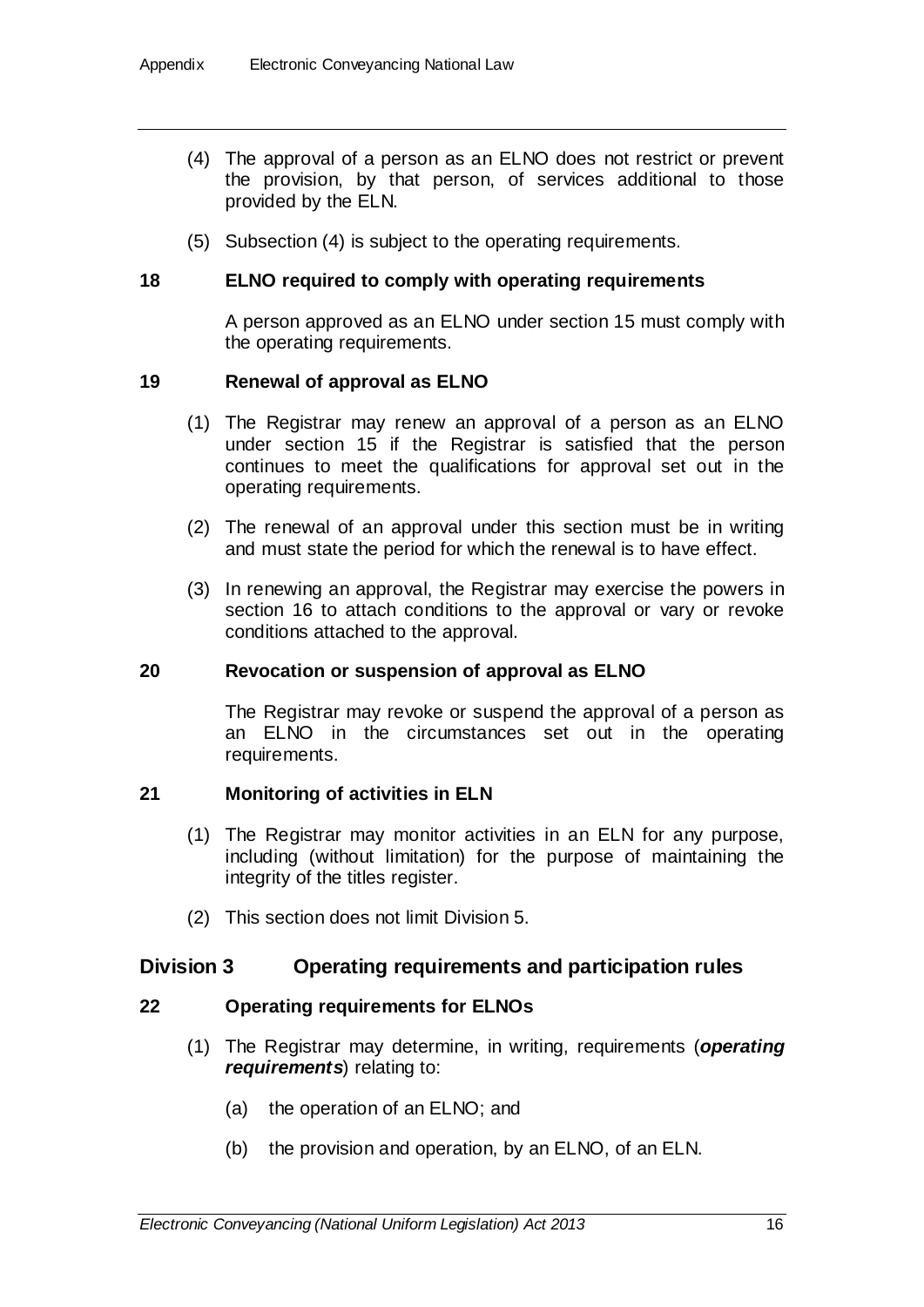- (2) The operating requirements may (without limitation) include provisions relating to the following matters:
	- (a) the financial standing of an ELNO;
	- (b) compliance with the participation rules, including (without limitation):
		- (i) requiring an ELNO to use a participation agreement when authorising persons to use an ELN; and
		- (ii) requiring participation agreements to incorporate the participation rules;
	- (c) the technical and operational requirements for an ELN;
	- (d) the insurance cover to be held by an ELNO;
	- (e) the circumstances in which the Registrar may suspend or revoke the approval of a person as an ELNO;
	- (f) the giving of directions to an ELNO by the Registrar, for example a direction to restrict, suspend or terminate a subscriber's or other person's use of an ELN.

### **23 Participation rules**

- (1) The Registrar may determine, in writing, rules relating to the use of an ELN (*participation rules*).
- (2) The participation rules may (without limitation) include provisions relating to the following matters:
	- (a) the eligibility criteria for subscribers;
	- (b) the obligations of subscribers, including (without limitation) any representations or warranties they are required to give;
	- (c) the circumstances in which a subscriber's authority to use the ELN may be restricted, suspended or terminated;
	- (d) client authorisations;
	- (e) the obligations of subscribers to verify the identity of their clients;
	- (f) the certification of registry instruments and other documents for use in connection with the ELN;
	- (g) digital signing;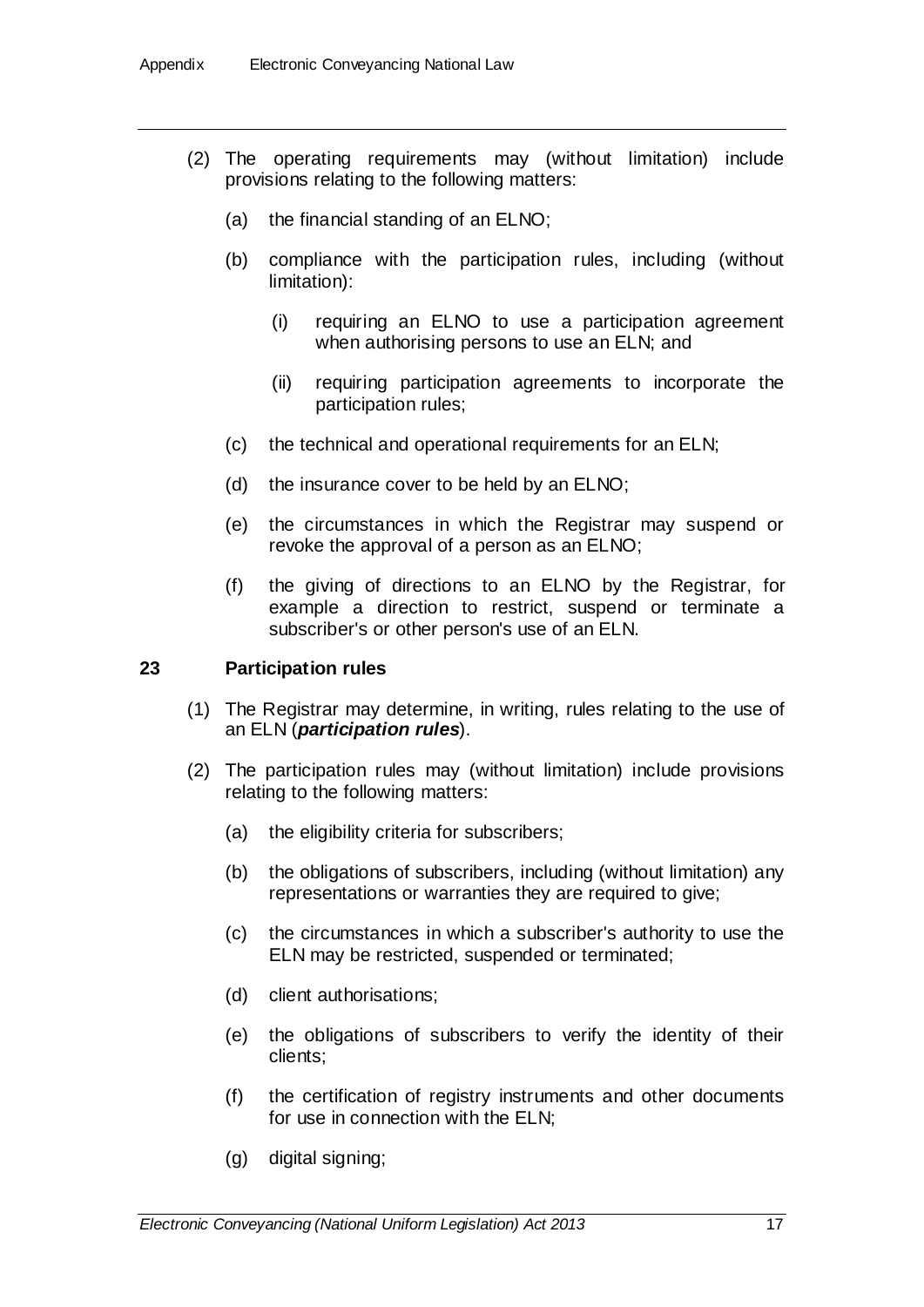- (h) the retention of documents created or obtained in connection with a subscriber's use of an ELN;
- (i) compliance by subscribers with the participation rules, including (without limitation) how subscribers demonstrate compliance with the rules, the procedures for notifying non-compliance and how non-compliance may be remedied.

### **24 Registrar to have regard to nationally agreed model operating requirements and participation rules**

- (1) In determining operating requirements and participation rules under this Law, and in determining changes to those requirements or rules, the Registrar must have regard to the desirability of maintaining consistency with any model provisions.
- (2) In this section:

*model provisions* means any model operating requirements or model participation rules from time to time developed and published by ARNECC.

### **25 Publication of operating requirements and participation rules**

- (1) The Registrar must ensure that the following are publicly available:
	- (a) the current operating requirements and participation rules;
	- (b) all superseded versions of the operating requirements and participation rules.
- (2) The operating requirements and participation rules, and any changes to either of them, must be made publicly available at least 20 business days before the operating requirements or participation rules or, as the case requires, the changes to them take effect.
- (3) However, changes to the operating requirements or participation rules may take effect within a shorter period (including immediately on being made publicly available), if the Registrar is satisfied that the changes need to take effect urgently because an emergency situation exists.
- (4) For the purposes of subsection (3), an emergency situation exists if the Registrar considers that, because of the occurrence of an event or the existence of particular circumstances, the operation, security, integrity or stability of an ELN or the titles register or the land titles system is being, or is likely to be, jeopardised.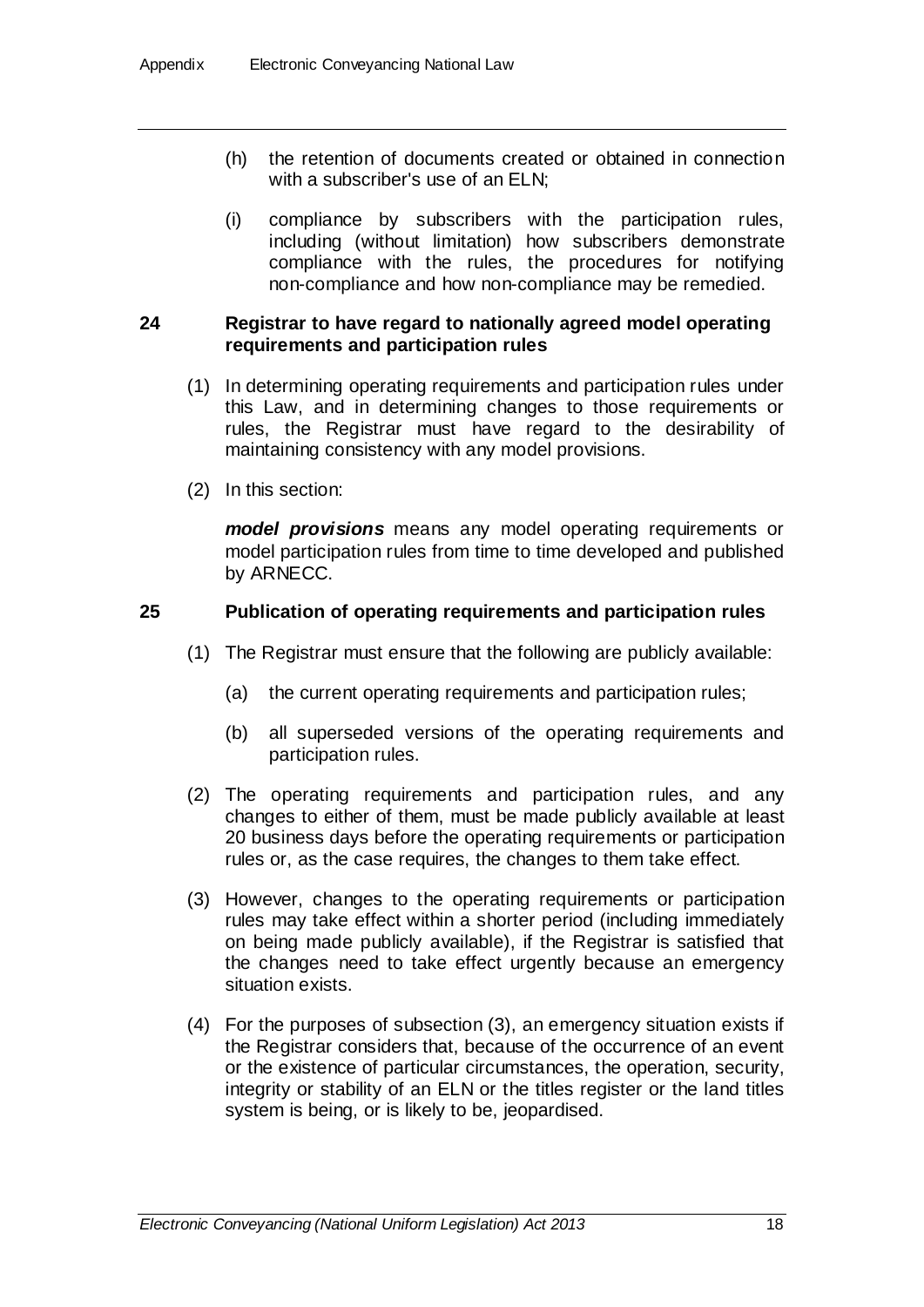- (5) Documents may be made publicly available in accordance with this section in any manner the Registrar considers appropriate, including (without limitation) by means of a website.
- (6) It is sufficient compliance with subsection (1)(b) if a superseded version of the operating requirements or participation rules (other than the most recently superseded version) is publicly available only on request made to the Registrar.

### **26 Subscribers required to comply with participation rules**

- (1) A subscriber who is authorised under a participation agreement to use an ELN must comply with the participation rules relating to that ELN.
- (2) If a subscriber contravenes those participation rules, the Registrar may:
	- (a) if the Registrar operates the ELN, restrict, suspend or terminate the subscriber's use of the ELN; or
	- (b) if an ELNO operates the ELN, direct the ELNO to restrict, suspend or terminate the subscriber's use of the ELN.
- (3) Subsection (2) does not limit or affect any right, power, authority or remedy that the Registrar or an ELNO has under the operating requirements, the participation rules, a participation agreement or any other law of this jurisdiction in relation to contravention of the participation rules.

### **27 Waiving compliance with operating requirements or participation rules**

- (1) The Registrar may waive compliance with all or any provisions of the operating requirements or participation rules if the Registrar is satisfied that granting the waiver is reasonable in all the circumstances.
- (2) A waiver under this section may:
	- (a) be total or partial; and
	- (b) apply generally to all persons, or be limited in its application to particular persons or particular classes of persons; and
	- (c) apply generally or be limited in its application by reference to specified exceptions or factors; and
	- (d) apply indefinitely or for a specified period; and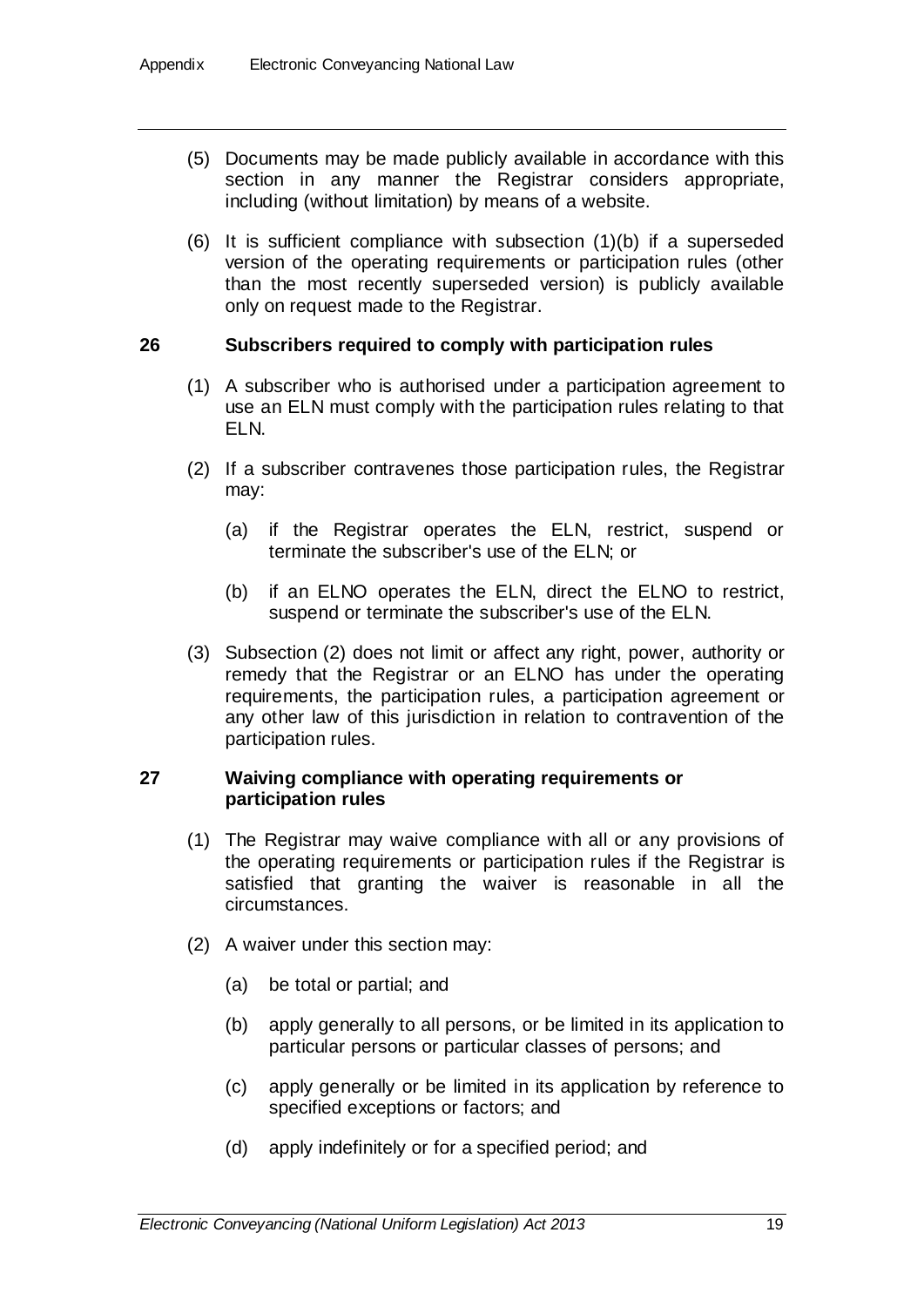(e) be unconditional or subject to conditions or restrictions.

# **Division 4 Appeals**

#### **28 Appeal against decisions of Registrar**

- (1) A person who is the subject of any of the following decisions (an *appellable decision*) may require the Registrar to provide, in writing, the grounds for the decision:
	- (a) a decision by the Registrar to refuse to approve the person as an ELNO;
	- (b) a decision by the Registrar to refuse to renew the person's approval as an ELNO;
	- (c) a decision by the Registrar to suspend the person's approval as an ELNO;
	- (d) a decision by the Registrar to revoke the person's approval as an ELNO;
	- (e) a decision by the Registrar to attach a condition to the person's approval as an ELNO, or to vary or revoke a condition of the person's approval as an ELNO, if the attachment, variation or revocation of the condition is done without the person's agreement;
	- (f) a decision by the Registrar to restrict, suspend or terminate the person's use, as a subscriber, of an ELN operated by the Registrar;
	- (g) a decision by the Registrar to direct an ELNO to restrict, suspend or terminate the person's use, as a subscriber, of the ELN operated by the ELNO.
- (2) A person who is the subject of an appellable decision and who has received written grounds for the decision from the Registrar under subsection (1) or otherwise may appeal against the decision to the responsible tribunal.

### **29 Determination of appeal**

- (1) After hearing the appeal, the responsible tribunal may:
	- (a) confirm the appellable decision; or
	- (b) amend the appellable decision; or
	- (c) substitute another decision for the appellable decision.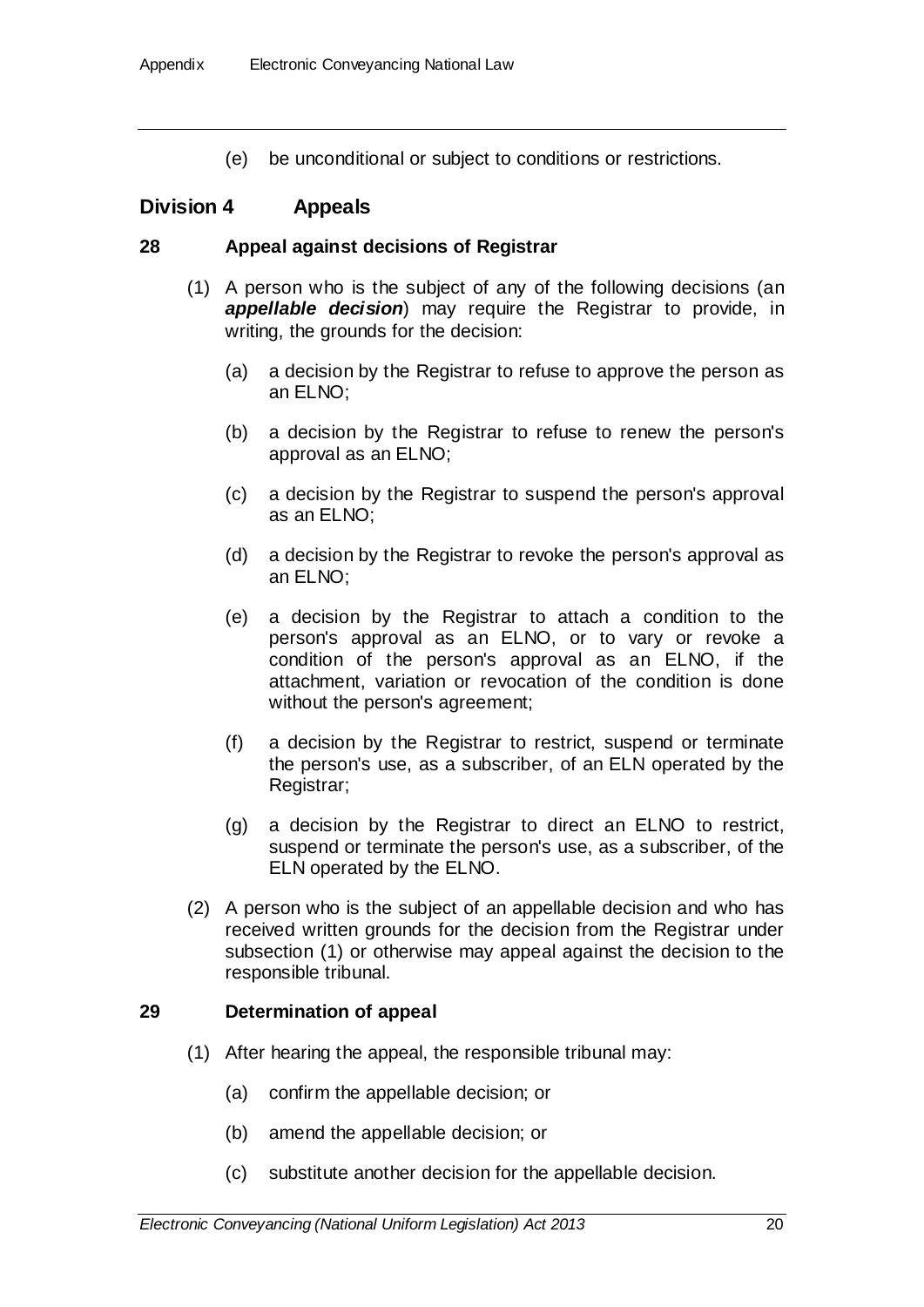(2) In amending the appellable decision or substituting another decision for the appellable decision, the responsible tribunal has the same powers as the Registrar under this Law.

### **30 Costs**

- (1) The responsible tribunal may make any order about costs it considers appropriate for the proceedings under this Division.
- (2) This section does not apply if the responsible tribunal has power under another law of this jurisdiction to make an order about costs for proceedings under this Division.

### **31 Relationship with Act establishing responsible tribunal**

This Division:

- (a) applies despite any provision to the contrary of the Act that establishes or continues the responsible tribunal; but
- (b) does not otherwise limit:
	- (i) that Act; or
	- (ii) any rules, regulations or other instrument regulating the practice or procedure of the responsible tribunal.

### **Division 5 Compliance examinations**

#### **32 Definitions**

In this Division:

*ELNO* includes a former ELNO.

*subscriber* includes a former subscriber.

#### **33 Compliance examinations**

The Registrar may, on receiving a request or complaint from any person or on the Registrar's own initiative, conduct an investigation (*compliance examination*) under this Part:

- (a) in relation to an ELNO for either or both of the following purposes:
	- (i) ascertaining whether or not the operating requirements are being, or have been, complied with;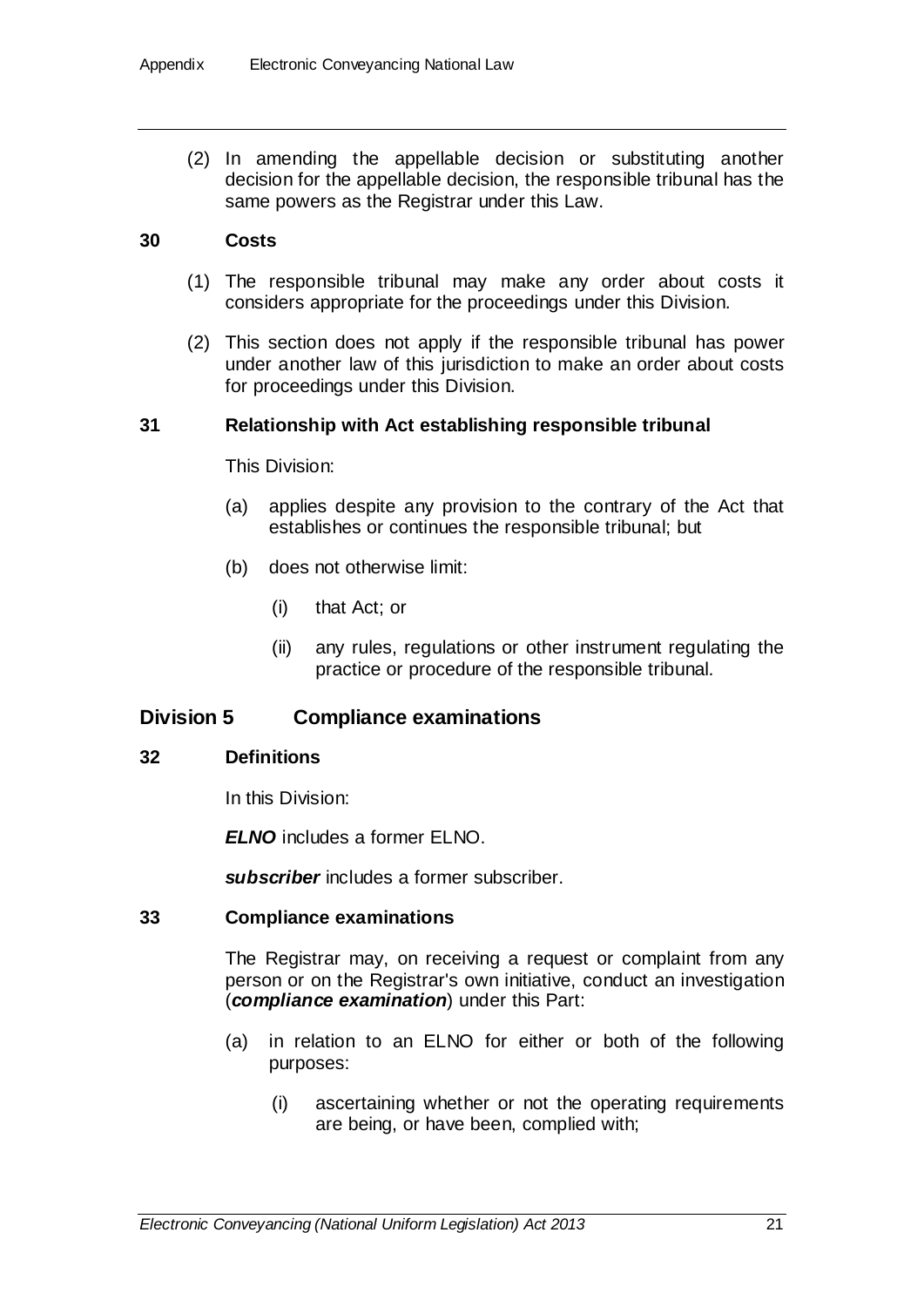- (ii) investigating any suspected or alleged case of misconduct with respect to the operation of an ELN; or
- (b) in relation to a subscriber for either or both of the following purposes:
	- (i) ascertaining whether or not the participation rules are being, or have been, complied with;
	- (ii) investigating any suspected or alleged case of misconduct with respect to the use of an ELN.

### **34 Obligation to cooperate with examination**

- (1) An ELNO or a subscriber in relation to whom a compliance examination is being conducted must cooperate fully with the person conducting the compliance examination for the purpose of ensuring that the person is able to conduct a proper compliance examination.
- (2) In particular, an ELNO or a subscriber must comply with any reasonable requirement by the person conducting the compliance examination:
	- (a) to furnish specified information or to produce specified documents for the purposes of the compliance examination; or
	- (b) to take specified action for the purposes of the compliance examination.
- (3) If an ELNO fails, without reasonable excuse, to cooperate as required by this section, the Registrar may take any action that the Registrar is authorised to take under the operating requirements and that the Registrar considers appropriate, which may include (without limitation) the revocation or suspension of the ELNO's approval under section 20.
- (4) If a subscriber fails, without reasonable excuse, to cooperate as required by this section, the Registrar may take any action that the Registrar is authorised to take under the operating requirements, the participation rules or the land titles legislation and that the Registrar considers appropriate.
- (5) For the purposes of subsections (3) and (4), it is not a reasonable excuse for a person to fail to give stated information, answer a question or to produce a document that giving the information, answering the question or producing the document might tend to incriminate the person or make the person liable to a penalty.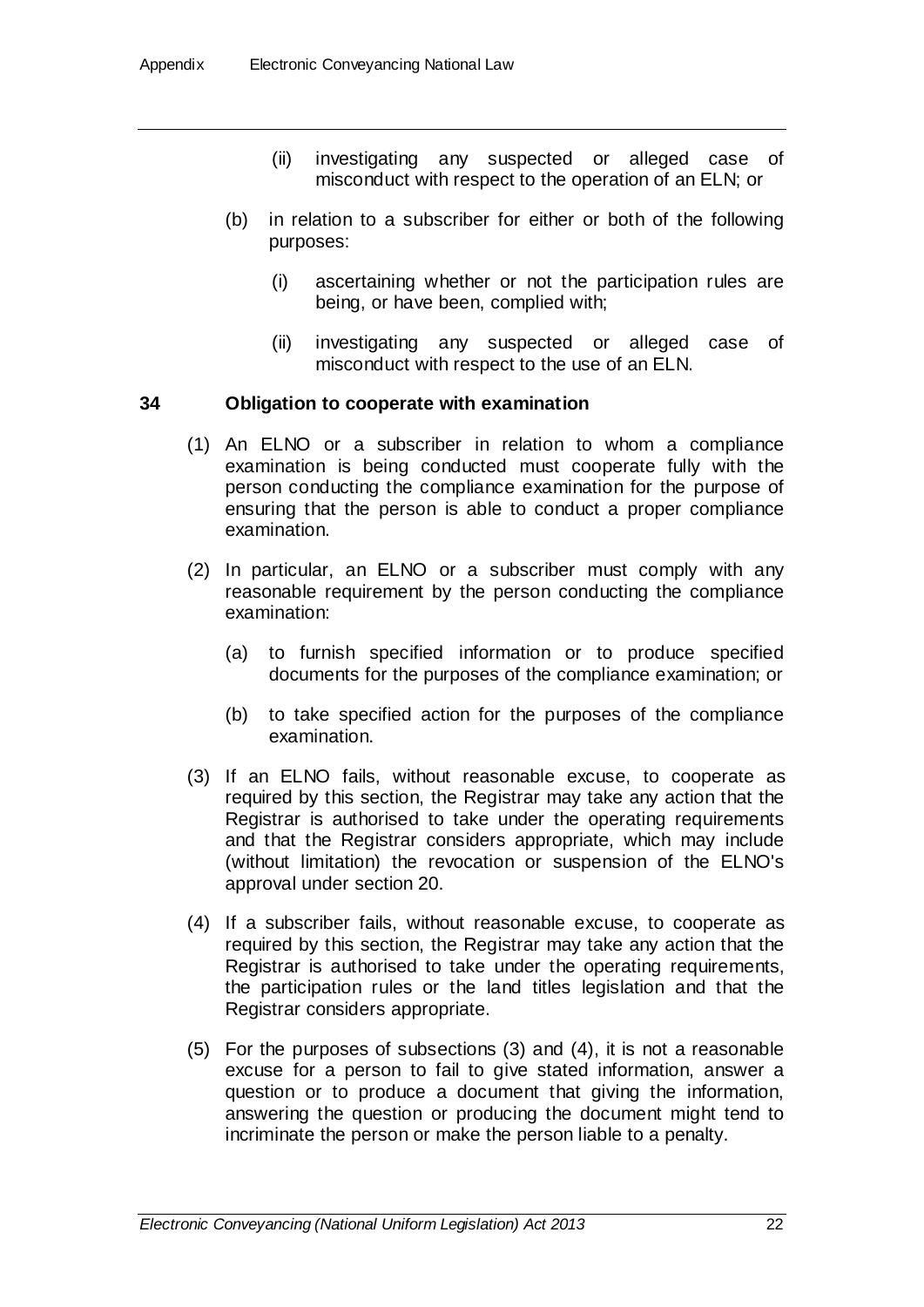- (6) However, the following is not admissible in evidence against an individual in a criminal proceeding:
	- (a) information provided by an individual in compliance with a requirement made under this section;
	- (b) an answer given by an individual in response to a question asked under this section;
	- (c) a document produced by an individual in compliance with a requirement made under this section (other than a document to which subsection (7) applies);
	- (d) information directly or indirectly derived from:
		- (i) information mentioned in paragraph (a); or
		- (ii) an answer mentioned in paragraph (b); or
		- (iii) a document mentioned in paragraph (c) (other than a document to which subsection (7) applies).
- (7) A document produced by an individual in compliance with a requirement made under this section is not inadmissible in evidence against the individual in a criminal proceeding on the ground that the document might incriminate the individual if the document is required to be kept under this Law, the land titles legislation, the operating requirements or the participation rules.
- (8) Subsection (6) does not apply to:
	- (a) a proceeding about the false or misleading nature of anything in the information, answer or document; or
	- (b) a proceeding in which the false or misleading nature of the information, answer or document is relevant evidence.

#### **35 Registrar may refer matter to appropriate authority**

- (1) Instead of conducting a compliance examination in relation to a matter, or at any time during a compliance examination or after the completion of a compliance examination in relation to a matter, the Registrar may refer the matter to an appropriate authority.
- (2) If the Registrar refers a matter to an appropriate authority, the Registrar is not obliged to take any other action in relation to the matter.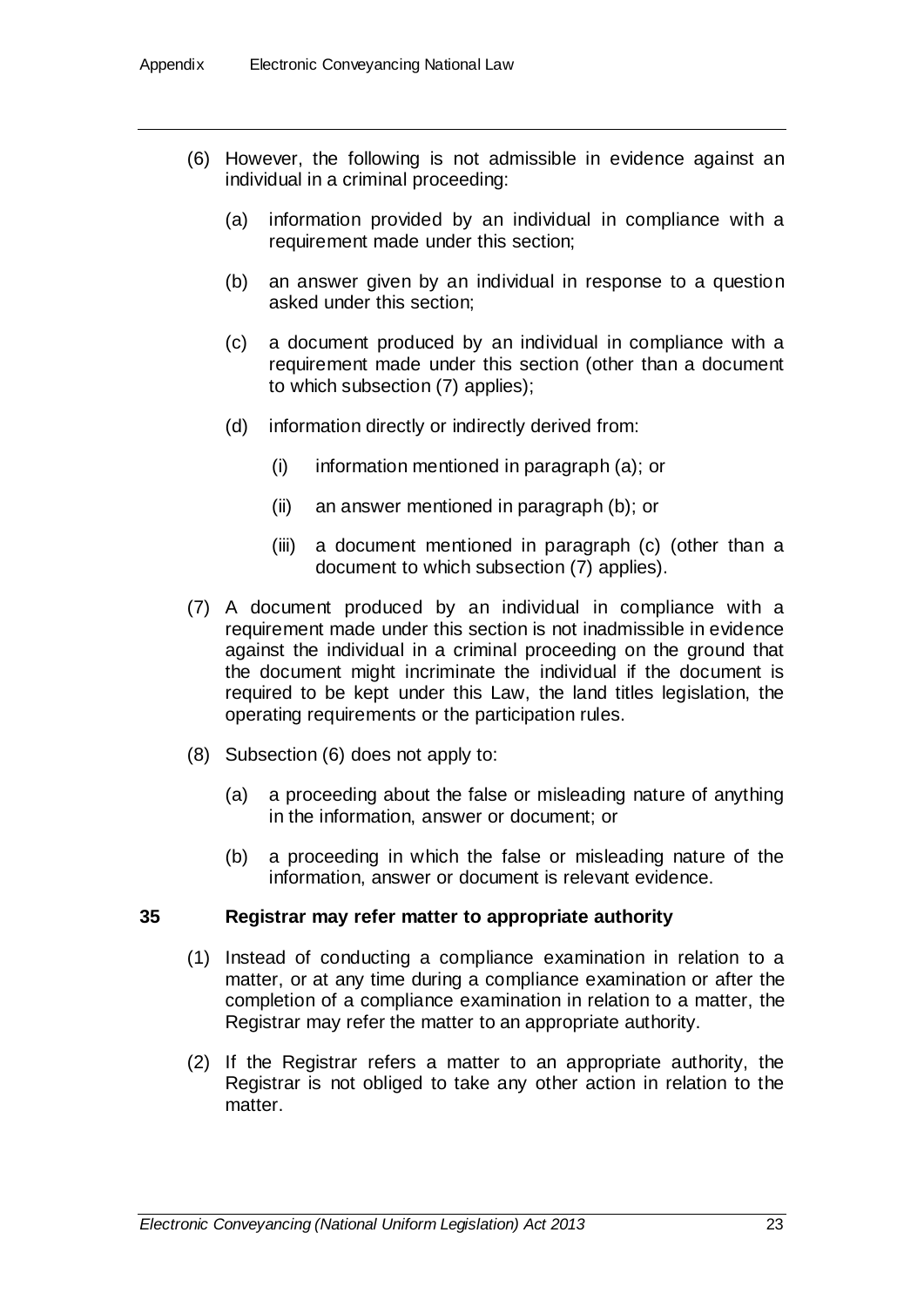(3) In this section:

### *appropriate authority*:

- (a) means a person, body or organisation who or which is empowered by a law of this jurisdiction or of another State or the Commonwealth to take investigatory, disciplinary or other action; and
- (b) includes (without limiting paragraph (a)):
	- (i) a law enforcement agency; and
	- (ii) a regulatory or disciplinary body for persons engaged in any profession, occupation, calling or business.

### **36 Land titles legislation not limited**

Nothing in this Division limits or affects any provision of the land titles legislation that authorises or permits any investigation, inquiry or examination of any kind.

## **Part 4 Miscellaneous**

### **Division 1 Delegation**

### **37 Delegation by Registrar**

The Registrar may delegate the following to any other person:

- (a) the power conferred by section 21 to monitor activities in an ELN;
- (b) any function under Part 3, Division 5.

# **Division 2 Liability of Registrar**

### **38 Registrar not obliged to monitor ELN or conduct compliance examination**

The Registrar is not obliged:

- (a) to monitor activities in an ELN under section 21; or
- (b) to conduct or complete a compliance examination under Part 3, Division 5.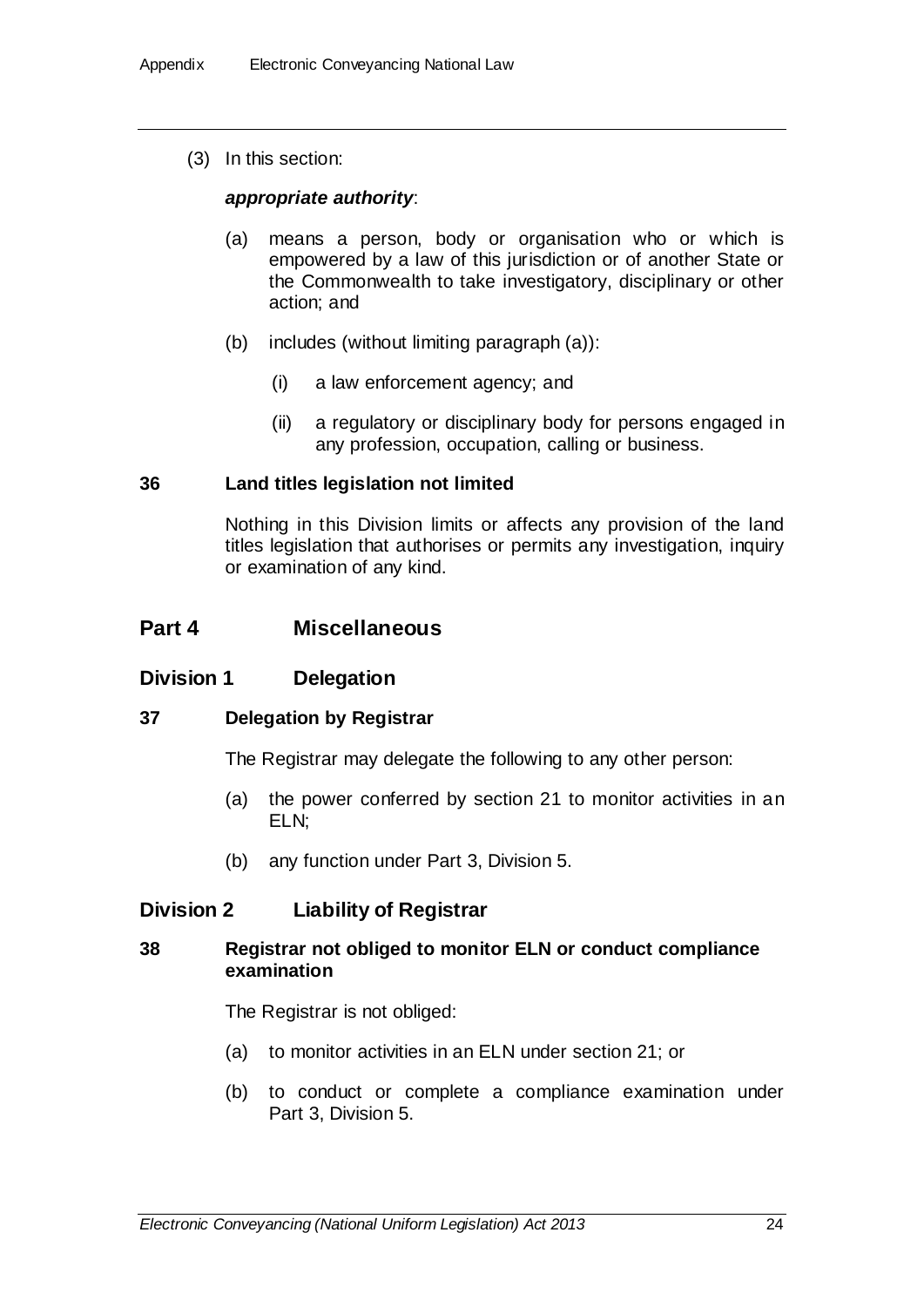### **39 No compensation**

No person is entitled to receive compensation for any loss or damage arising out of anything done or omitted in good faith in, or in connection with, the monitoring of activities in an ELN under section 21 or the conduct of a compliance examination under Part 3, Division 5, including (without limitation):

- (a) any decision made, in good faith, not to monitor activities in an ELN or not to conduct a compliance examination; and
- (b) any decision made, in good faith, as to how activities in an ELN are to be monitored or how a compliance examination is to be conducted.

### **40 Registrar not responsible for additional services provided by ELNO**

The mere fact that an ELNO provides services that are additional to those provided by the ELN operated by that ELNO does not make the Registrar responsible for the regulation or operation of those additional services.

## **Division 3 Relationship with other laws**

### **41 Other laws relating to electronic transactions not affected**

This Law is in addition to, and not in substitution for:

- (a) the laws of this jurisdiction in relation to electronic transactions; and
- (b) any other law of this jurisdiction that authorises or permits the use of electronic documents for the purposes of the land titles legislation.

#### **42 Powers may be exercised for purposes of this Law**

If any provision of the land titles legislation empowers the making of an instrument of a legislative or administrative character, or the doing of any other act or thing, that power is to be construed (with all necessary changes) as including a general power to make instruments of that character, or to do that act or thing, for the purposes of this Law.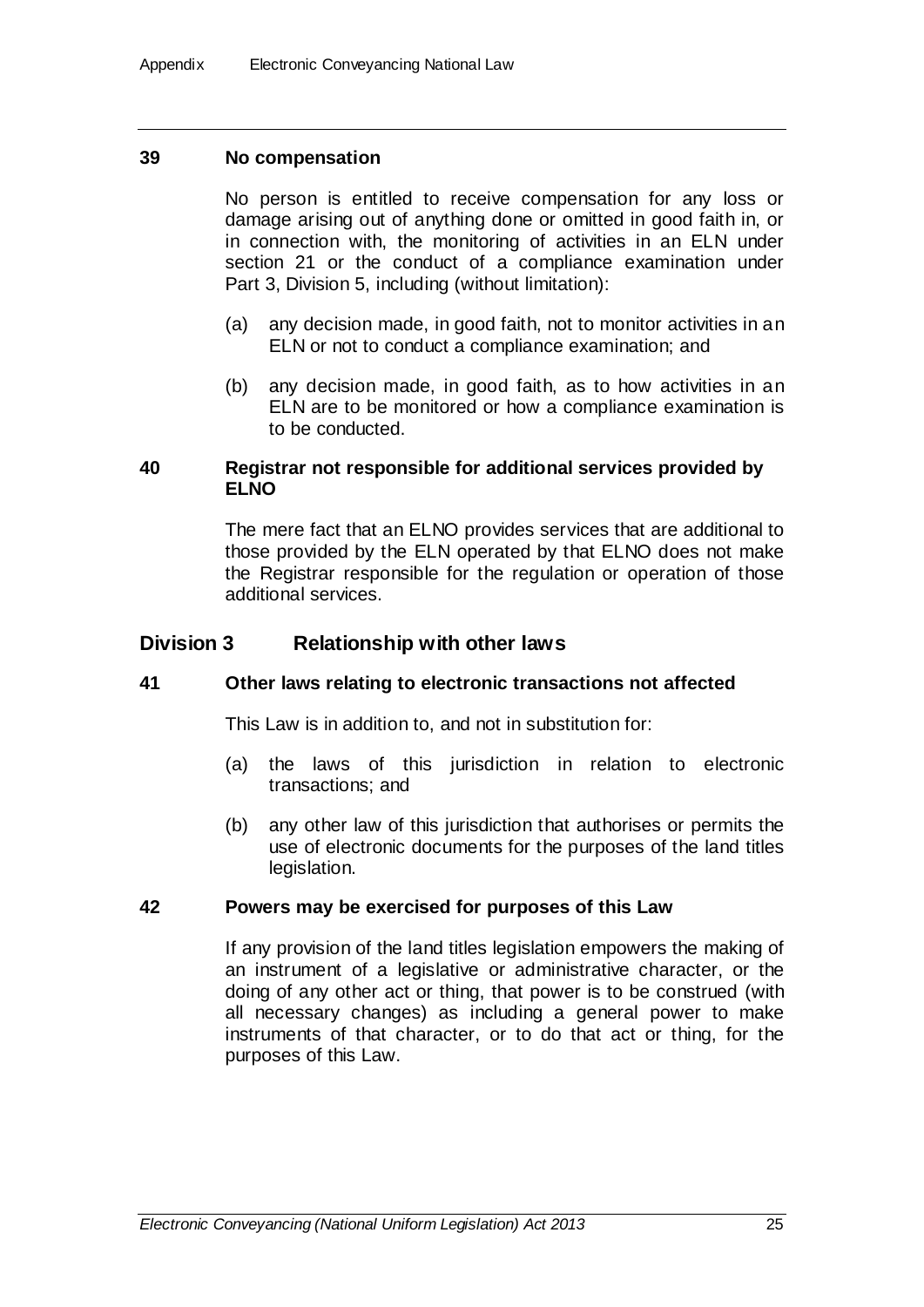# **Schedule Miscellaneous provisions relating to interpretation**

section [5](#page-6-0)

# **Part 1 Preliminary**

## **1 Displacement of Schedule by contrary intention**

The application of this Schedule may be displaced, wholly or partly, by a contrary intention appearing in this Law.

# **Part 2 General**

### **2 Law to be construed not to exceed legislative power of Legislature**

- (1) This Law is to be construed as operating to the full extent of, but so as not to exceed, the legislative power of the Legislature of this jurisdiction.
- (2) If a provision of this Law, or the application of a provision of this Law to a person, subject matter or circumstance, would, but for this clause, be construed as being in excess of the legislative power of the Legislature of this jurisdiction:
	- (a) it is a valid provision to the extent to which it is not in excess of the power; and
	- (b) the remainder of this Law, and the application of the provision to other persons, subject matters or circumstances, is not affected.
- (3) This clause applies to this Law in addition to, and without limiting the effect of, any provision of this Law.

### **3 Every section to be a substantive enactment**

Every section of this Law has effect as a substantive enactment without introductory words.

### **4 Material that is, and is not, part of this Law**

- (1) The heading to a Part, Division or Subdivision into which this Law is divided is part of this Law.
- (2) A Schedule to this Law is part of this Law.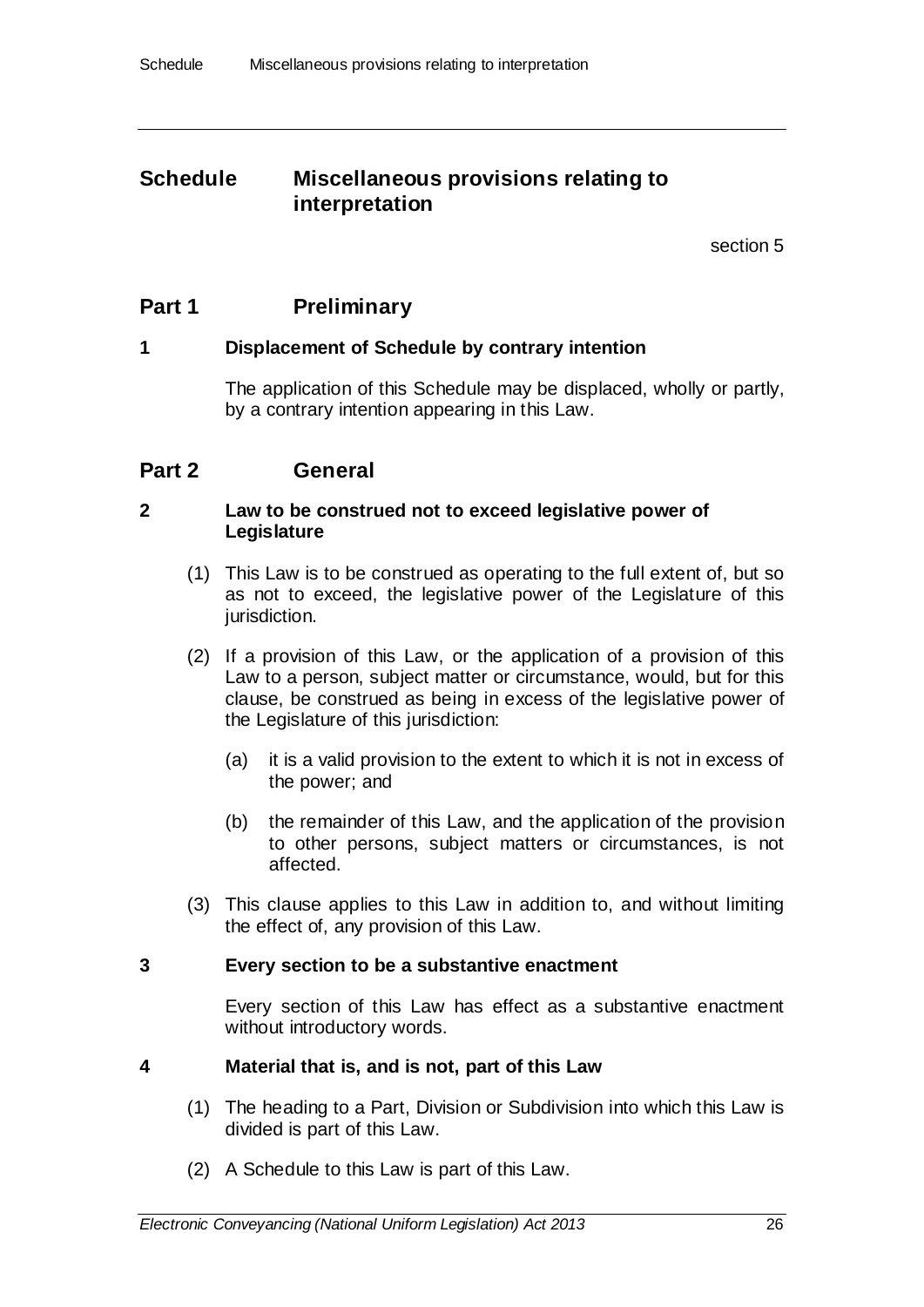- (3) Punctuation in this Law is part of this Law.
- (4) A heading to a section or subsection of this Law does not form part of this Law.
- (5) Notes included in this Law (including footnotes and endnotes) do not form part of this Law.

### **5 References to particular Acts and to enactments**

In this Law:

- (a) an Act of this jurisdiction may be cited:
	- (i) by its short title; or
	- (ii) by reference to the year in which it was passed and its number; and
- (b) a Commonwealth Act may be cited:
	- (i) by its short title; or
	- (ii) in another way sufficient in a Commonwealth Act for the citation of such an Act;

together with a reference to the Commonwealth; and

- (c) an Act of another jurisdiction may be cited:
	- (i) by its short title; or
	- (ii) in another way sufficient in an Act of the jurisdiction for the citation of such an Act;

together with a reference to the jurisdiction.

### **6 References taken to be included in Act or Law citation etc.**

- (1) A reference in this Law to an Act includes a reference to:
	- (a) the Act as originally enacted, and as amended from time to time since its original enactment; and
	- (b) if the Act has been repealed and re-enacted (with or without modification) since the enactment of the reference, the Act as re-enacted, and as amended from time to time since its reenactment.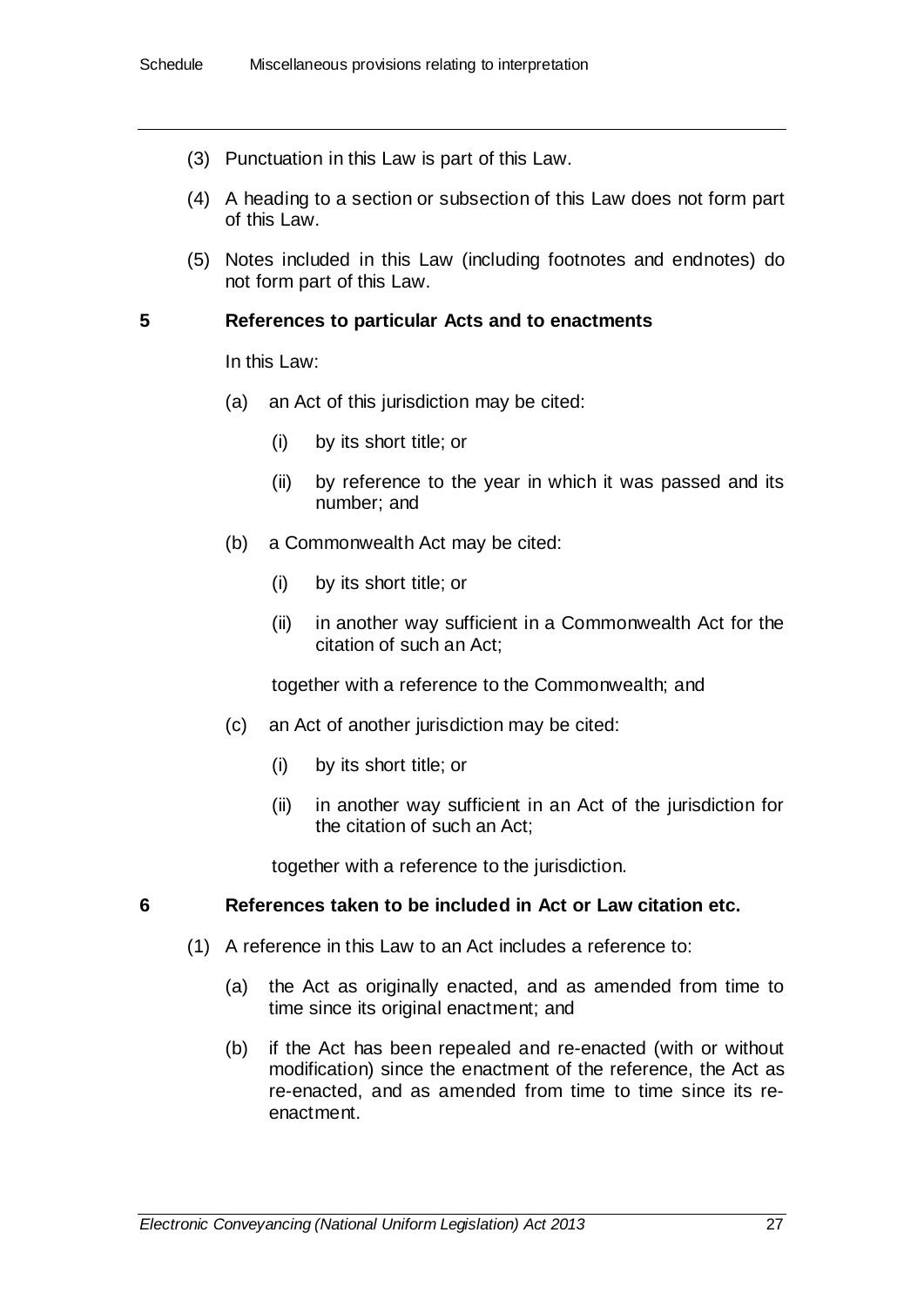- (2) A reference in this Law to a provision of this Law or of an Act includes a reference to:
	- (a) the provision as originally enacted, and as amended from time to time since its original enactment; and
	- (b) if the provision has been omitted and re-enacted (with or without modification) since the enactment of the reference, the provision as re-enacted, and as amended from time to time since its re-enactment.
- (3) Subclauses (1) and (2) apply to a reference in this Law to a law of the Commonwealth or another jurisdiction as they apply to a reference in this Law to an Act and to a provision of an Act.

### **7 Interpretation best achieving Law's purpose**

- (1) In the interpretation of a provision of this Law, the interpretation that will best achieve the purpose or object of this Law is to be preferred to any other interpretation.
- (2) Subclause (1) applies whether or not the purpose is expressly stated in this Law.

### **8 Use of extrinsic material in interpretation**

(1) In this clause:

*extrinsic material* means relevant material not forming part of this Law, including, for example:

- (a) material that is set out in the document containing the text of this Law as printed by the Government Printer; and
- (b) a relevant report of a Royal Commission, Law Reform Commission, commission or committee of inquiry, or a similar body, that was laid before the Parliament of this jurisdiction before the provision concerned was enacted; and
- (c) a relevant report of a committee of the Parliament of this jurisdiction that was made to the Parliament before the provision was enacted; and
- (d) a treaty or other international agreement that is mentioned in this Law; and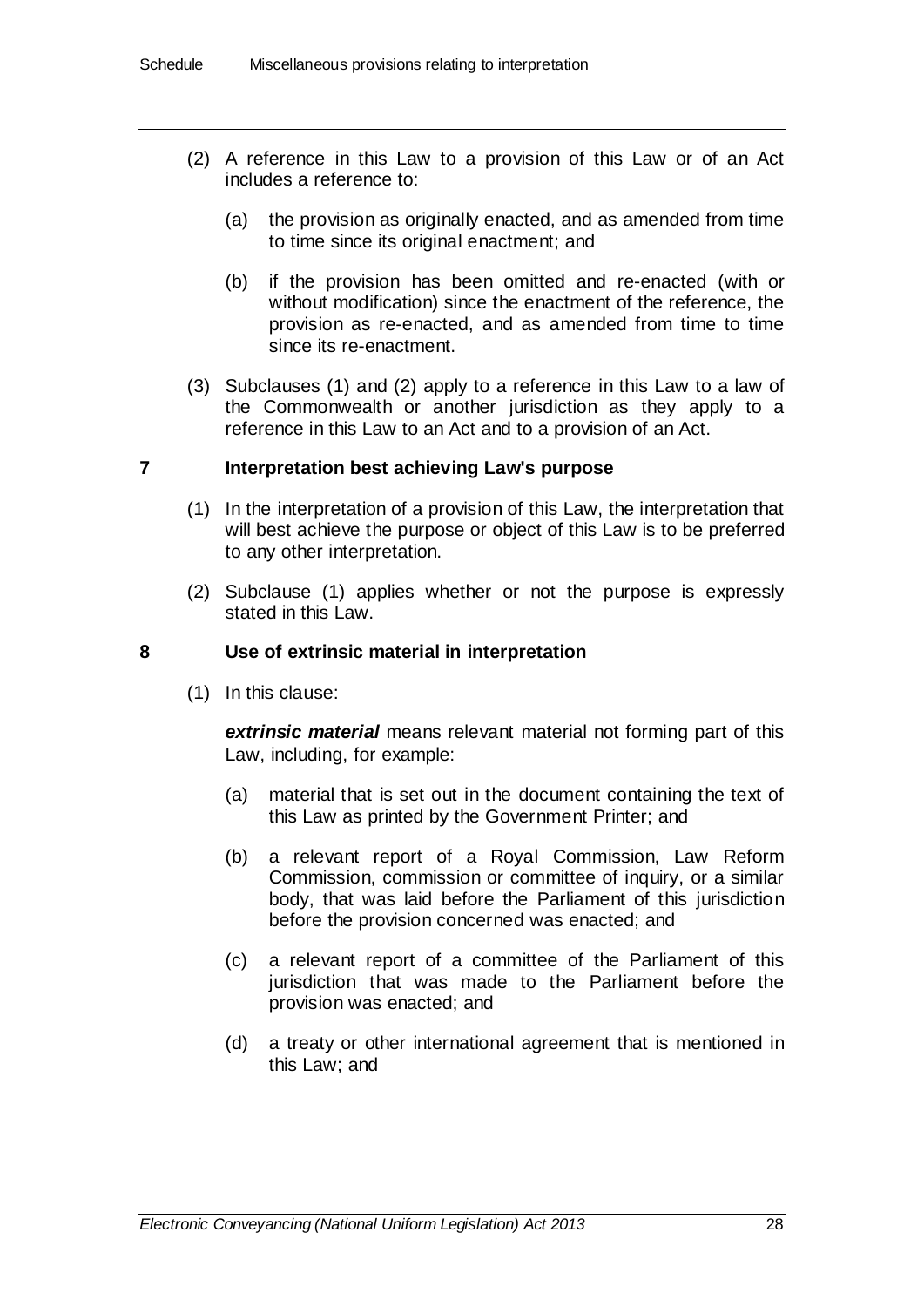- (e) an explanatory note or memorandum relating to the Bill that contained the provision, or any relevant document, that was laid before, or given to the members of, the Parliament of this jurisdiction by the member bringing in the Bill before the provision was enacted; and
- (f) the speech made to the Parliament of this jurisdiction by the member in moving a motion that the Bill be read a second time; and
- (g) material in the Votes and Proceedings of the Parliament of this jurisdiction or in any official record of debates in the Parliament of this jurisdiction; and
- (h) a document that is declared by this Law to be a relevant document for the purposes of this clause.

*ordinary meaning* means the ordinary meaning conveyed by a provision having regard to its context in this Law and to the purpose of this Law.

- (2) Subject to subclause (3), in the interpretation of a provision of this Law, consideration may be given to extrinsic material capable of assisting in the interpretation:
	- (a) if the provision is ambiguous or obscure to provide an interpretation of it; or
	- (b) if the ordinary meaning of the provision leads to a result that is manifestly absurd or is unreasonable to provide an interpretation that avoids such a result; or
	- (c) in any other case to confirm the interpretation conveyed by the ordinary meaning of the provision.
- (3) In determining whether consideration should be given to extrinsic material, and in determining the weight to be given to extrinsic material, regard is to be had to:
	- (a) the desirability of a provision being interpreted as having its ordinary meaning; and
	- (b) the undesirability of prolonging proceedings without compensating advantage; and
	- (c) other relevant matters.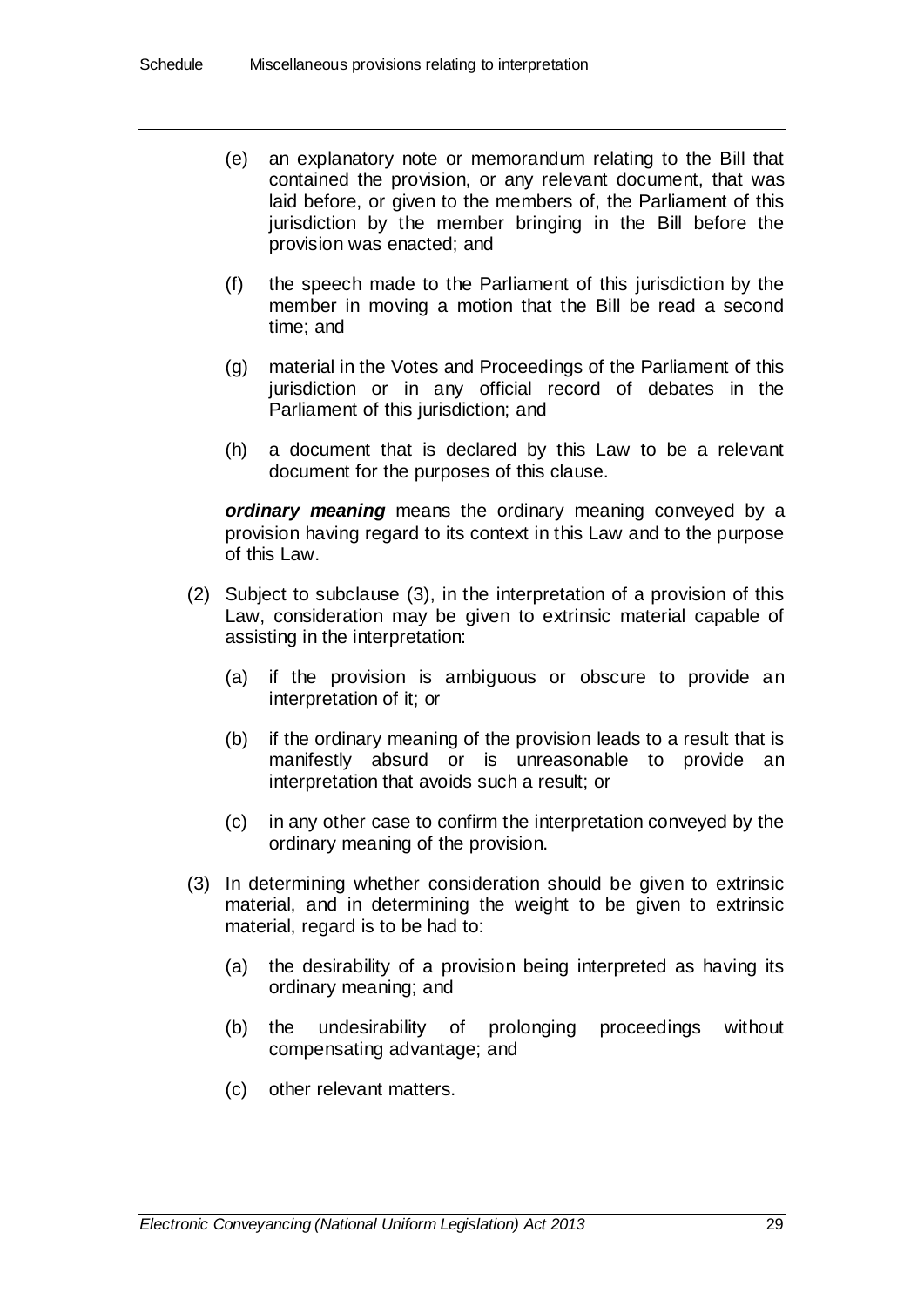## **9 Effect of change of drafting practice**

If:

- (a) a provision of this Law expresses an idea in particular words; and
- (b) a provision enacted later appears to express the same idea in different words for the purpose of implementing a different legislative drafting practice, including, for example:
	- (i) the use of a clearer or simpler style; or
	- (ii) the use of gender neutral language;

the ideas must not be taken to be different merely because different words are used.

### **10 Use of examples**

If this Law includes an example of the operation of a provision:

- (a) the example is not exhaustive; and
- (b) the example does not limit, but may extend, the meaning of the provision; and
- (c) the example and the provision are to be read in the context of each other and the other provisions of this Law, but, if the example and the provision so read are inconsistent, the provision prevails.

### **11 Compliance with forms**

- (1) If a form is prescribed or approved by or for the purpose of this Law, strict compliance with the form is not necessary and substantial compliance is sufficient.
- (2) If a form prescribed or approved by or for the purpose of this Law requires:
	- (a) the form to be completed in a specified way; or
	- (b) specified information or documents to be included in, attached to or given with the form; or
	- (c) the form, or information or documents included in, attached to or given with the form, to be verified in a specified way;

the form is not properly completed unless the requirement is complied with.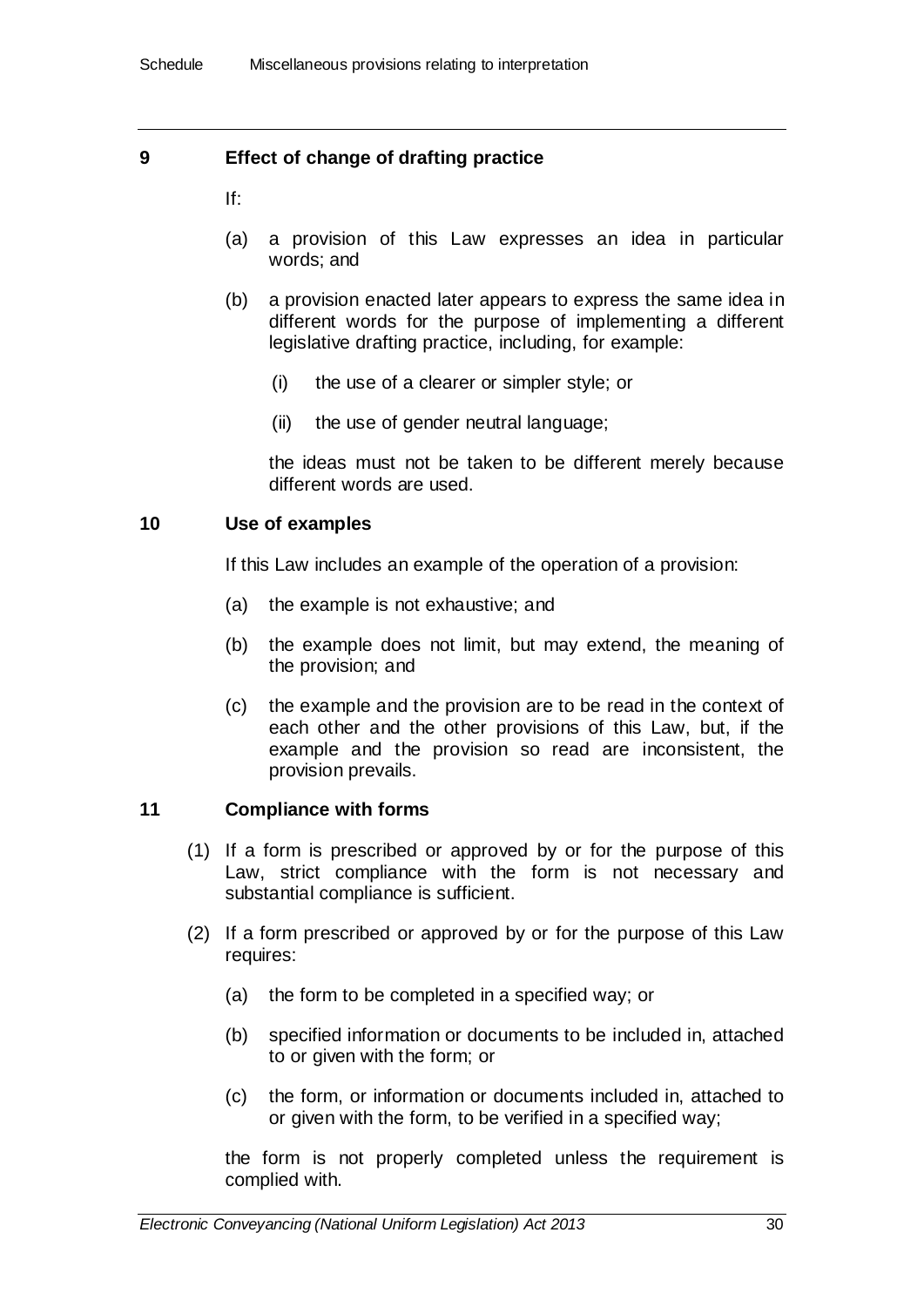# **Part 3 Terms and references**

### **12 Definitions**

(1) In this Law:

*Act* means an Act of the Legislature of this jurisdiction.

*adult* means an individual who is 18 or more.

*affidavit*, in relation to a person allowed by law to affirm, declare or promise, includes affirmation, declaration and promise.

#### *amend* includes:

- (a) omit or omit and substitute; or
- (b) alter or vary; or
- (c) amend by implication.

*appoint* includes reappoint.

*Australia* means the Commonwealth of Australia but, when used in a geographical sense, does not include an external Territory.

*business day* means a day that is not:

- (a) a Saturday or Sunday; or
- (b) a public holiday, special holiday or bank holiday in the place in which any relevant act is to be or may be done.

*calendar month* means a period starting at the beginning of any day of one of the 12 named months and ending:

- (a) immediately before the beginning of the corresponding day of the next named month; or
- (b) if there is no such corresponding day at the end of the next named month.

*calendar year* means a period of 12 months beginning on 1 January.

*commencement*, in relation to this Law or an Act or a provision of this Law or an Act, means the time at which this Law, the Act or provision comes into operation.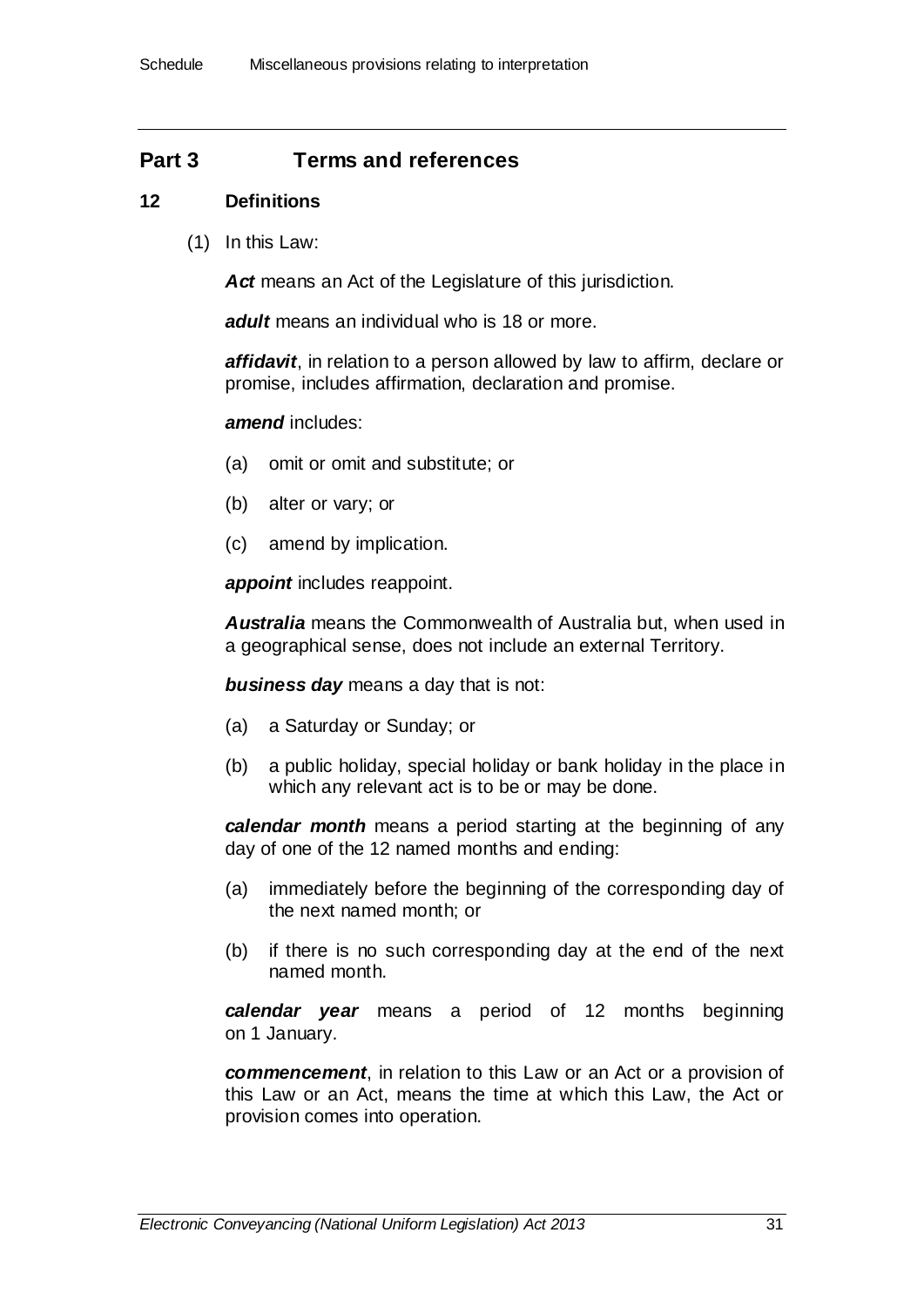*Commonwealth* means the Commonwealth of Australia but, when used in a geographical sense, does not include an external Territory.

*confer*, in relation to a function, includes impose.

*contravene* includes fail to comply with.

#### *country* includes:

- (a) a federation; or
- (b) a state, province or other part of a federation.

*date of assent*, in relation to an Act, means the day on which the Act receives the Royal Assent.

*definition* means a provision of this Law (however expressed) that:

- (a) gives a meaning to a word or expression; or
- (b) limits or extends the meaning of a word or expression.

*document* means any record of information however recorded, and includes:

- (a) anything on which there is writing; or
- (b) anything on which there are marks, figures, symbols or perforations having a meaning for persons qualified to interpret them; or
- (c) anything from which sounds, images or writings can be reproduced with or without the aid of anything else; or
- (d) a map, plan, drawing or photograph; or
- (e) any record of information that exists in a digital form and is capable of being reproduced, transmitted, stored and duplicated by electronic means.

**expire** includes lapse or otherwise cease to have effect.

*external Territory* means a Territory, other than an internal Territory, for the government of which as a Territory provision is made by a Commonwealth Act.

*fail* includes refuse.

*financial year* means a period of 12 months beginning on 1 July.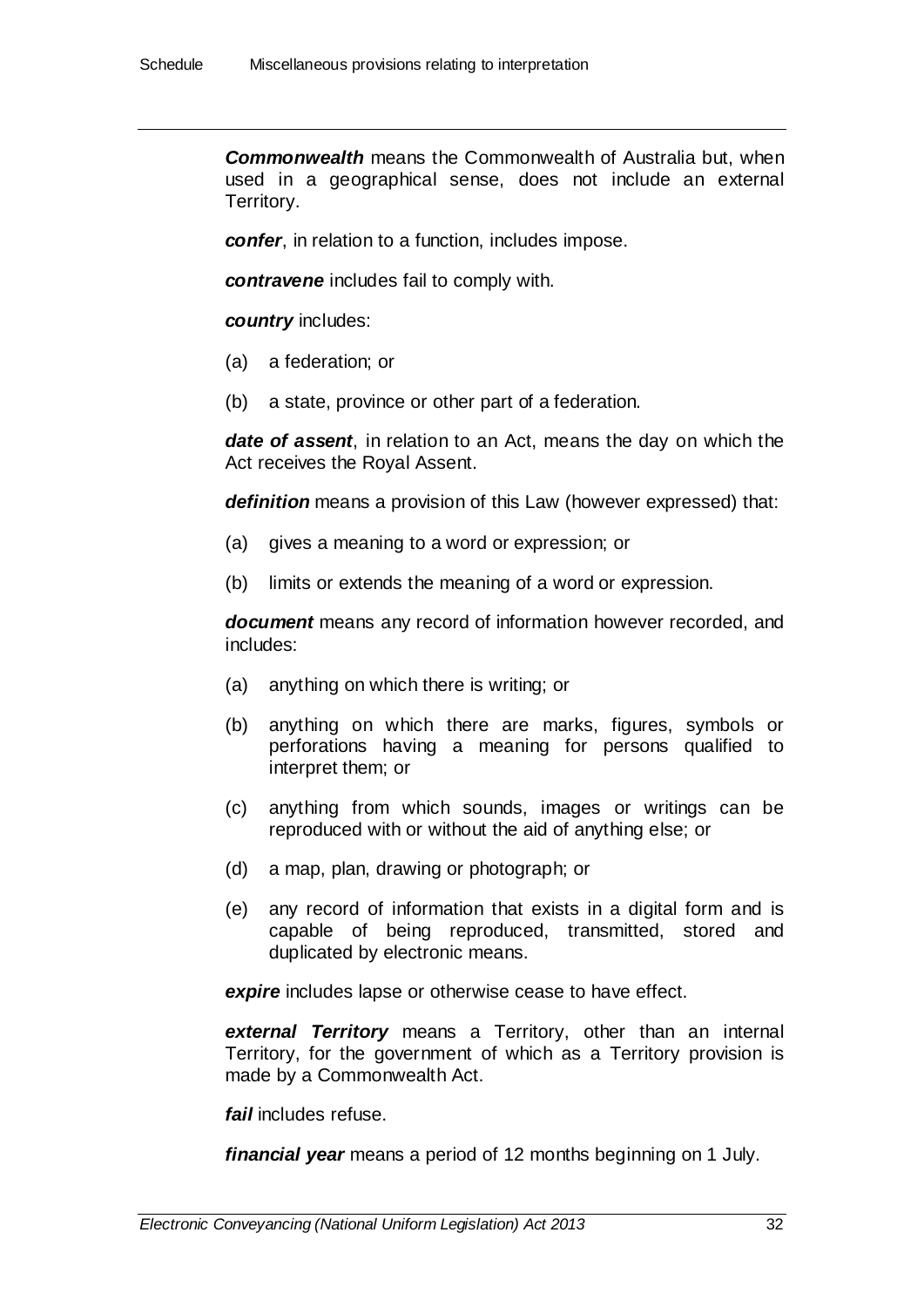*foreign country* means a country (whether or not an independent sovereign State) outside Australia and the external Territories.

*function* includes a power, authority or duty.

*Gazette* means the Government Gazette of this jurisdiction.

*Gazette notice* means notice published in the *Gazette*.

*gazetted* means published in the *Gazette*.

*Government Printer* means the Government Printer of this jurisdiction, and includes any other person authorised by the Government of this jurisdiction to print an Act or instrument.

*individual* means a natural person.

*insert*, in relation to a provision of this Law, includes substitute.

*instrument* includes a statutory instrument.

*internal Territory* means the Australian Capital Territory, the Jervis Bay Territory or the Northern Territory.

*Jervis Bay Territory* means the Territory mentioned in the *Jervis Bay Territory Acceptance Act 1915* (Cth).

*make* includes issue or grant.

*minor* means an individual who is under 18.

*modification* includes addition, omission or substitution.

*month* means a calendar month.

*named month* means 1 of the 12 months of the year.

*Northern Territory* means the Northern Territory of Australia.

*number* means:

- (a) a number expressed in figures or words; or
- (b) a letter; or
- (c) a combination of a number so expressed and a letter.

*oath*, in relation to a person allowed by law to affirm, declare or promise, includes affirmation, declaration or promise.

*office* includes position.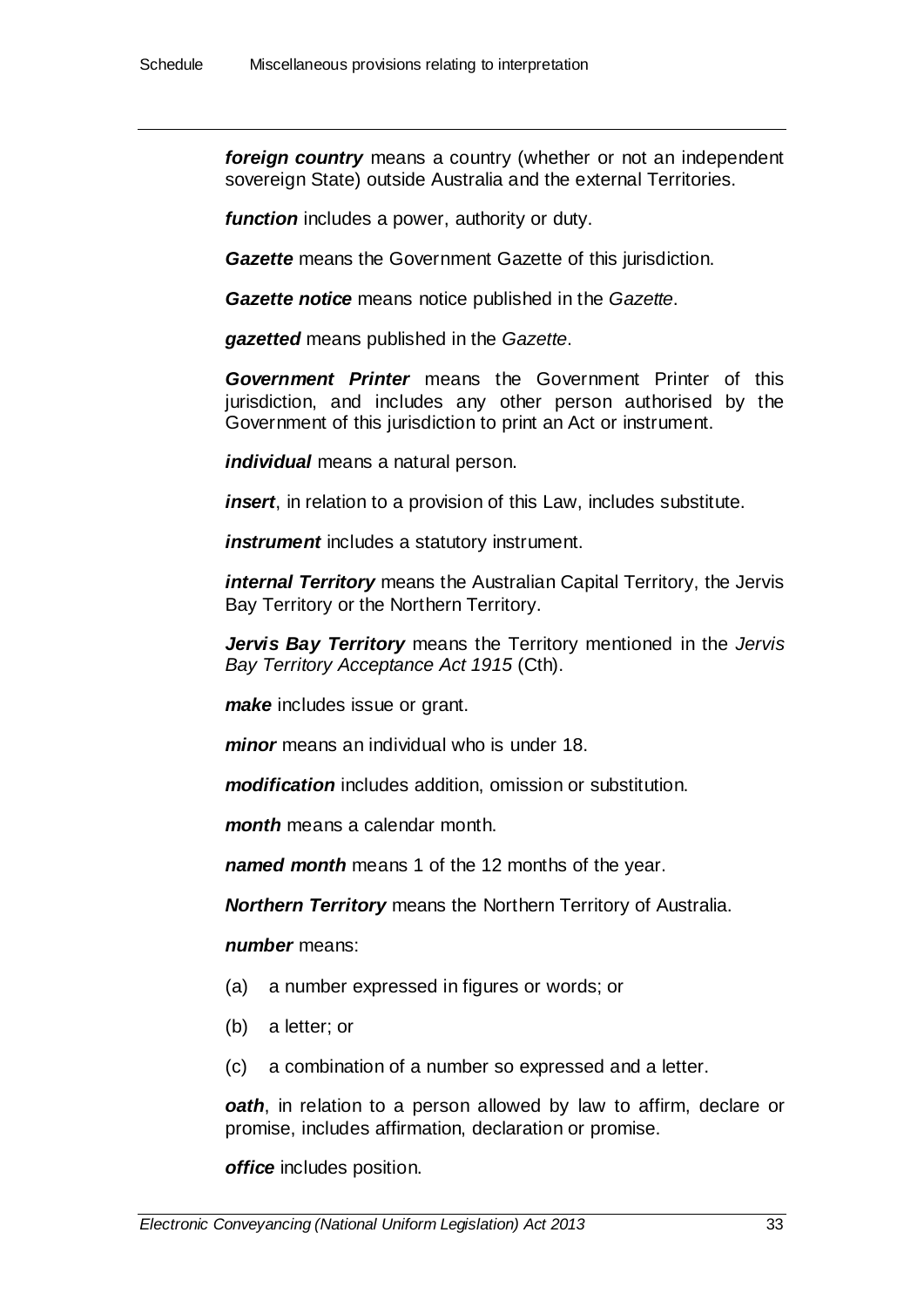*omit*, in relation to a provision of this Law or an Act, includes repeal.

*party* includes an individual or a body politic or corporate.

*penalty* includes forfeiture or punishment.

*person* includes an individual or a body politic or corporate.

*power* includes authority.

**printed** includes typewritten, lithographed or reproduced by any mechanical or electronic means.

*proceeding* means a legal or other action or proceeding.

*provision*, in relation to this Law or an Act, means words or other matter that form or forms part of this Law or the Act, and includes:

- (a) a Chapter, Part, Division, Subdivision, section, subsection, paragraph, subparagraph, sub-subparagraph or Schedule of or to this Law or the Act; or
- (b) a section, clause, subclause, item, column, table or form of or in a Schedule to this Law or the Act; or
- (c) the long title and any preamble to the Act.

**record** includes information stored or recorded by means of a computer.

*repeal* includes:

- (a) revoke or rescind; or
- (b) repeal by implication; or
- (c) abrogate or limit the effect of this Law or the instrument concerned; or
- (d) exclude from, or include in, the application of this Law or the instrument concerned any person, subject matter or circumstance.

*sign* includes the affixing of a seal or the making of a mark.

*statutory declaration* means a declaration made under an Act, or under a Commonwealth Act or an Act of another jurisdiction, that authorises a declaration to be made otherwise than in the course of a judicial proceeding.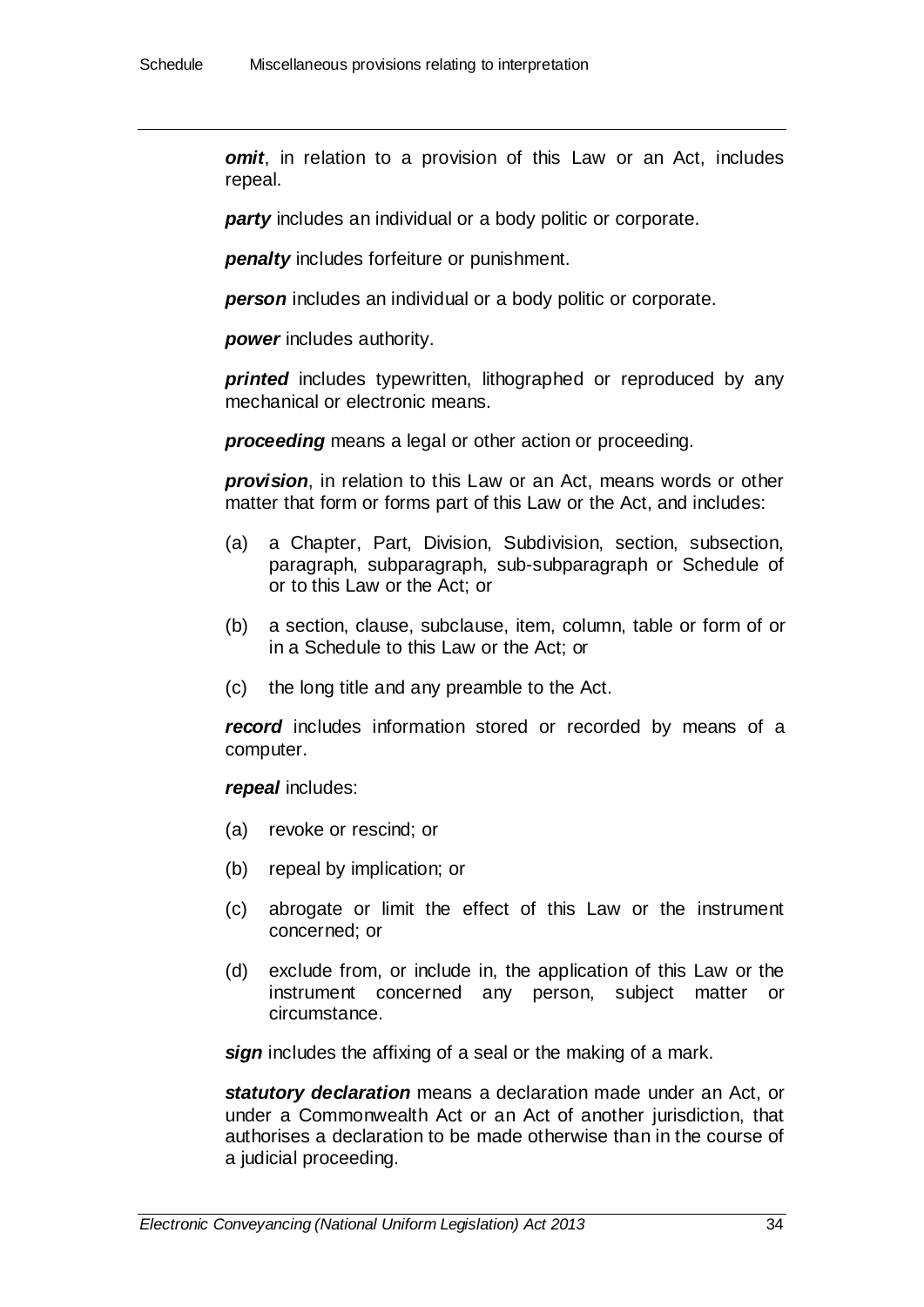*statutory instrument* means an instrument made or in force under or for the purposes of this Law, and includes an instrument made or in force under any such instrument.

*swear*, in relation to a person allowed by law to affirm, declare or promise, includes affirm, declare or promise.

*word* includes any symbol, figure or drawing.

*writing* includes any mode of representing or reproducing words in a visible form.

(2) In a statutory instrument:

*the Law* means this Law.

#### **13 Provisions relating to defined terms and gender and number**

- (1) If this Law defines a word or expression, other parts of speech and grammatical forms of the word or expression have corresponding meanings.
- (2) Definitions in or applicable to this Law apply except so far as the context or subject matter otherwise indicates or requires.
- (3) In this Law, words indicating a gender include each other gender.
- (4) In this Law:

(a) words in the singular include the plural; and

(b) words in the plural include the singular.

#### **14 Meaning of** *may* **and** *must* **etc.**

- (1) In this Law, the word *may*, or a similar word or expression, used in relation to a power indicates that the power may be exercised or not exercised, at discretion.
- (2) In this Law, the word *must*, or a similar word or expression, used in relation to a power indicates that the power is required to be exercised.
- (3) This clause has effect despite any rule of construction to the contrary.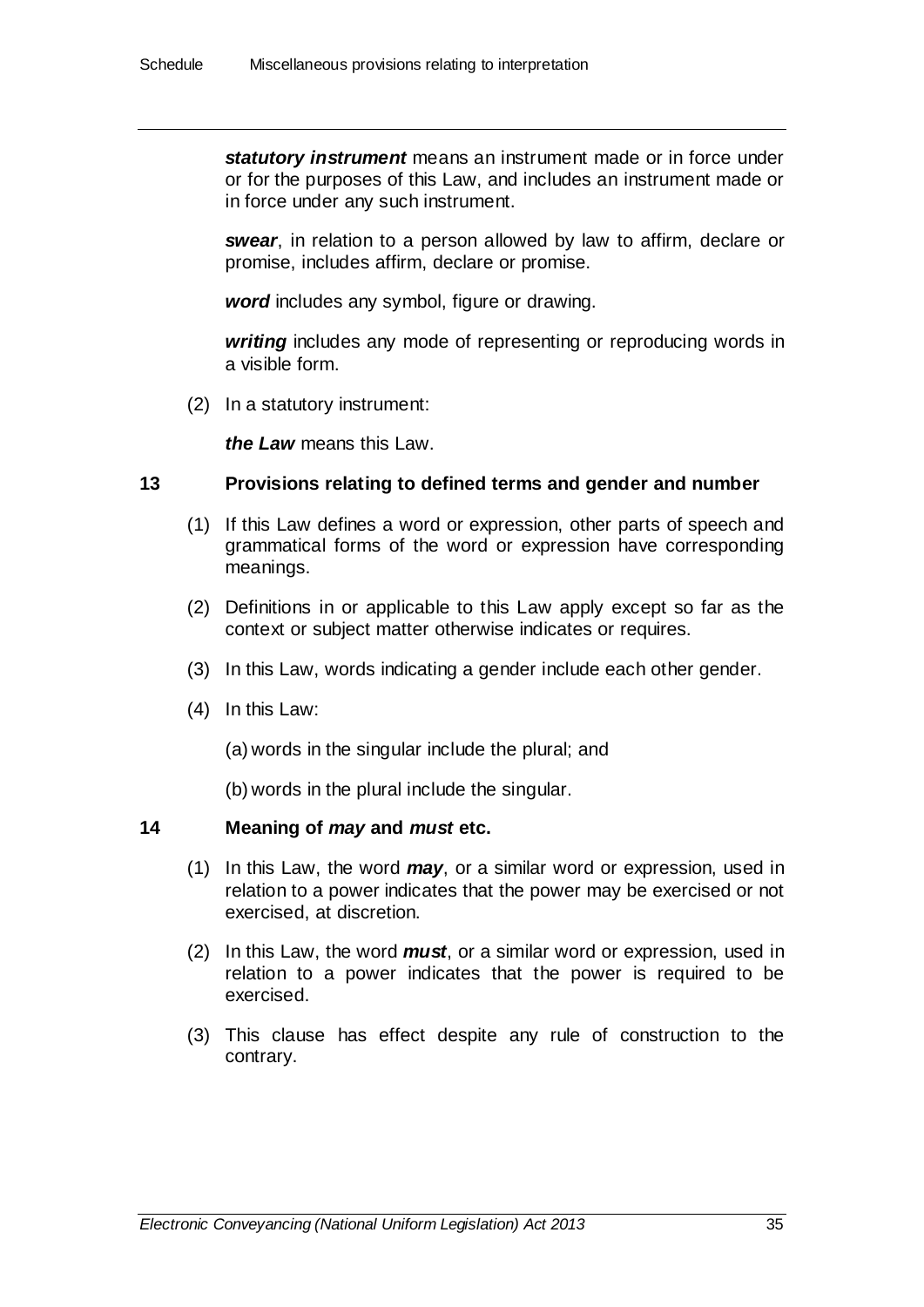### **15 Words and expressions used in statutory instruments**

- (1) Words and expressions used in a statutory instrument have the same meanings as they have, from time to time, in this Law, or relevant provisions of this Law, under or for the purposes of which the instrument is made or in force.
- (2) This clause has effect in relation to an instrument except so far as the contrary intention appears in the instrument.

#### **16 Effect of express references to bodies corporate and individuals**

In this Law, a reference to a person generally (whether the expression *person*, *party*, *someone*, *anyone*, *no-one*, *one*, *another* or *whoever* or another expression is used):

- (a) does not exclude a reference to a body corporate or an individual merely because elsewhere in this Law there is particular reference to a body corporate (however expressed); and
- (b) does not exclude a reference to a body corporate or an individual merely because elsewhere in this Law there is particular reference to an individual (however expressed).

#### **17 Production of records kept in computers etc.**

If a person who keeps a record of information by means of a mechanical, electronic or other device is required by or under this Law:

- (a) to produce the information or a document containing the information to a court, tribunal or person; or
- (b) to make a document containing the information available for inspection by a court, tribunal or person;

then, unless the court, tribunal or person otherwise directs:

- (c) the requirement obliges the person to produce or make available for inspection, as the case may be, a document that reproduces the information in a form capable of being understood by the court, tribunal or person; and
- (d) the production to the court, tribunal or person of the document in that form complies with the requirement.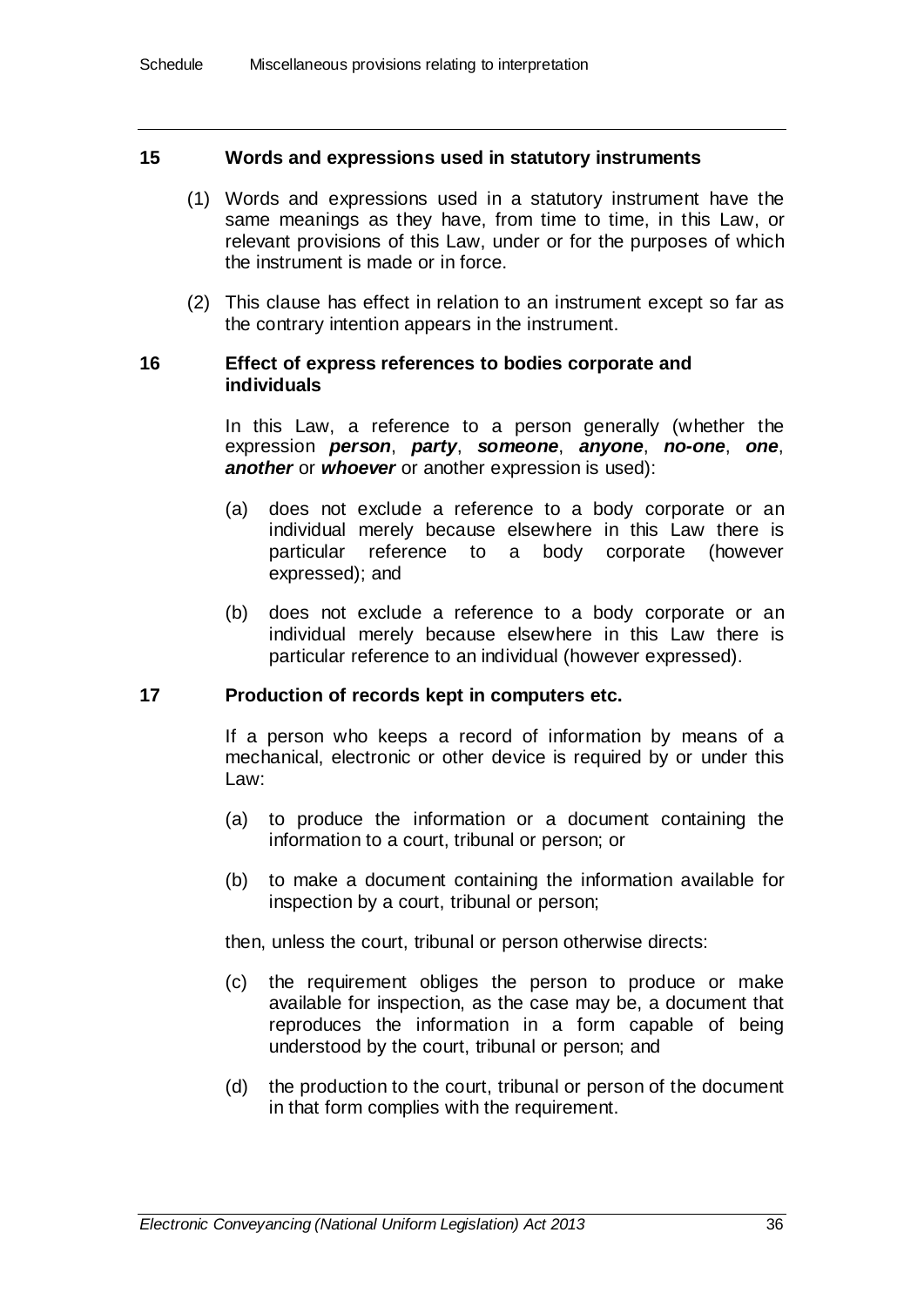### **18 References to this jurisdiction to be implied**

In this Law:

- (a) a reference to an officer, office or statutory body is a reference to such an officer, office or statutory body in and for this jurisdiction; and
- (b) a reference to a locality or other matter or thing is a reference to such a locality or other matter or thing in and of this jurisdiction.

### **19 References to officers and holders of offices**

In this Law, a reference to a particular officer, or to the holder of a particular office, includes a reference to the person for the time being occupying or acting in the office concerned.

#### **20 Reference to certain provisions of Law**

If a provision of this Law refers:

- (a) to a Part, section or Schedule by a number and without reference to this Law, the reference is a reference to the Part, section or Schedule, designated by the number, of or to this Law; or
- (b) to a Schedule without reference to it by a number and without reference to this Law, the reference, if there is only one Schedule to this Law, is a reference to the Schedule; or
- (c) to a Division, Subdivision, subsection, paragraph, subparagraph, sub-subparagraph, clause, subclause, item, column, table or form by a number and without reference to this Law, the reference is a reference to:
	- (i) the Division, designated by the number, of the Part in which the reference occurs; and
	- (ii) the Subdivision, designated by the number, of the Division in which the reference occurs; and
	- (iii) the subsection, designated by the number, of the section in which the reference occurs; and
	- (iv) the paragraph, designated by the number, of the section, subsection, Schedule or other provision in which the reference occurs; and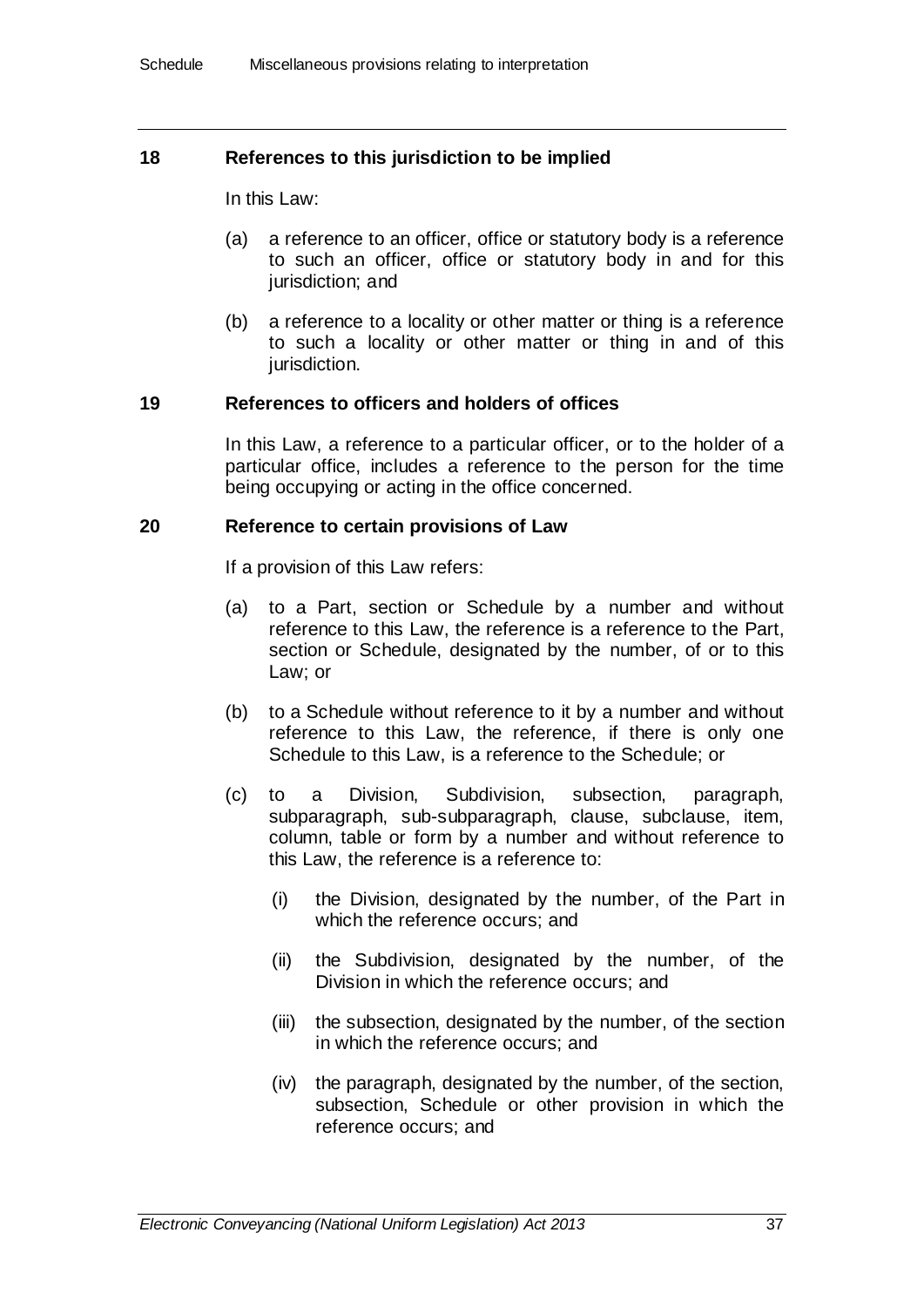- (v) the paragraph, designated by the number, of the clause, subclause, item, column, table or form of or in the Schedule in which the reference occurs; and
- (vi) the subparagraph, designated by the number, of the paragraph in which the reference occurs; and
- (vii) the sub-subparagraph, designated by the number, of the subparagraph in which the reference occurs; and
- (viii) the section, clause, subclause, item, column, table or form, designated by the number, of or in the Schedule in which the reference occurs:

as the case requires.

### **21 Reference to provisions of this Law or an Act is inclusive**

In this Law, a reference to a portion of this Law or an Act includes:

- (a) a reference to the Chapter, Part, Division, Subdivision, section, subsection or other provision of this Law or the Act referred to that forms the beginning of the portion; and
- (b) a reference to the Chapter, Part, Division, Subdivision, section, subsection or other provision of this Law or the Act referred to that forms the end of the portion.

#### *Example for section 21*

*A reference to "sections 5 to 9" includes both section 5 and section 9. It is not necessary to refer to "sections 5 to 9 (both inclusive)" to ensure that the reference is given an inclusive interpretation.*

# **Part 4 Functions and powers**

### **22 Performance of statutory functions**

- (1) If this Law confers a function or power on a person or body, the function may be performed, or the power may be exercised, from time to time as occasion requires.
- (2) If this Law confers a function or power on a particular officer or the holder of a particular office, the function may be performed, or the power may be exercised, by the person for the time being occupying or acting in the office concerned.
- (3) If this Law confers a function or power on a body (whether or not incorporated), the performance of the function, or the exercise of the power, is not affected merely because of vacancies in the membership of the body.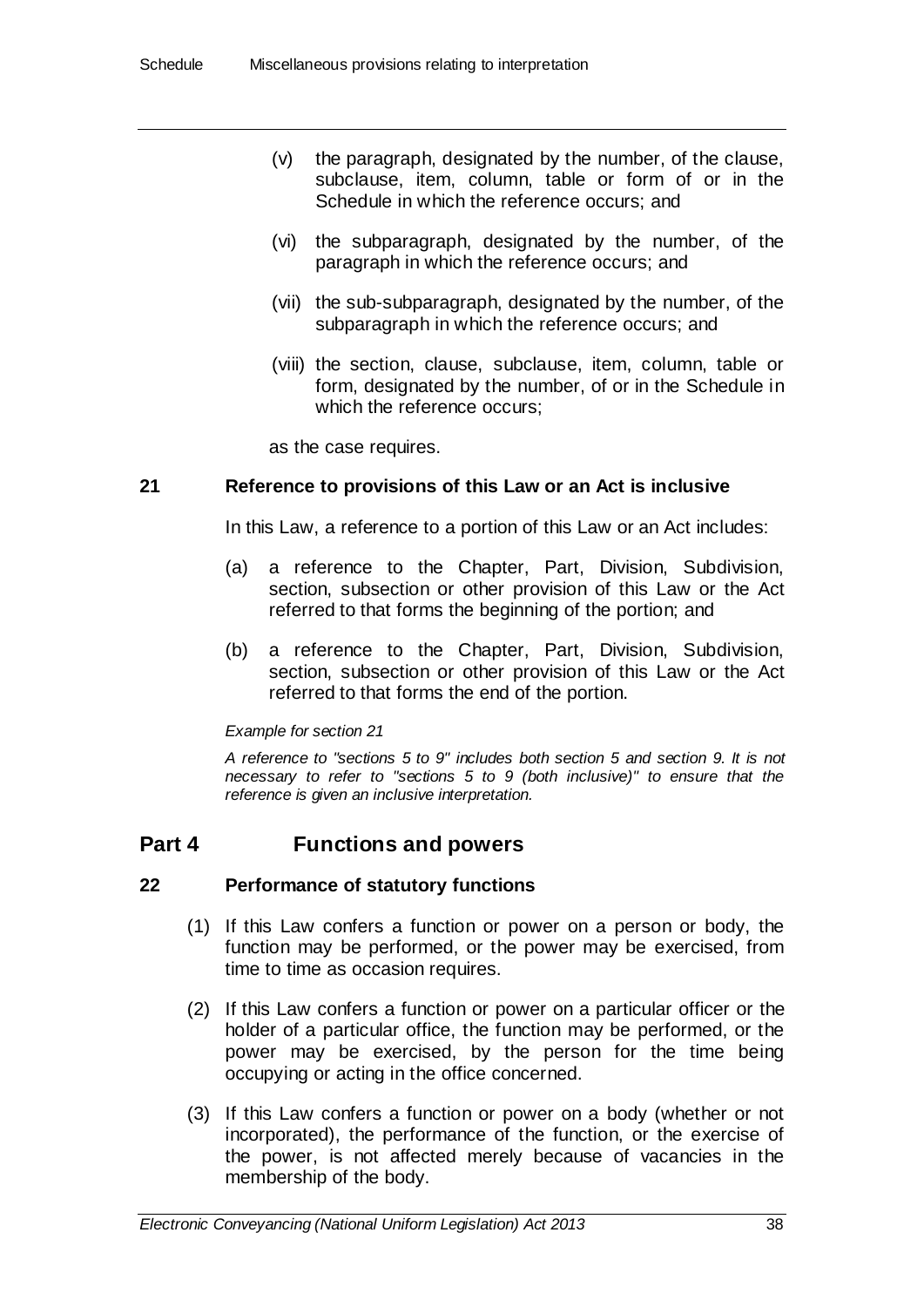#### **23 Power to make instrument or decision includes power to amend or repeal**

If this Law authorises or requires the making of an instrument or decision:

- (a) the power includes power to amend or repeal the instrument or decision; and
- (b) the power to amend or repeal the instrument or decision is exercisable in the same way, and subject to the same conditions, as the power to make the instrument or decision.

#### **24 Matters for which statutory instruments may make provision**

- (1) If this Law authorises or requires the making of a statutory instrument in relation to a matter, a statutory instrument made under this Law may make provision for the matter by applying, adopting or incorporating (with or without modification) the provisions of:
	- (a) an Act or statutory instrument; or
	- (b) another document (whether of the same or a different kind);

as in force at a particular time or as in force from time to time.

- (2) If a statutory instrument applies, adopts or incorporates the provisions of a document, the statutory instrument applies, adopts or incorporates the provisions as in force from time to time, unless the statutory instrument otherwise expressly provides.
- (3) A statutory instrument may:
	- (a) apply generally throughout this jurisdiction or be limited in its application to a particular part of this jurisdiction; or
	- (b) apply generally to all persons, matters or things or be limited in its application to:
		- (i) particular persons, matters or things; or
		- (ii) particular classes of persons, matters or things; or
	- (c) otherwise apply generally or be limited in its application by reference to specified exceptions or factors.
- (4) A statutory instrument may:
	- (a) apply differently according to different specified factors; or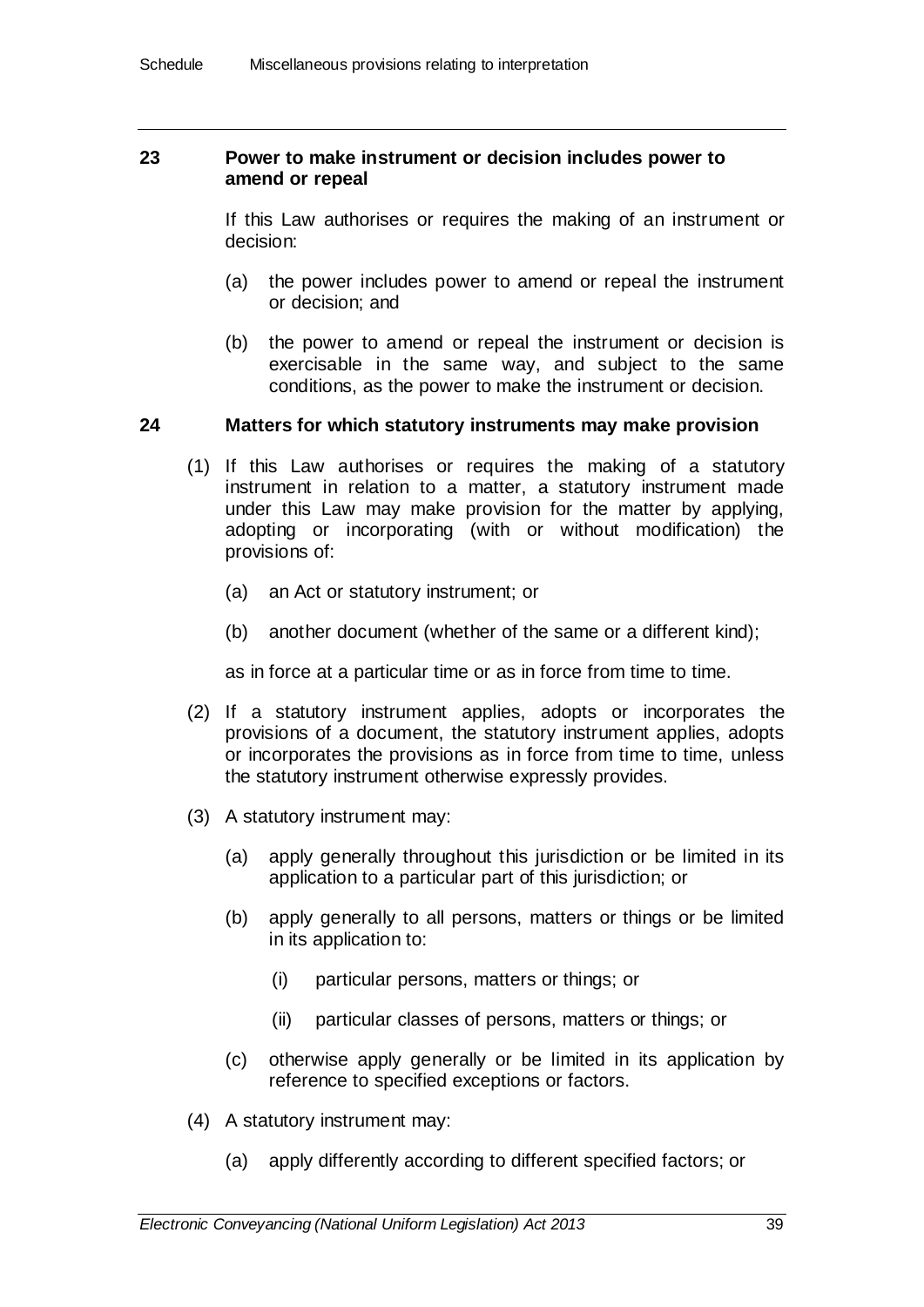- (b) otherwise make different provision in relation to:
	- (i) different persons, matters or things; or
	- (ii) different classes of persons, matters or things.
- (5) A statutory instrument may authorise a matter or thing to be from time to time determined, applied or regulated by a specified person or body.
- (6) If this Law authorises or requires a matter to be regulated by statutory instrument, the power may be exercised by prohibiting by statutory instrument the matter or any aspect of the matter.
- (7) If this Law authorises or requires provision to be made with respect to a matter by statutory instrument, a statutory instrument made under this Law may make provision with respect to a particular aspect of the matter despite the fact that provision is made by this Law in relation to another aspect of the matter or in relation to another matter.
- (8) A statutory instrument may provide for the review of, or a right of appeal against, a decision made under the statutory instrument, or this Law, and may, for that purpose, confer jurisdiction on any court, tribunal, person or body.
- (9) A statutory instrument may require a form prescribed by or under the statutory instrument, or information or documents included in, attached to or given with the form, to be verified by statutory declaration.

#### **25 Presumption of validity and power to make**

- (1) All conditions and preliminary steps required for the making of a statutory instrument are presumed to have been satisfied and performed in the absence of evidence to the contrary.
- (2) A statutory instrument is taken to be made under all powers under which it may be made, even though it purports to be made under this Law or a particular provision of this Law.

#### **26 Appointments may be made by name or office**

- (1) If this Law authorises or requires a person or body:
	- (a) to appoint a person to an office; or
	- (b) to appoint a person or body to exercise a power; or
	- (c) to appoint a person or body to do another thing;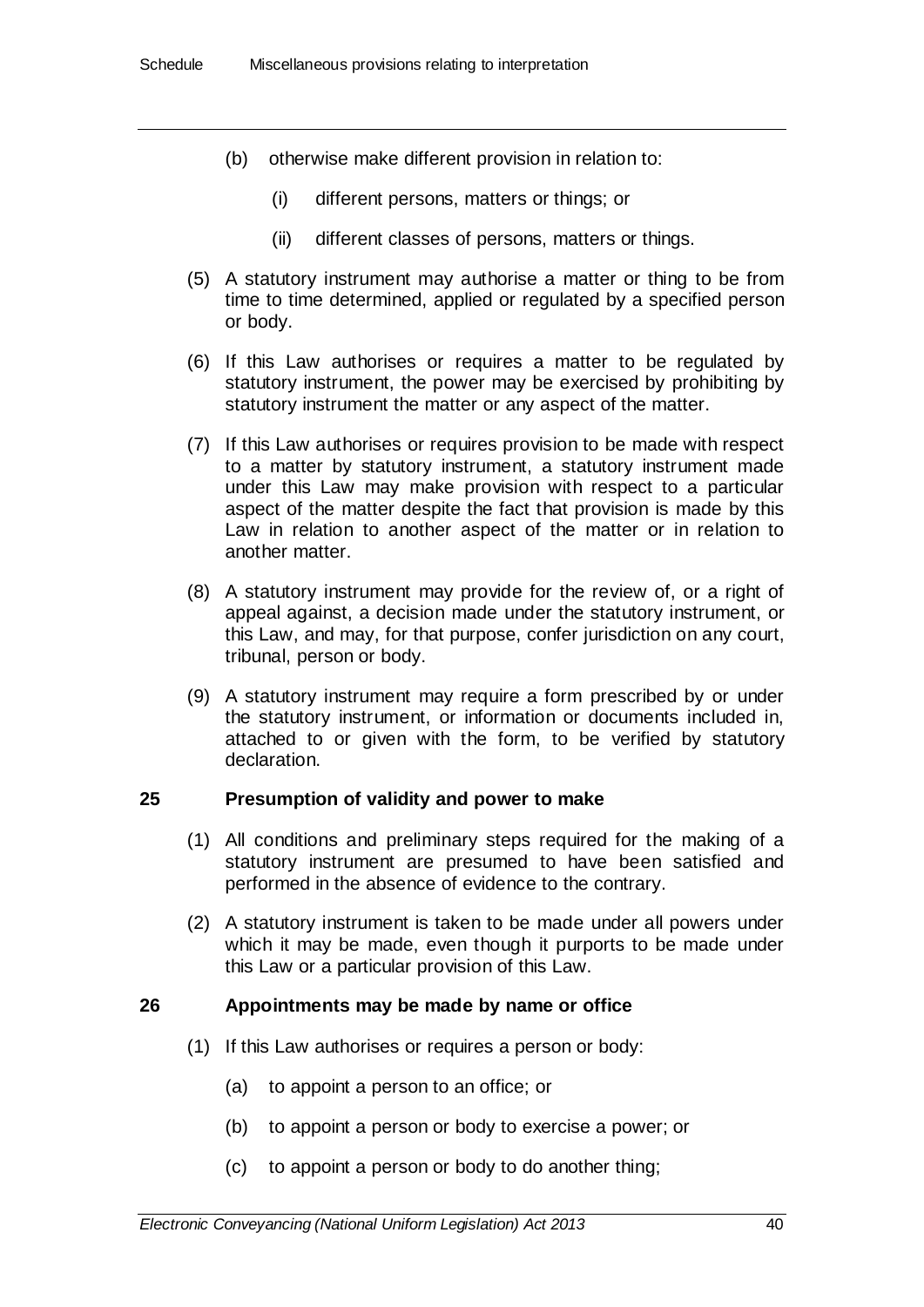the person or body may make the appointment by:

- (d) appointing a person or body by name; or
- (e) appointing a particular officer, or the holder of a particular office, by reference to the title of the office concerned.
- (2) An appointment of a particular officer, or the holder of a particular office, is taken to be the appointment of the person for the time being occupying or acting in the office concerned.

### **27 Acting appointments**

- (1) If this Law authorises a person or body to appoint a person to act in an office, the person or body may, in accordance with this Law, appoint:
	- (a) a person by name; or
	- (b) a particular officer, or the holder of a particular office, by reference to the title of the office concerned;

to act in the office.

- (2) The appointment may be expressed to have effect only in the circumstances specified in the instrument of appointment.
- (3) The appointer may:
	- (a) determine the terms and conditions of the appointment, including remuneration and allowances; and
	- (b) terminate the appointment at any time.
- (4) The appointment, or the termination of the appointment, must be in, or evidenced by, writing signed by the appointer.
- (5) The appointee must not act for more than 1 year during a vacancy in the office.
- (6) If the appointee is acting in the office otherwise than because of a vacancy in the office and the office becomes vacant, then, subject to subclause (2), the appointee may continue to act until:
	- (a) the appointer otherwise directs; or
	- (b) the vacancy is filled; or
	- (c) the end of a year from the day of the vacancy;

whichever happens first.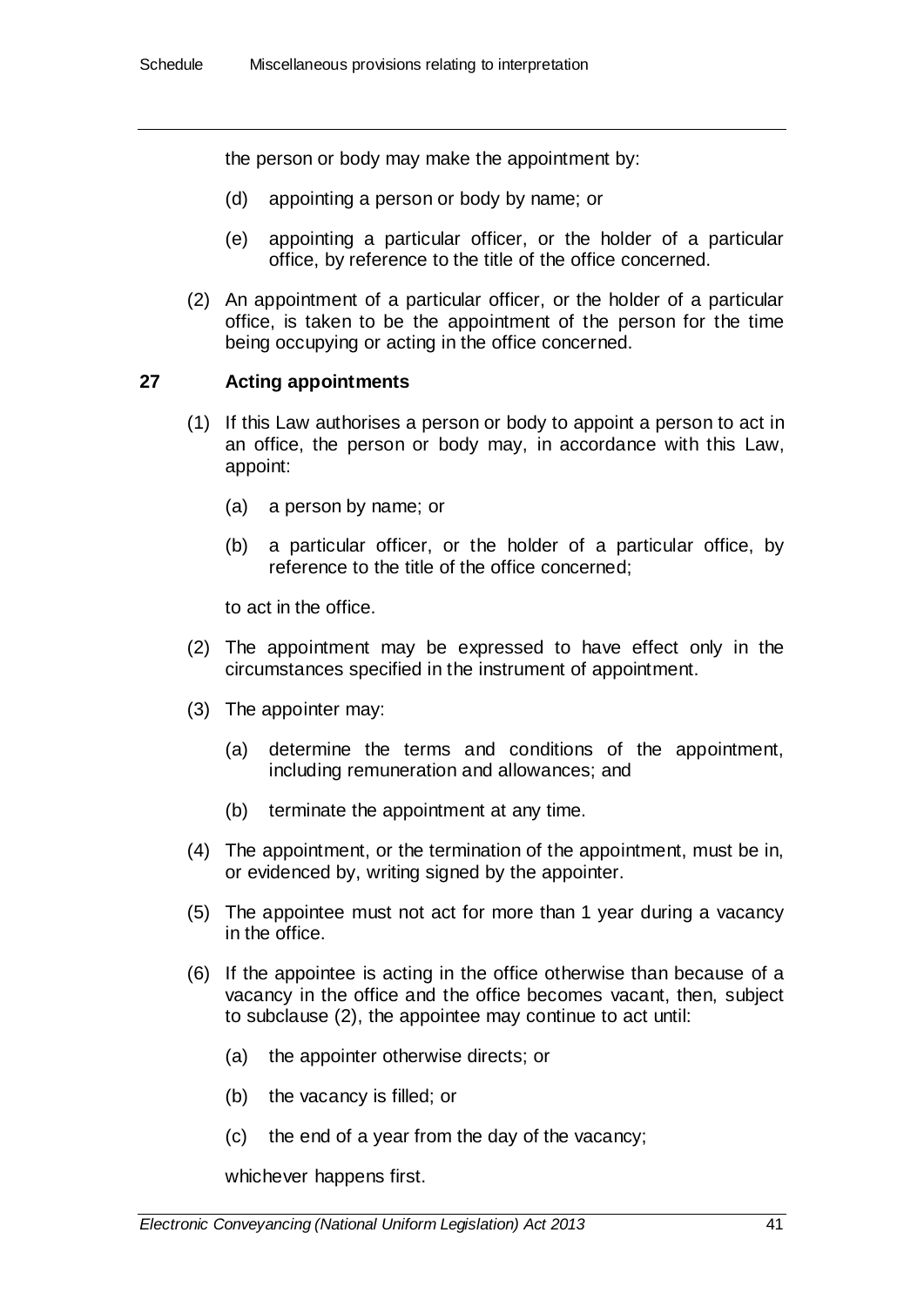- (7) The appointment ceases to have effect if the appointee resigns by writing signed and delivered to the appointer.
- (8) While the appointee is acting in the office:
	- (a) the appointee has all the powers and functions of the holder of the office; and
	- (b) this Law and other laws apply to the appointee as if the appointee were the holder of the office.
- (9) Anything done by or in relation to a person purporting to act in the office is not invalid merely because:
	- (a) the occasion for the appointment had not arisen; or
	- (b) the appointment had ceased to have effect; or
	- (c) the occasion for the person to act had not arisen or had ceased.
- (10) If this Law authorises the appointer to appoint a person to act during a vacancy in the office, an appointment to act in the office may be made by the appointer whether or not an appointment has previously been made to the office.

#### **28 Powers of appointment imply certain incidental powers**

- (1) If this Law authorises or requires a person or body to appoint a person to an office:
	- (a) the power may be exercised from time to time as occasion requires; and
	- (b) the power includes:
		- (i) power to remove or suspend, at any time, a person appointed to the office; and
		- (ii) power to appoint another person to act in the office if a person appointed to the office is removed or suspended; and
		- (iii) power to reinstate or reappoint a person removed or suspended; and
		- (iv) power to appoint a person to act in the office if it is vacant (whether or not the office has ever been filled); and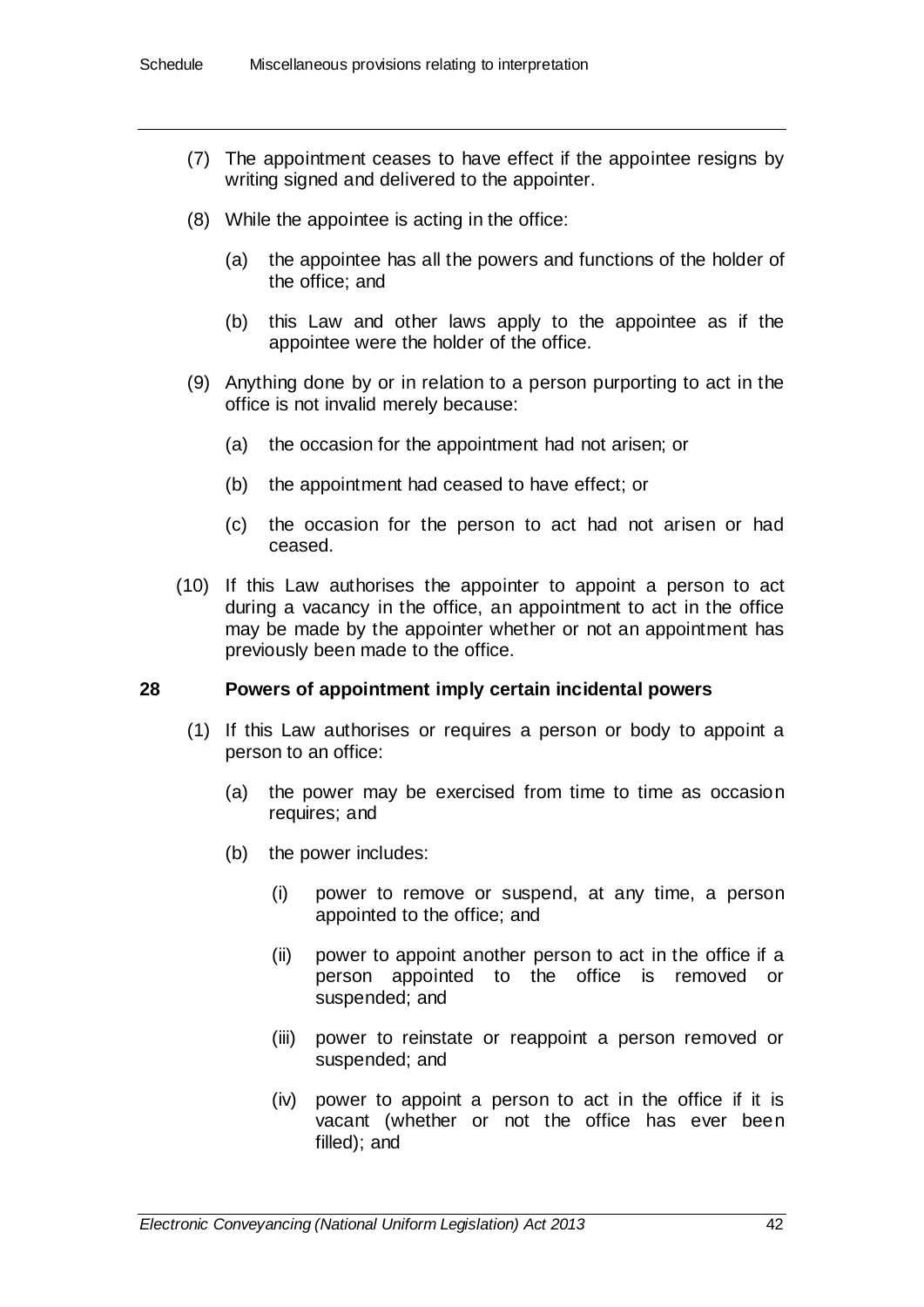- (v) power to appoint a person to act in the office if the person appointed to the office is absent or is unable to discharge the functions of the office (whether because of illness or otherwise).
- (2) The power to remove or suspend a person under subclause  $(1)(b)$ may be exercised even if this Law provides that the holder of the office to which the person was appointed is to hold office for a specified period.
- (3) The power to make an appointment under subclause (1)(b) may be exercised from time to time as occasion requires.
- (4) An appointment under subclause (1)(b) may be expressed to have effect only in the circumstances specified in the instrument of appointment.

## **29 Delegation of functions**

- (1) If this Law authorises a person or body to delegate a function, the person or body may, in accordance with this Law and any other applicable law, delegate the function to:
	- (a) a person or body by name; or
	- (b) a specified officer, or the holder of a specified office, by reference to the title of the office concerned.
- (2) The delegation may be:
	- (a) general or limited; and
	- (b) made from time to time; and
	- (c) revoked, wholly or partly, by the delegator.
- (3) The delegation, or a revocation of the delegation, must be in, or evidenced by, writing signed by the delegator or, if the delegator is a body, by a person authorised by the body for the purpose.
- (4) A delegated function may be exercised only in accordance with any conditions to which the delegation is subject.
- (5) The delegate may, in the performance of a delegated function, do anything that is incidental to the delegated function.
- (6) A delegated function that purports to have been exercised by the delegate is taken to have been properly exercised by the delegate unless the contrary is proved.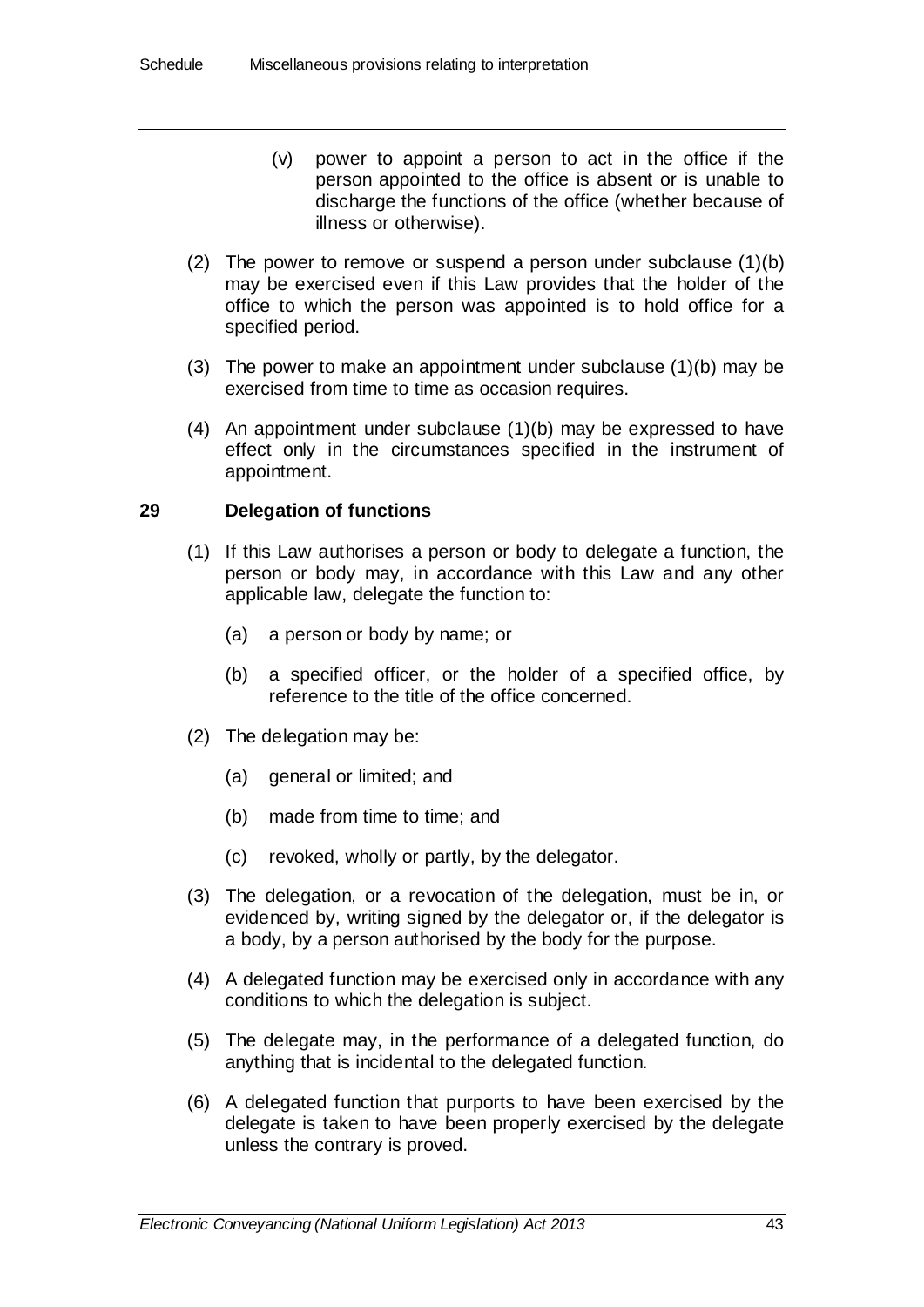- (7) A delegated function that is properly exercised by the delegate is taken to have been exercised by the delegator.
- (8) If, when exercised by the delegator, a function is dependent on the delegator's opinion, belief or state of mind, then, when exercised by the delegate, the function is dependent on the delegate's opinion, belief or state of mind.
- (9) If:
	- (a) the delegator is a specified officer or the holder of a specified office; and
	- (b) the person who was the specified officer or holder of the specified office when the delegation was made ceases to be the holder of the office;

then:

- (c) the delegation continues in force; and
- (d) the person for the time being occupying or acting in the office concerned is taken to be the delegator for the purposes of this clause.
- (10) If:
	- (a) the delegator is a body; and
	- (b) there is a change in the membership of the body;

then:

- (c) the delegation continues in force; and
- (d) the body as constituted for the time being is taken to be the delegator for the purposes of this clause.
- (11) If a function is delegated to a specified officer or the holder of a specified office:
	- (a) the delegation does not cease to have effect merely because the person who was the specified officer or the holder of the specified office when the function was delegated ceases to be the officer or the holder of the office; and
	- (b) the function may be exercised by the person for the time being occupying or acting in the office concerned.
- (12) A function that has been delegated may, despite the delegation, be exercised by the delegator.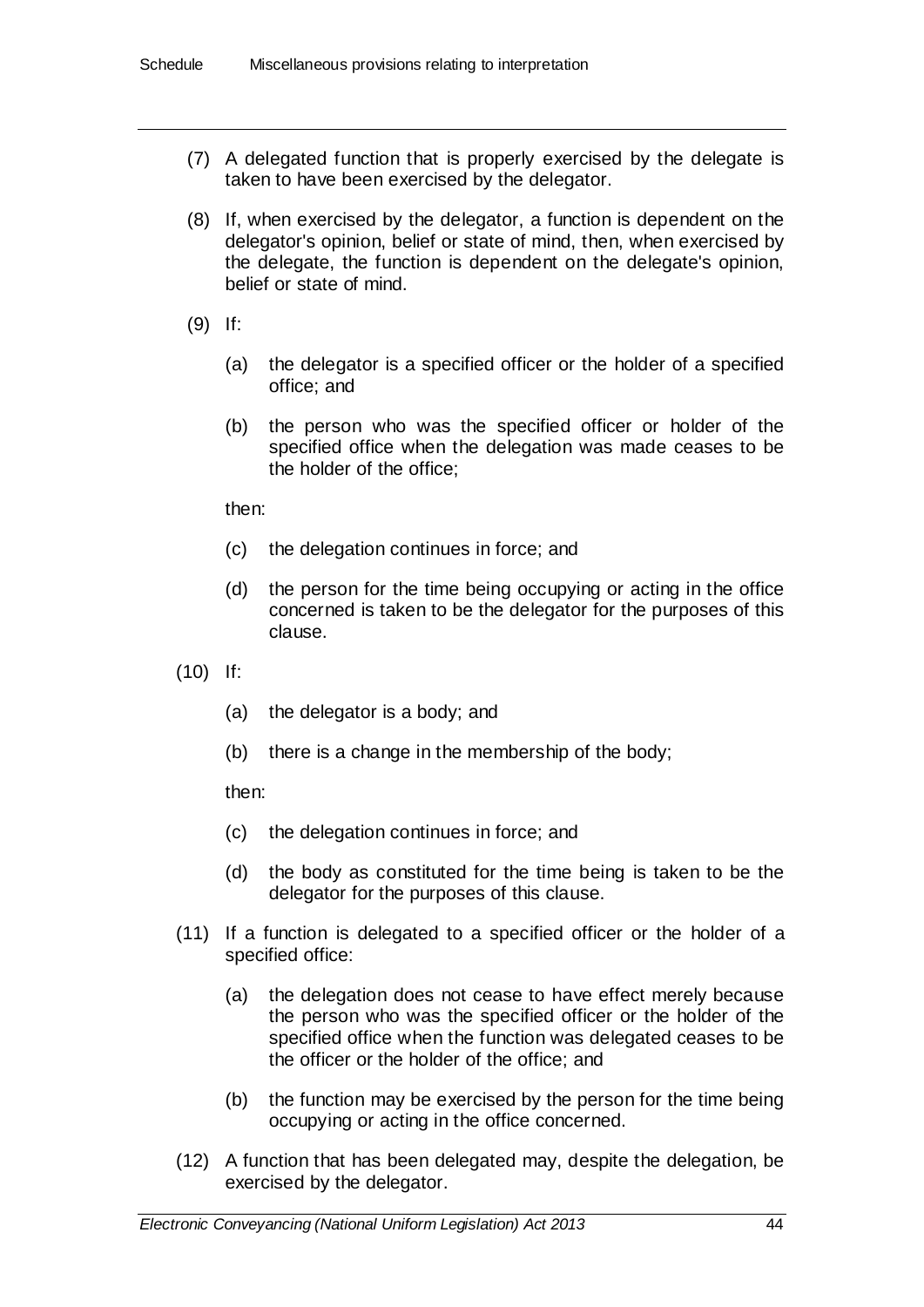- (13) The delegation of a function does not relieve the delegator of the delegator's obligation to ensure that the function is properly exercised.
- (14) Subject to subclause (15), this clause applies to a subdelegation of a function in the same way as it applies to a delegation of a function.
- (15) If this Law authorises the delegation of a function, the function may be subdelegated only if this Law expressly authorises the function to be subdelegated.

### **30 Exercise of powers before commencement**

- (1) If a provision of this Law (the *empowering provision*) that has not commenced would, had it commenced, confer a power:
	- (a) to make an appointment; or
	- (b) to make a statutory instrument of a legislative or administrative character; or
	- (c) to do another thing;

then:

- (d) the power may be exercised; and
- (e) anything may be done for the purpose of enabling the exercise of the power or of bringing the appointment, instrument or other thing into effect;

before the empowering provision commences.

- (2) If a provision of a Northern Territory Act or regulation (the *empowering provision*) that does not commence on its enactment would, had it commenced, amend a provision of this Law so that it would confer a power:
	- (a) to make an appointment; or
	- (b) to make a statutory instrument of a legislative or administrative character; or
	- (c) to do another thing;

then:

(d) the power may be exercised; and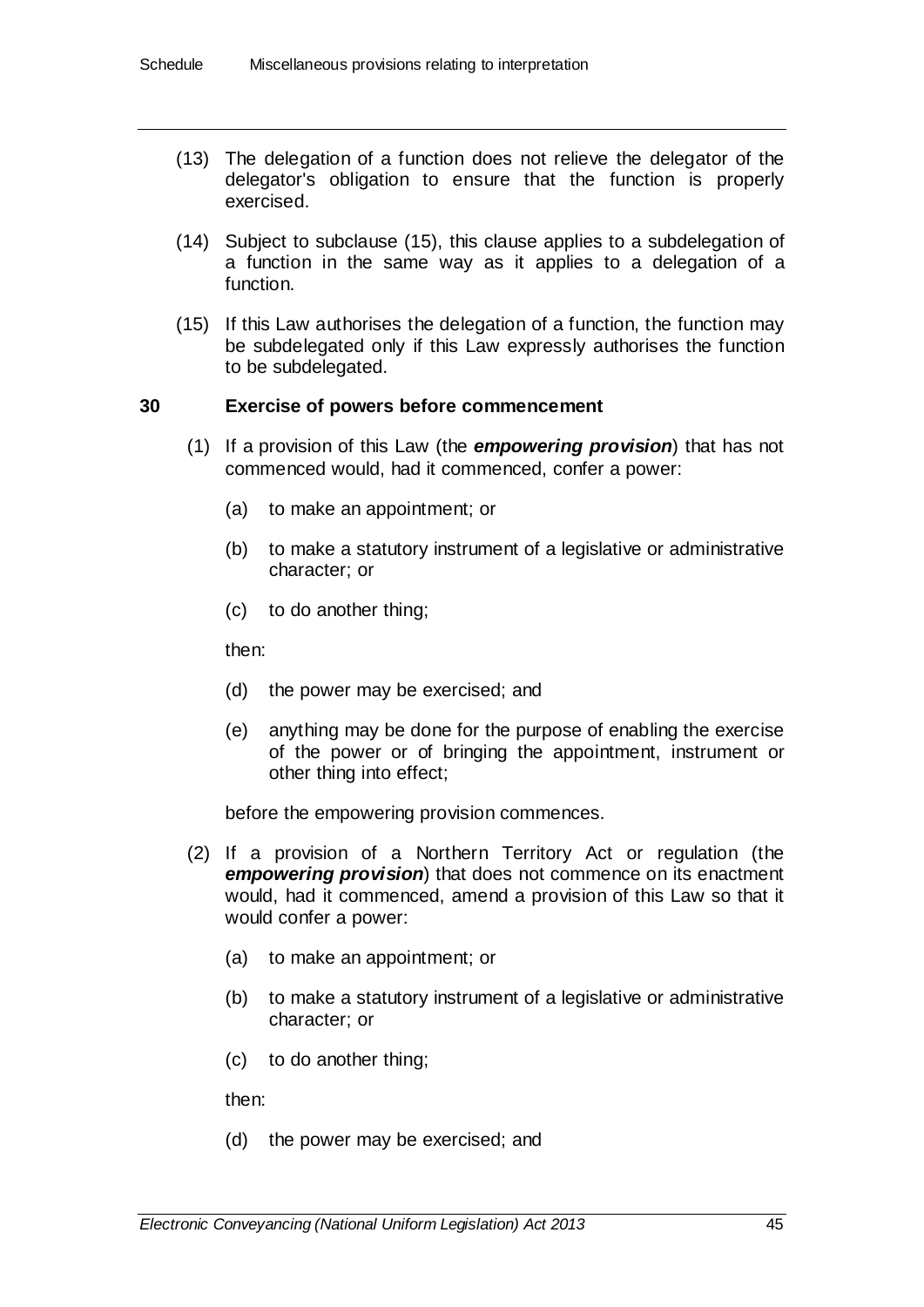(e) anything may be done for the purpose of enabling the exercise of the power or of bringing the appointment, instrument or other thing into effect;

before the empowering provision commences.

- (3) If:
	- (a) this Law has commenced and confers a power to make a statutory instrument (the *basic statutory instrument-making power*); and
	- (b) a provision of a Northern Territory Act or regulation that does not commence on its enactment would, had it commenced, amend this Law so as to confer additional power to make a statutory instrument (the *additional instrument-making power*);

then:

- (c) the basic instrument-making power and the additional instrument-making power may be exercised by making a single instrument; and
- (d) any provision of the instrument that required an exercise of the additional instrument-making power is to be treated as made under subclause (2).
- (4) If an instrument, or a provision of an instrument, is made under subclause (1) or (2) that is necessary for the purpose of:
	- (a) enabling the exercise of a power mentioned in the subclause; or
	- (b) bringing an appointment, instrument or other thing made or done under such a power into effect;

the instrument or provision takes effect:

- (c) on the making of the instrument; or
- (d) on such later day (if any) on which, or at such later time (if any) at which, the instrument or provision is expressed to take effect.
- (5) If:
	- (a) an appointment is made under subclause (1) or (2); or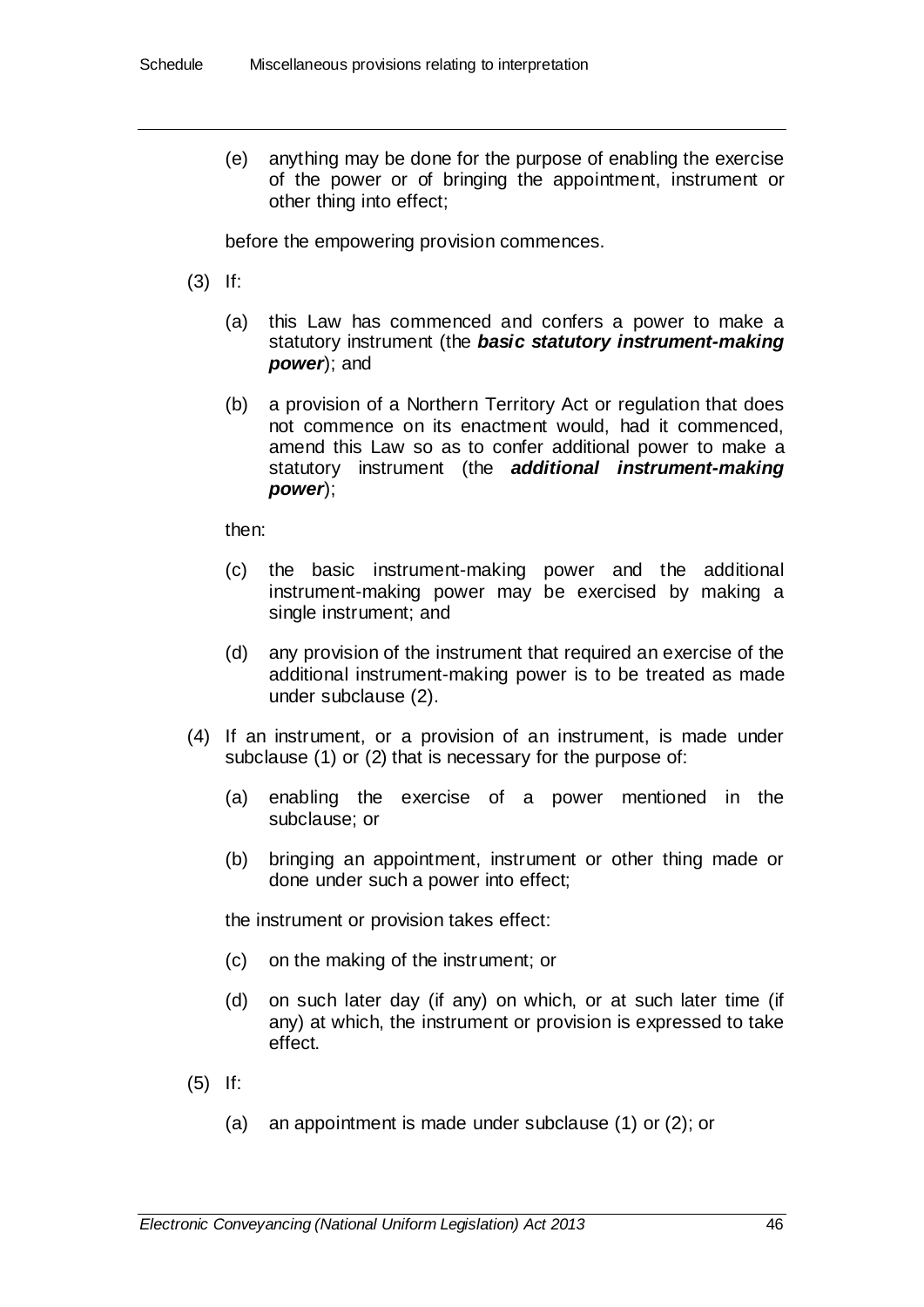(b) an instrument, or a provision of an instrument, made under subclause (1) or (2) is not necessary for a purpose mentioned in subclause (4);

the appointment, instrument or provision takes effect:

- (c) on the commencement of the relevant empowering provision; or
- (d) on such later day (if any) on which, or at such later time (if any) at which, the appointment, instrument or provision is expressed to take effect.
- (6) Anything done under subclause (1) or (2) does not confer a right, or impose a liability, on a person before the relevant empowering provision commences.
- (7) After the enactment of a provision mentioned in subclause (2) but before the provision's commencement, this clause applies as if the references in subclauses (2) and (5) to the commencement of the empowering provision were references to the commencement of the provision mentioned in subclause (2) as amended by the empowering provision.
- (8) In the application of this clause to a statutory instrument, a reference to the enactment of the instrument is a reference to the making of the instrument.

# **Part 5 Distance, time and age**

### **31 Matters relating to distance, time and age**

- (1) In the measurement of distance for the purposes of this Law, the distance is to be measured along the shortest road ordinarily used for travelling.
- (2) If a period beginning on a given day, act or event is provided or allowed for a purpose by this Law, the period is to be calculated by excluding the day, or the day of the act or event, and:
	- (a) if the period is expressed to be a specified number of clear days or at least a specified number of days, by excluding the day on which the purpose is to be fulfilled; and
	- (b) in any other case, by including the day on which the purpose is to be fulfilled.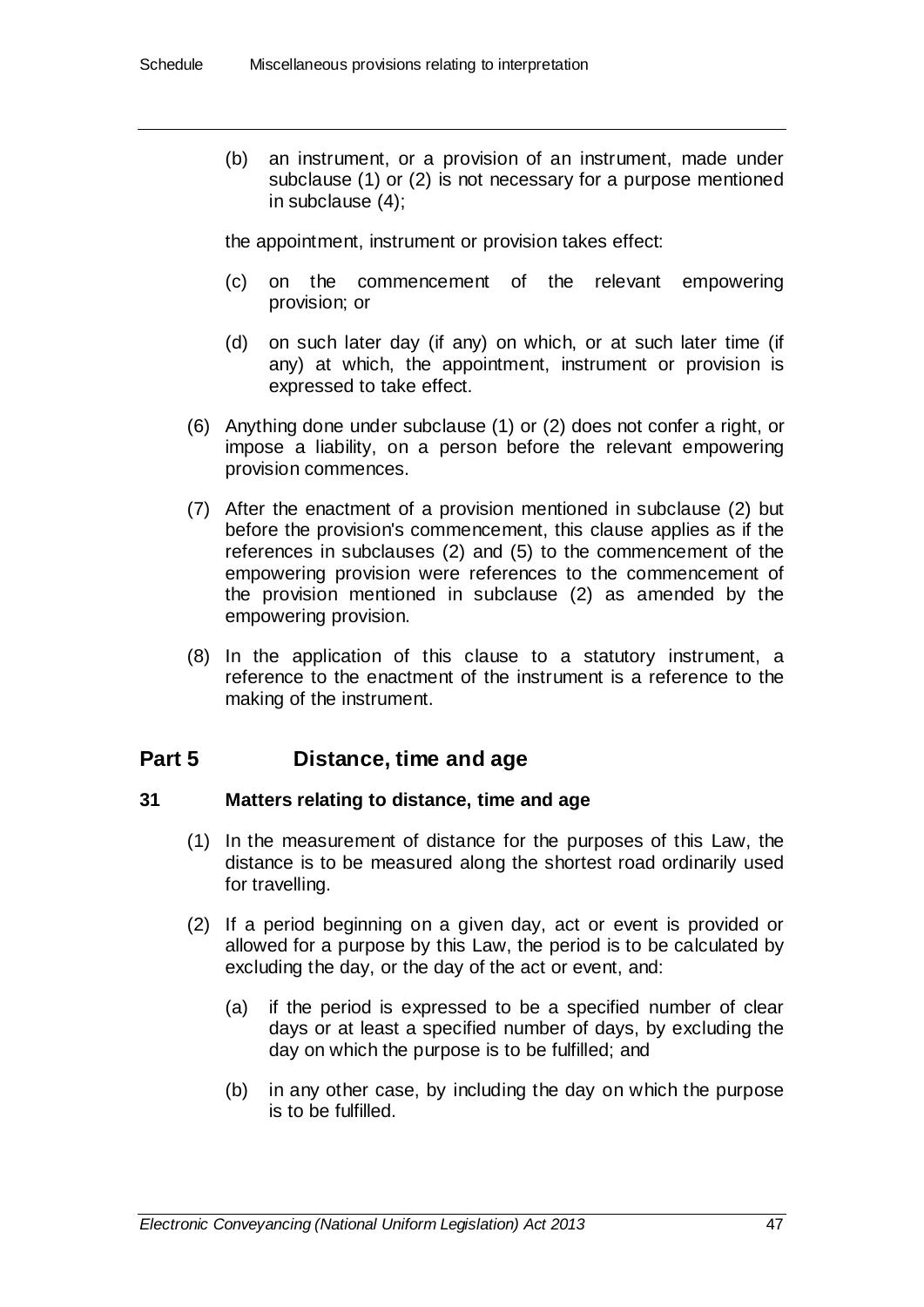- (3) If the last day of a period provided or allowed by this Law for doing anything is not a business day in the place in which the thing is to be or may be done, the thing may be done on the next business day in the place.
- (4) If the last day of a period provided or allowed by this Law for the filing or registration of a document is a day on which the office is closed where the filing or registration is to be or may be done, the document may be filed or registered at the office on the next day that the office is open.
- (5) If no time is provided or allowed for doing anything, the thing is to be done as soon as possible, and as often as the prescribed occasion happens.
- (6) If, in this Law, there is a reference to time, the reference is, in relation to the doing of anything in a jurisdiction, a reference to the legal time in the jurisdiction.
- (7) For the purposes of this Law, a person attains an age in years at the beginning of the person's birthday for the age.

# **Part 6 Effect of repeal, amendment or expiration**

### **32 Time of Law ceasing to have effect**

If a provision of this Law is expressed:

- (a) to expire on a specified day; or
- (b) to remain or continue in force, or otherwise have effect, until a specified day;

the provision has effect until the last moment of the specified day.

#### **33 Repealed Law provisions not revived**

If a provision of this Law is repealed or amended by a Northern Territory Act or regulation, or a provision of a Northern Territory Act or regulation, the provision is not revived merely because the Northern Territory Act or regulation or the provision of the Northern Territory Act or regulation:

- (a) is later repealed or amended; or
- (b) later expires.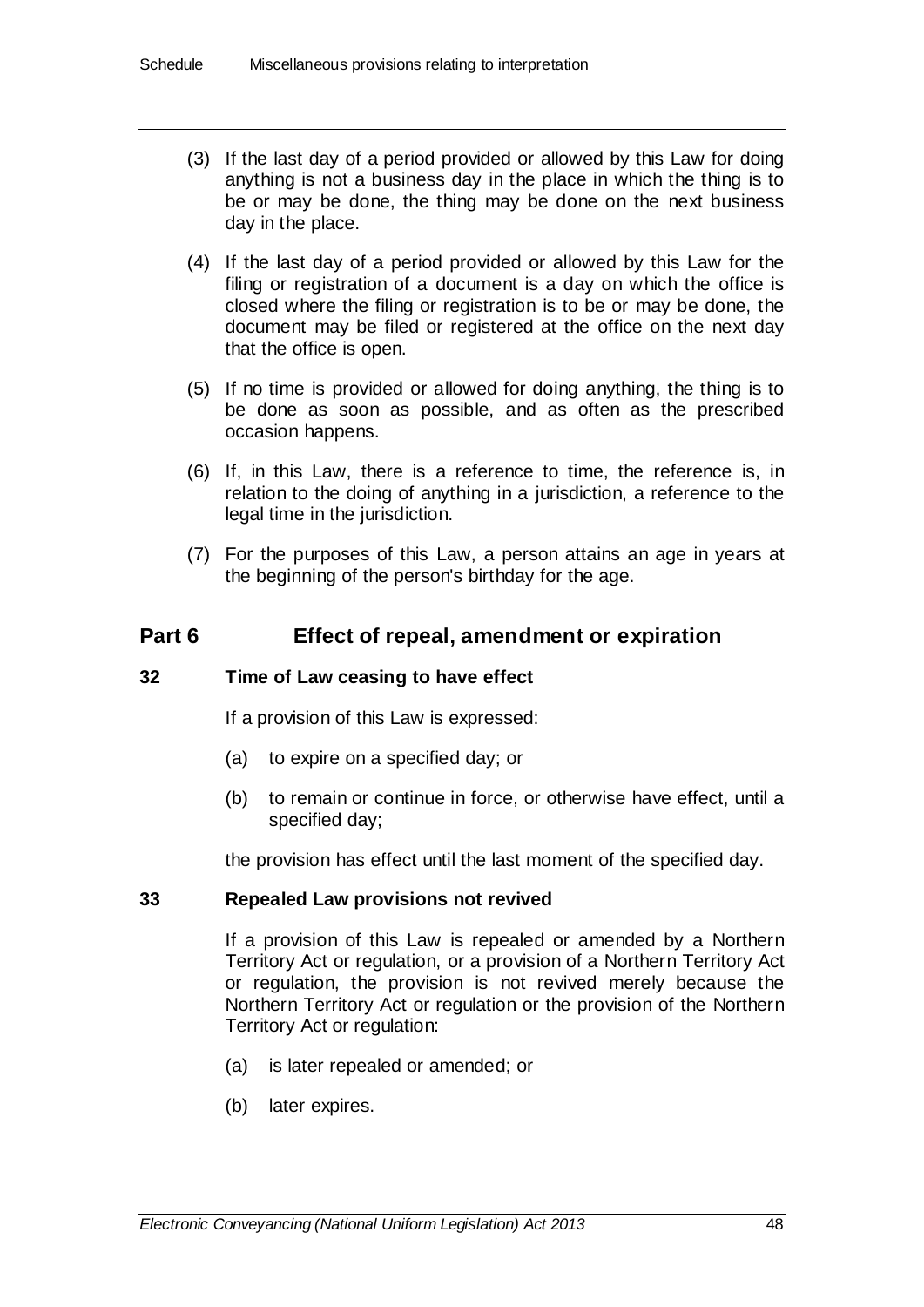### **34 Saving of operation of repealed Law provisions**

- (1) The repeal, amendment or expiry of a provision of this Law does not:
	- (a) revive anything not in force or existing at the time the repeal, amendment or expiry takes effect; or
	- (b) affect the previous operation of the provision or anything suffered, done or begun under the provision; or
	- (c) affect a right, privilege or liability acquired, accrued or incurred under the provision; or
	- (d) affect a penalty incurred in relation to an offence arising under the provision; or
	- (e) affect an investigation, proceeding or remedy in relation to such a right, privilege, liability or penalty.
- (2) Any such penalty may be imposed and enforced, and any such investigation, proceeding or remedy may be begun, continued or enforced, as if the provision had not been repealed or amended or had not expired.

### **35 Continuance of repealed provisions**

If a Northern Territory Act or regulation repeals some provisions of this Law and enacts new provisions in substitution for the repealed provisions, the repealed provisions continue in force until the new provisions commence.

#### **36 Law and amending Acts to be read as one**

This Law and all Northern Territory Acts and regulations amending this Law are to be read as one.

# **Part 7 Instruments under Law**

#### **37 Schedule applies to statutory instruments**

(1) This Schedule applies to a statutory instrument, and to things that may be done or are required to be done under a statutory instrument, in the same way as it applies to this Law, and things that may be done or are required to be done under this Law, except so far as the context or subject matter otherwise indicates or requires.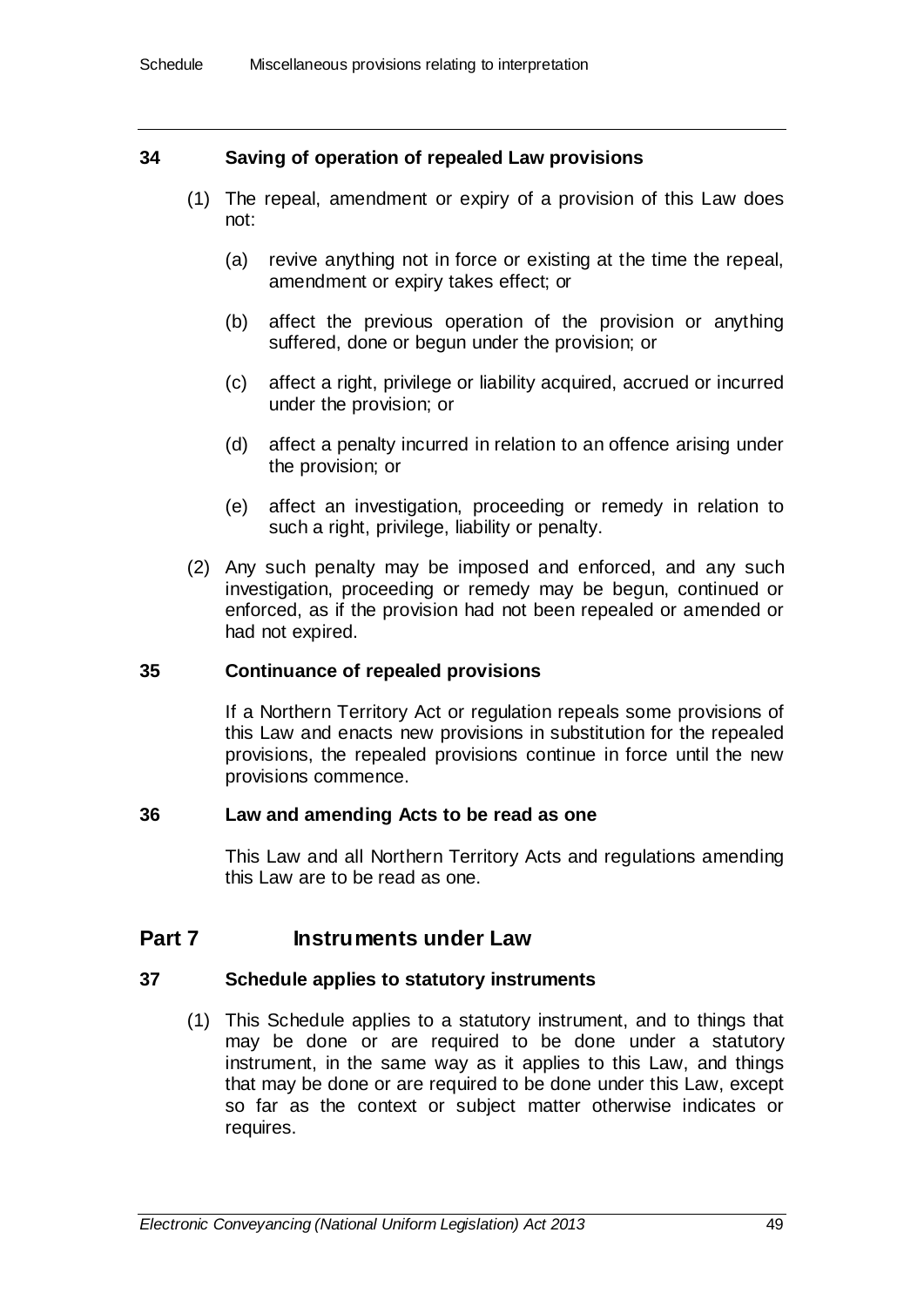(2) The fact that a provision of this Schedule refers to this Law and not also to a statutory instrument does not, by itself, indicate that the provision is intended to apply only to this Law.